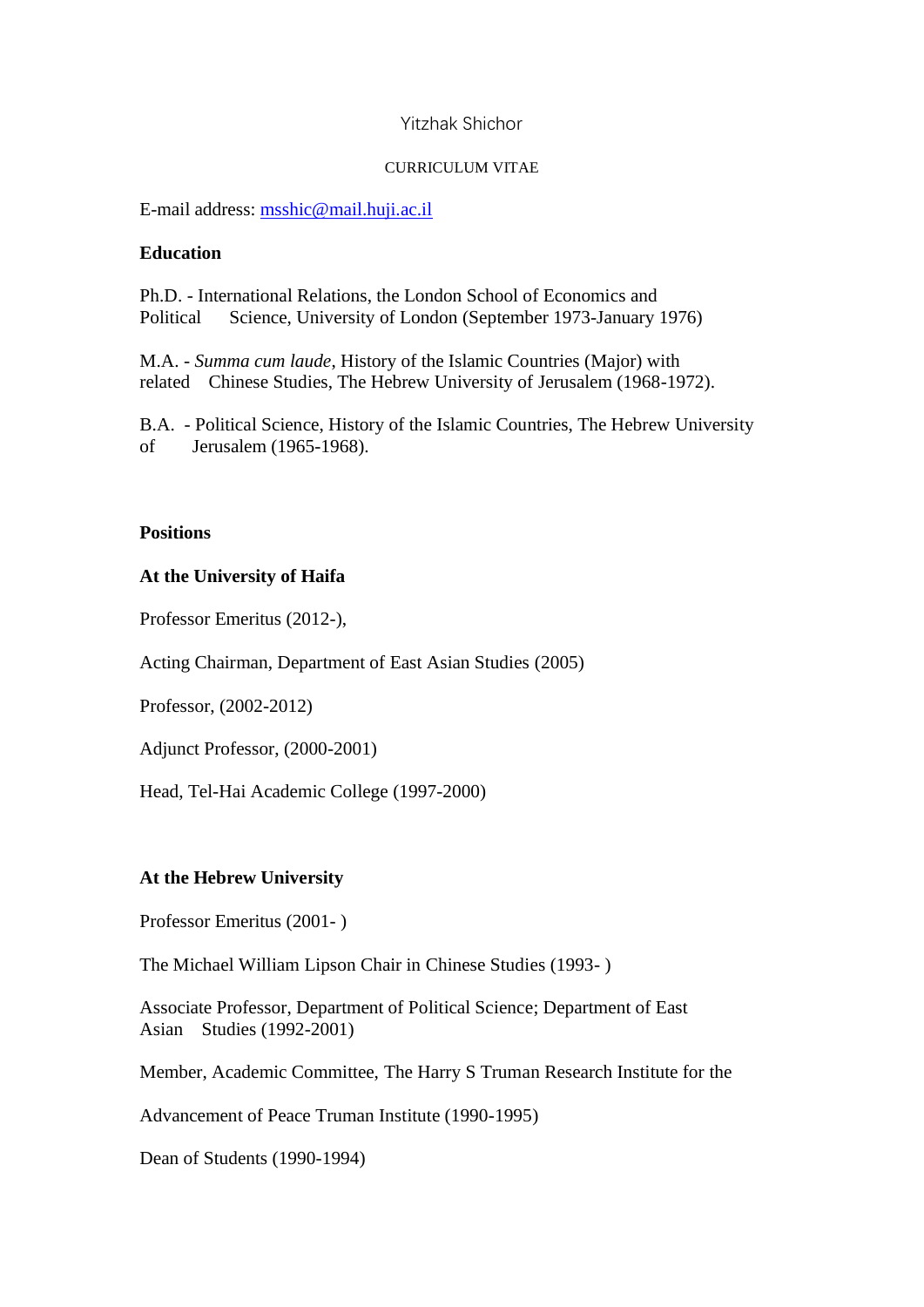Chairman, Department of Political Science (1992-1995)

Chairman, Department of East Asian Studies (1984-1987)

Coordinator of Social Sciences, The Joseph Saltiel Center for Pre-Academic Studies (1985-1987)

Senior Research Fellow, The Harry S Truman Research Institute for the Advancement

of Peace the Truman Institute (1983-2010)

Senior Lecturer, Department of Political Science, Department of East Asian Studies (1982-1992)

Adjunct Lecturer, Department of East Asian Studies (1977-1982)

Executive Director, The Harry S Truman Research Institute for the Advancement of Peace (1976-1983)

#### **PUBLICATIONS**

#### **Books and Monographs**

Co-Editor with Jonathan Goldstein, *China and Israel from Discord to Concord*

(Jerusalem: The Magnes Press, 2016), 306p., in Hebrew.

Chief Editor and Contributor, *"All under Heaven": History of the Chinese Empire*,

Vol. III, *The Later Chinese Empire* (Ra'anana: the Open University, 2015), in Hebrew, forthcoming.

Chief Editor and Contributor, *"All under Heaven": History of the Chinese Empire*,

Vol. II, *The Early Chinese Empire* (Ra'anana: the Open University, 2013), 670p., in Hebrew.

Chief Editor and Contributor, *"All under Heaven": History of the Chinese Empire*,

Vol. I, *The Emergence of the Chinese Empire* (Ra'anana: the Open University, 2011), 422p. (in Hebrew).

Guest Editor, "Mao Zedong: A Retrospective," *Zmanim* (Times), No. 101 (Winter

2008), pp. 56-117, in Hebrew.

*Ethno-Diplomacy: the Uyghur Hitch in Sino-Turkish Relations*, Policy Studies No.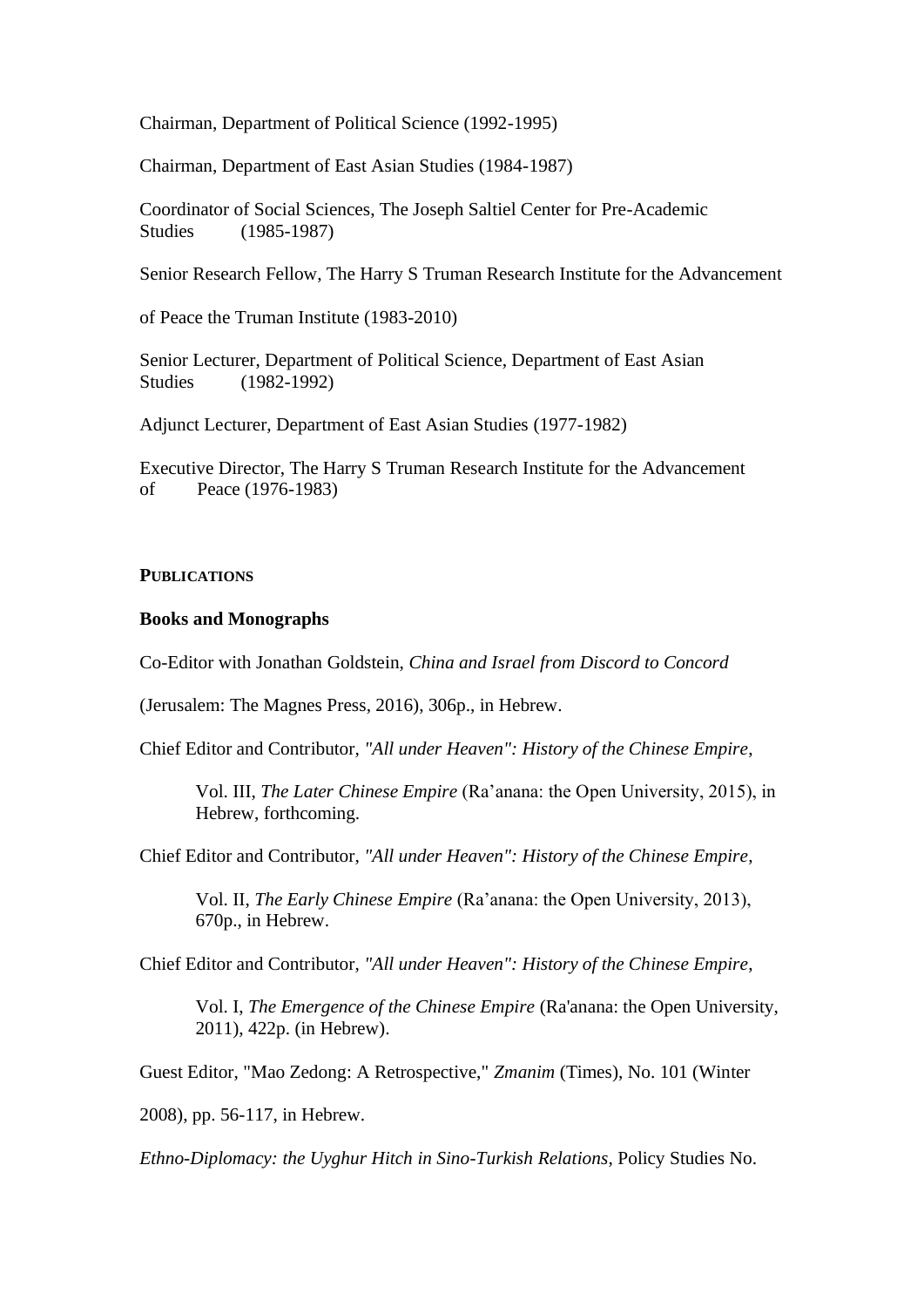53 (Washington: East West Center, 2009). Translated into Chinese as *Minzu*

*waijiao: zhongtu guanxi zhongde weiwuer zhang'ai*, and reprinted in: <http://uighurbiz.net/bbs/viewthread.php?tid=232219&extra=&page=1>

"Missiles Myths: China's Threat to Taiwan in a Comparative Perspective," CAPS

Papers No. 45 (Chinese Council of Advanced Policy Studies, Taipei, August 2008).

*Peaceful Fallout: The Conversion of China's Military Nuclear Complex to Civilian Use*, Brief 10 (Bonn: Bonn International Center for Conversion, November 1997).

*China's Defense Capability: The Implications of Military-to-Civilian Conversion,* CAPS Papers No. 8 (Taipei: Chinese Council of Advanced Policy Studies, April 1995).

*Military-to-Civilian Conversion in China: from the 1980s to the 1990s,*  Working Paper No. 142 (Canberra: Peace Research Centre, Research School of Pacific Studies, Australian National University, December 1993).

*China and the Palestine Liberation Organization: Ups and Downs,* Policy Publication

> No. 42 (Jerusalem: The Leonard Davis Institute for International Relations, the Hebrew University, 1991), in Hebrew.

*A Multiple Hit: China's Missiles Sale to Saudi Arabia,* SCPS Papers, No. 5 (Kaohsiung: Sun Yat-sen Center for Policy Studies, National Sun Yatsen University, 1991).

*East Wind Over Arabia: Origins and Implications of the Sino-Saudi Missile Deal,* China Research Monographs No. 35 (Center for Chinese Studies, Institute of East Asian Studies, University of California, Berkeley, 1989).

*Small Cracks in the Great Wall: The Prospects of Sino-Israeli Relations,* Research Report No. 5 (London: Institute of Jewish Affairs, 1987).

*The Middle East in China's Foreign Policy 1949-1977* (London and New York: Cambridge University Press, 1979). Reprinted 1981, digitally printed version

2008.

*People's China, Tradition versus Change* (Tel Aviv: Ministry of Defense, 1979), in

Hebrew.

# **Articles and Chapters**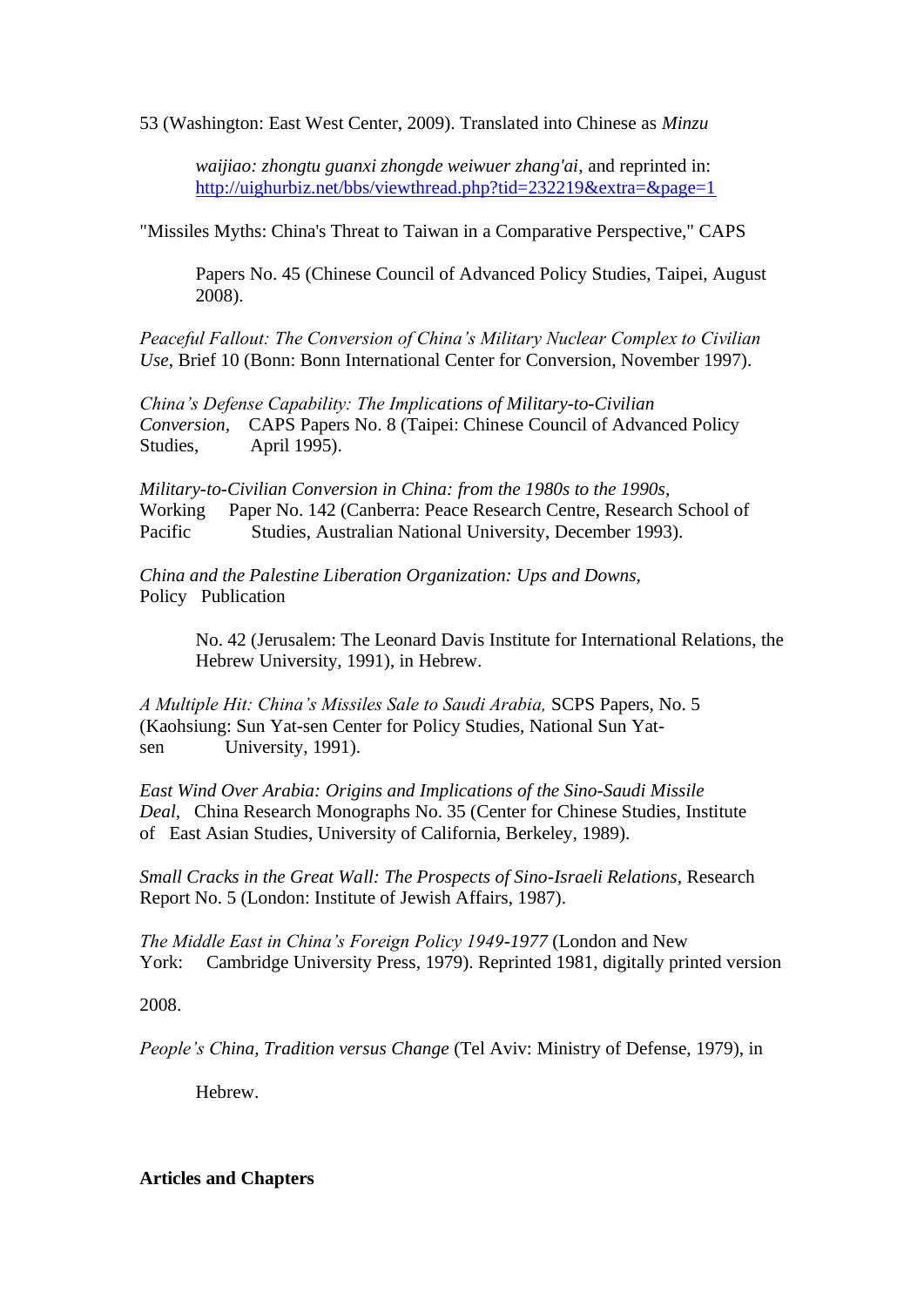"Instrumental Terrorism: Manipulation of Uyghurs in Sino-Turkish Relations," in

Michael Clarke (Ed.), *Terrorism and Counter-Terrorism in China: Domestic and Foreign Policy Dimensions* (London: Hurst, 2017), forthcoming.

"Vision, Provision and Supervision: the Politics of China's OBOR and AIIB and

Their Implications for the Middle East," in: Anoush Ehteshami and Niv

Horesh (Eds.), *China's One Belt, One Road, and AIIB Vision: Implications for* 

*the Middle East* (London: Routledge), forthcoming.

"Artificial Resuscitation: Beijing's Manipulation of Pan-Turkism," *China* 

*Perspective*, forthcoming.

"False Alarm: Uyghur Unrest in Xinjiang and China's National Security" in: Andrew

Scobell, Sumit Ganguli and Joesph Liow (Eds.) *Routledge Handbook of Asian Security*, 2nd ed. (London: Routledge, 2017), forthcoming.

"Iran after the Sanctions: the Marginalization of China," *Note d'actualité*, No. 5/8 of

*l*'*Observatoire Chine*, March 2016 (Asia Centre, Paris).

"The Importance of Being Ernst: Ernst David Bergmann and Israel's Role in Taiwan's

Defense," *The Asia Papers*, No. 2 (Center for International and Regional

Studies, Georgetown University, 2016).

"Connected Vessels: West Asia and East Asia in China's Geopolitics," *Araucaria:*

*Revista Iberoamericana de Filosofía, Política y Humanidades*, Vol. 18, No. 35 (2016), pp. 319-339.

"China-Taiwan Cross-Strait Singapore Summit: The Two-State Solution is Over,"

*The Jerusalem Post Friday Magazine*, November 12, 2015.

"The Implications of the 1919 Paris Peace Conference on East Asia: Three

Narratives," *Zmanim* (Times), No. 132 (Autumn 2015), pp. 62-77, in Hebrew.

"Sino-American Crosscurrents in the Middle East: Perceptions and Realities," in: Niv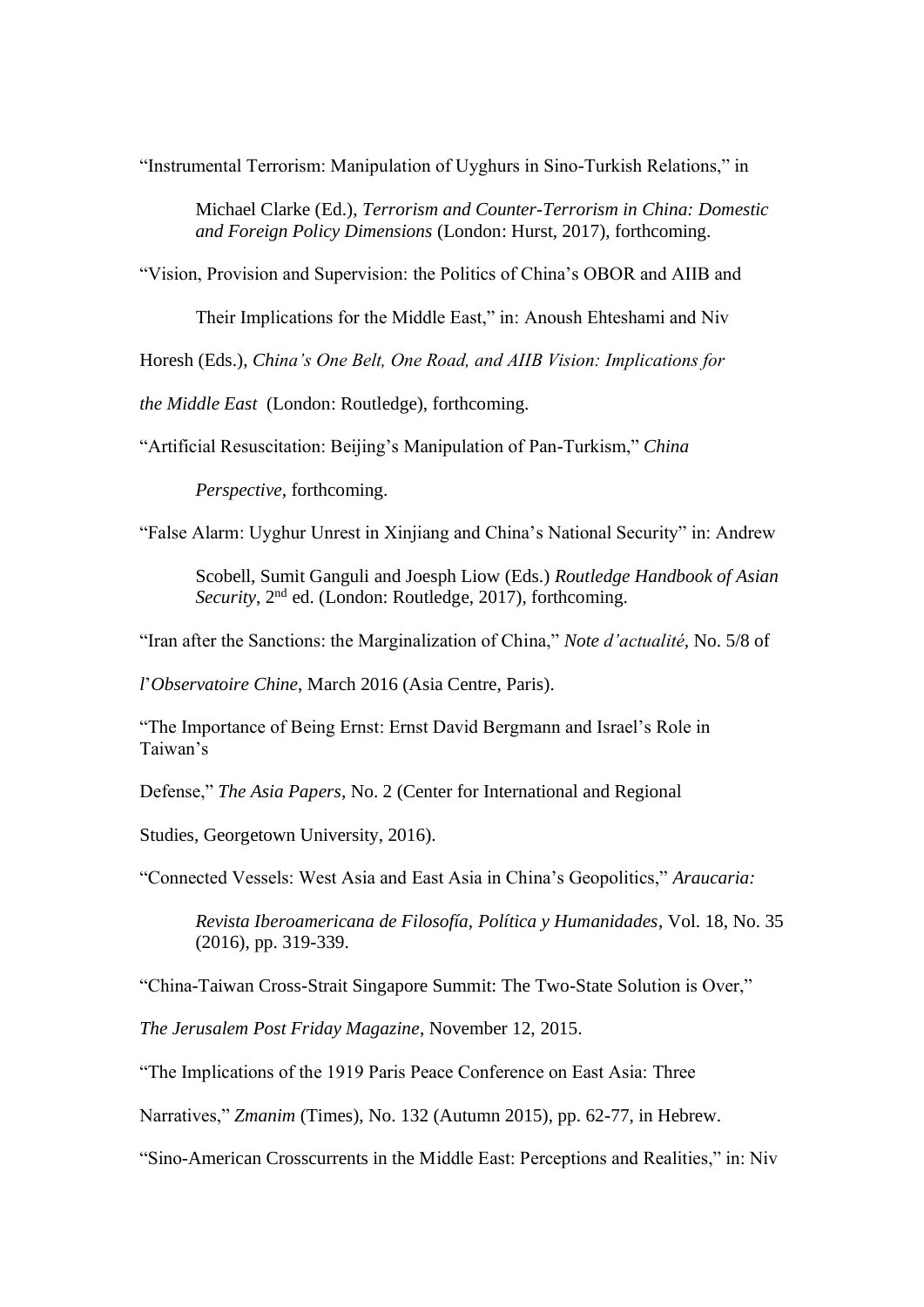Horesh (Ed.), *Toward Well-Oiled Relations? China's Presence in the Middle East following the Arab Spring* (New York: Palgrave Macmillan, 2015), pp. 5- 18.

"Maximizing Output while Minimizing Input: Change and Continuity in China's

Middle East Policy," in: Hoo Tiang Boon (Ed.), *Chinese Foreign Policy under Xi Jinping* (London: Routledge, 2016), pp. 109-129, forthcoming.

"Crackdown: Insurgency and Counterinsurgency in China," in: Beatrice Heuser, Eitan Shamir and Efraim Inbar (Eds.), *Insurgencies and Counterinsurgencies:*

*National Styles and Strategic Cultures* (London: Cambridge University Press, 2016), pp. 95-112.

"Dialogue of the Deaf: the Role of Uyghur Diaspora Organizations versus Beijing,"

in: Guljanat Kurmangalieva Ercilasun and Kouralp Ercilasun (Eds.), *The*

*Uyghur Community: Diaspora, Identity and Geopolitics* (New York: Palgrave Macmillan, 2015), forthcoming.

"Encounters with the West: Jesuits, Their Predecessors and Successors," Ch. 19

in: Yitzhak Shichor, Chief Editor and Contributor, *"All under Heaven": History of the Chinese Empire*, Vol. III, *The Later Chinese Empire* (Ra'anana: the Open University, 2015), in Hebrew, forthcoming.

"A Pretext Out of Context: Contemporary China's Obsession with Pan-Turkism,"

University of Nottingham, China Policy Institute Blog, June 22, 2015. [http://blogs.nottingham.ac.uk/chinapolicyinstitute/2015/06/22/a-pretext-yet](http://blogs.nottingham.ac.uk/chinapolicyinstitute/2015/06/22/a-pretext-yet-out-of-context-contemporary-chinas-obsession-with-pan-turkism/)[out-of-context-contemporary-chinas-obsession-with-pan-turkism/](http://blogs.nottingham.ac.uk/chinapolicyinstitute/2015/06/22/a-pretext-yet-out-of-context-contemporary-chinas-obsession-with-pan-turkism/)

"Chinese-Israeli Relations in a Middle Eastern Context: Retrospect and Prospects,"

*Mediterranean Quarterly*, Vol. 26, No. 1 (March 2015), pp. 137-151.

"Signal Left – Turn Right: Changing Chinese Attitudes towards the Palestinians,"

[http://blogs.nottingham.ac.uk/chinapolicyinstitute/2015/02/27/signal-left-turn](http://blogs.nottingham.ac.uk/chinapolicyinstitute/2015/02/27/signal-left-turn-right-changing-chinese-attitudes-towards-the-palestinians/)[right-changing-chinese-attitudes-towards-the-palestinians/](http://blogs.nottingham.ac.uk/chinapolicyinstitute/2015/02/27/signal-left-turn-right-changing-chinese-attitudes-towards-the-palestinians/)

"Striking When the Iron Is Cold: Moshe Sharett and Sino-Israeli Relations," *Israel*

*Studies*, Vol. 20, No. 3 (Fall 2015), pp. 102-130.

"Passive Activism: China and the Middle East in the UN," University of Nottingham,

China Policy Institute Blog, December 8, 2014,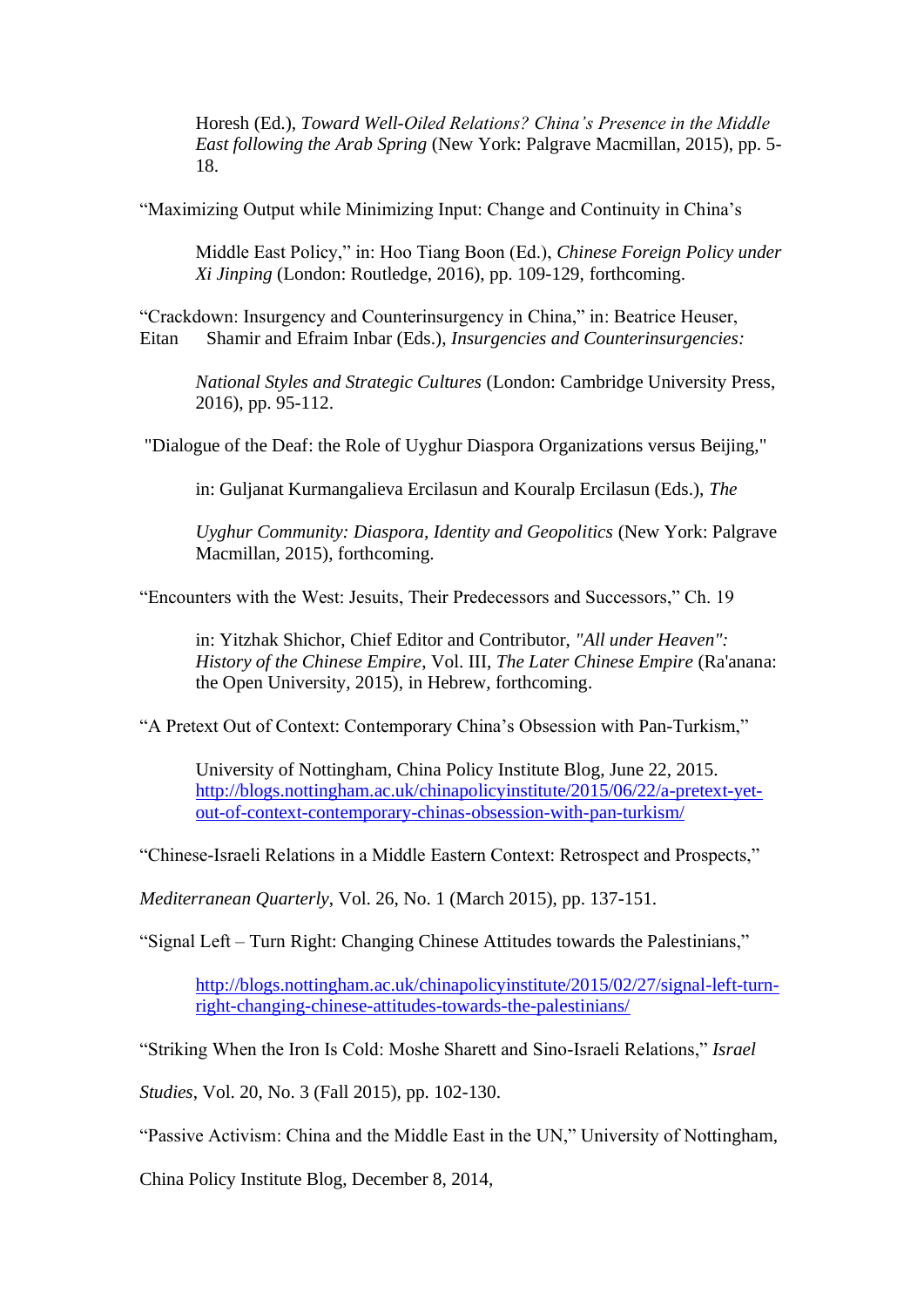[http://blogs.nottingham.ac.uk/chinapolicyinstitute/author/Idxob3/.](http://blogs.nottingham.ac.uk/chinapolicyinstitute/author/Idxob3/)

"On Probation: the Open-Ended Future of Sino-Israeli Relations," *Middle East*

*Project Bulletin*, Middle East Institute (Washington) August 2014, 5p.

"Pawns in Central Asia's Playground: Uyghurs between Moscow and Beijing,"

*East Asia*, Vol. 32, No. 2 (2015), pp. 101-116.

"See No Evil, Hear No Evil, Speak No Evil: Middle Eastern Reactions to Rising

China's Uyghur Crackdown," *Griffith Asia Quarterly*, Vol. 3, No. 1 (January 2015), pp. 62-85.

"China and the Middle East", Testimony before the U.S.-China Economic and

Security Congressional Review Commission, Washington, June 6, 2013, pp. 1-12.

"The Beijing Connection," *The Jerusalem Report*, June 3, 2013, pp. 4-5.

"Democracy in Chinese," *Odyssey*, No. 20 (July 2013), pp. 70-78 (in Hebrew).

"Regulation or Strangulation: US-China-India Competition over Crude Oil," in:

Zhiqun Zhu (Chief Ed.), Jie Li and Chi-Jen Yang (Volume Eds.), *Globalization, Development and Security in Asia*, Volume 3: *The Political Economy of Energy* (Hackensack, NJ: World Scientific Publication Company, 2014), pp. 41-68.

"Respect and Suspect: Changing Middle Eastern Perceptions of China," in: Emilian Kavalski and Niv Horesh (Eds.), *Asian Thought on China's Changing International Relations* (New York: Palgrave Macmillan, 2014), pp 123-140.

"Fundamentally Unacceptable yet Occasionally Unavoidable: China's Options on

External Intervention in the Middle East," *China Report*, Vol. 49, No. 1 (2013), pp. 25-41.

"Xinjiang: China's Uighurs Go Global," *World Politics Review* (April 10, 2012),

pp. 9-13.

"Introduction," "Conclusion," in: Yitzhak Shichor (Ed.), *"All under Heaven":*

*History of the Chinese Empire*, Vol. II, *Early Imperial China*, (Ra'anana: the Open University, 2013), pp. 1-7, 590-602, in Hebrew.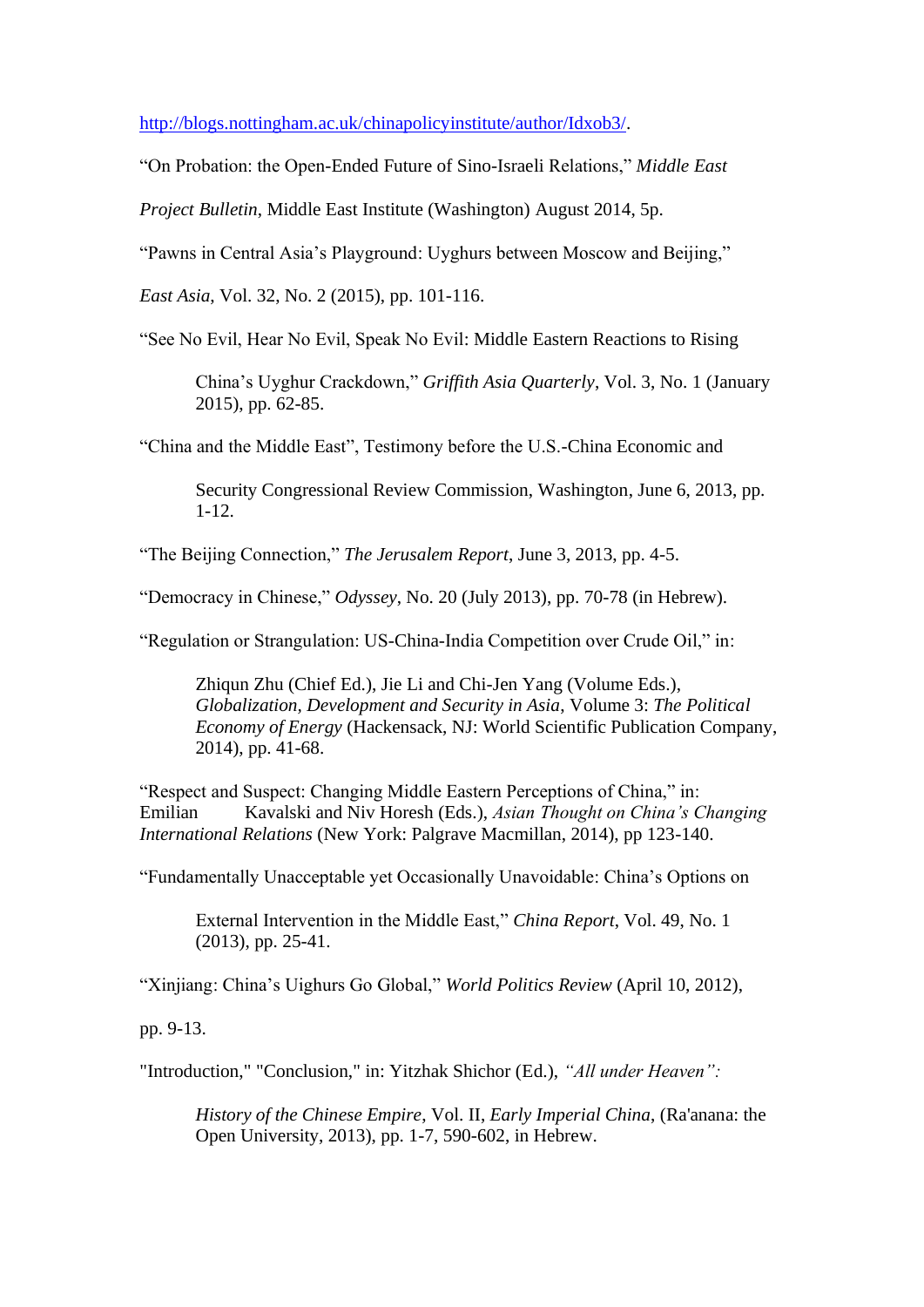"China and Turkey in the Post-Cold War World: Great Expectations," in: Bruce Gilley and Andrew O'Neil (Eds.), *Middle Powers and the Rise of China* (Georgetown University Press, 2014), pp. 192-212.

"Strait Strategy: Change and Continuity in Washington's Commitment to Taiwan's

Defense," Conference Proceedings: 2011 Defense Forum on Regional Security, August 30-31, 2011 (Taipei: Integrated Assessment Office, Ministry of National Defense, 2011), pp. 193-216.

"Nuisance Value: Uyghur Activism in Germany and Beijing-Berlin Relations,"

*Journal of Contemporary China*, Vol. 22, No. 82 (July 2013), pp. 612-629.

"Storm in a (Jasmine) Teacup: China's Response to the Middle East Upheavals,"

*Paper Series*, the German Marshall Fund of the United States, Stockholm China Forum 9 (June 2011).

"Sweet and Sour: Sino-Saudi Crude Collaboration and US Crippled Hegemony,"

in: David Zweig and Yufan Hao (Eds.), *Sino-US Energy Triangles: Resource Diplomacy under Hegemony* (London and New York: Routledge, 2015), pp. 75-91.

"My Heart Is in the West and I Am at the End of the East: Changing Israeli

Perceptions of Asia," in: Alfred Wittstock (Ed.), *The World Facing Israel – Israel Facing the World: Images and Politics* (Berlin: Frank and Timme, 2011), pp. 239-259.

"Israel and China: Mutual Demystification in Chinese-Israeli Relations," in: Colin

Schindler (Ed.), *Israel and the World Powers* (London: I.B. Tauris, 2014), pp. 106-124.

"Hobson's Choice: China's Second Worst Option on Iran," *China Brief* (Washington: The Jamestown Foundation), Vol. 10, Issue 6 (March 18, 2010), pp. 11-14.

"Influence sans Ingérence: les Relations de la Chine avec le Soudan" [Influence

without Interference: China's Relations with Sudan], *Les Temps Modernes*, No. 657 (January-March 2010), pp. 52-72.

"The US Role in Delaying Sino-Israeli Relations: Two's Company, Three's a Crowd," *Jewish Political Science Review*, Vol. 22, Nos. 1-2 (Spring 2010), pp. 7- 32.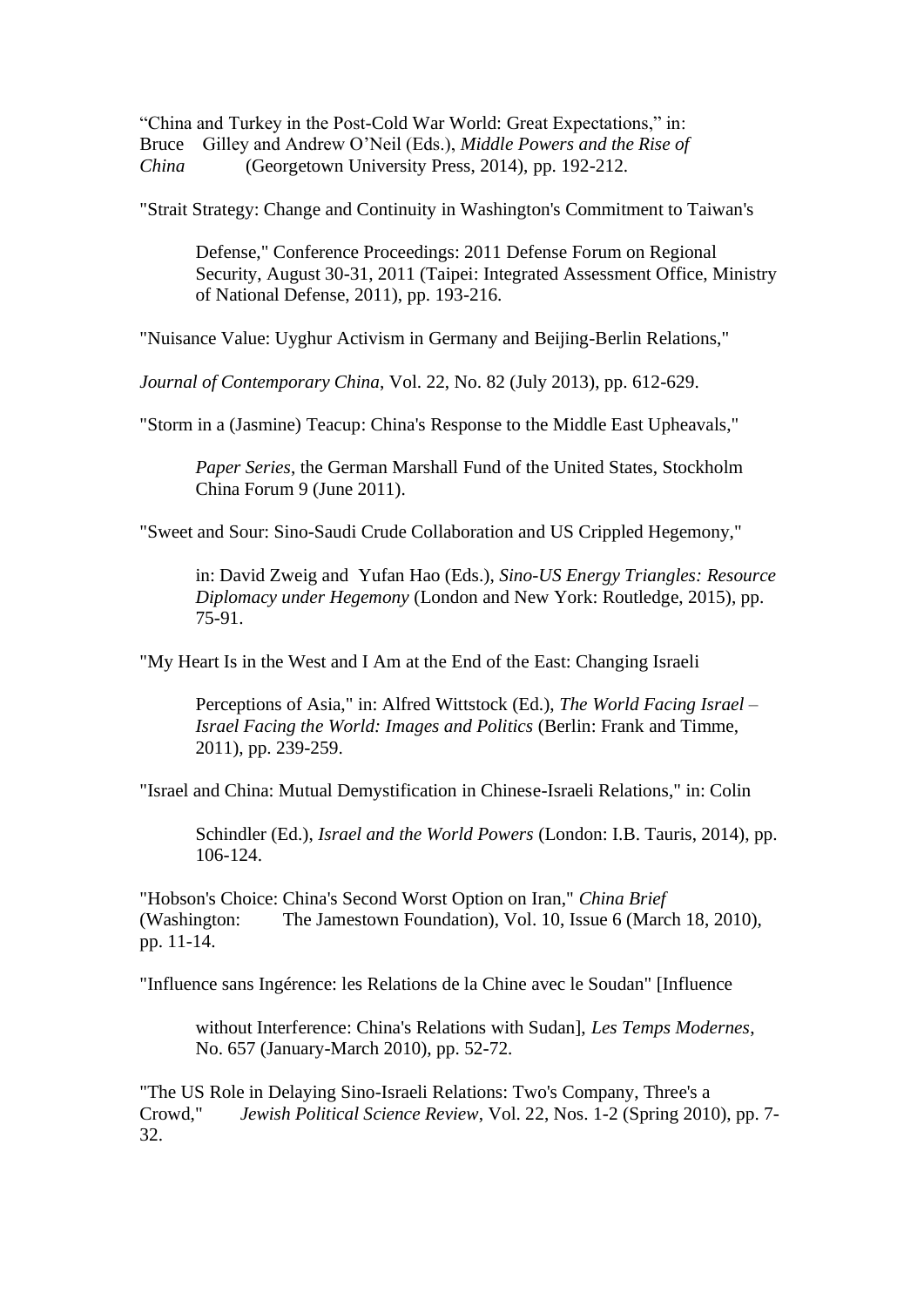"Speak Softly and Carry A Big Stick: Non-Traditional Chinese Threats and Middle Eastern Instability," in: Herbert S. Yee (Ed.), *China's Rise – Threat or Opportunity*? (London: RoutledgeCurzon, 2010), pp. 101-123.

"China's Middle East Strategy: In Search of Wells and Power," in: Lowell Dittmer

and George T. Yu (Eds.), *China, the Developing World, and the New Global Dynamics* (Boulder, CO: Lynne Rienner, 2010), pp. 157-176.

"China's Response to Darfur," in: Debra A. Miller (Ed.), *Darfur (Current*

*Controversies)* (Farmington Hill, MI: Greenhaven Press, 2009), pp. 119-126.

"Africa Warns China: Money Is Not Enough," *Asia Times*, December 8, 2009.

"Libya Cautions China: Economics Is No Substitute to Politics," *China Brief*

(Washington: The Jamestown Foundation), Vol. 9, Issue 24 (December 3, 2009), pp. 5-7. Reprinted in *Asia Times*.

"Origins and Originality: Mao Zedong's Thought between East and West," in

Raoul David Findeisen et al. (Eds.), *At Home in Many Worlds: Reading, Writing and Translating from Chinese and Jewish Cultures – Essays in Honour of Irene Eber* (Wiesbaden: Harrassowitz Verlag, 2009), pp. 117-130.

"Turkey Trot: Military Cooperation between Beijing and Ankara," *China Brief*

(Washington: The Jamestown Foundation), Vol. 9, Issue 8 (April 16, 2009),

pp. 4-7.

"Israeli Research on Xinjiang," in: Liu Yusheng (Ed.), *Research on Xinjiang by*

*Foreign Scholars* (Urumqi: Xinjiang People's Publishing House, 2012), forthcoming (in Chinese).

"Relations with Middle Eastern States," in David Pong (Ed.), *Encyclopedia of* 

*Modern China* (Charles Scribner's Sons, 2009), pp. 585-587.

"Sudan: Neocolonialism with Chinese Characteristics," in: Arthur Waldron (Ed.),

*China in Africa* (Washington: The Jamestown Foundation, 2008), pp. 73-85.

"Net Nationalism: the Digitalization of the Uyghur Diaspora," in: Andoni Alonso

And Pedro J. Oiarzabal (Eds.), *Diasporas in the New Media Age: Identity, Politics and Community* (Reno, NV: University of Nevada Press, 2010), pp. 291-316.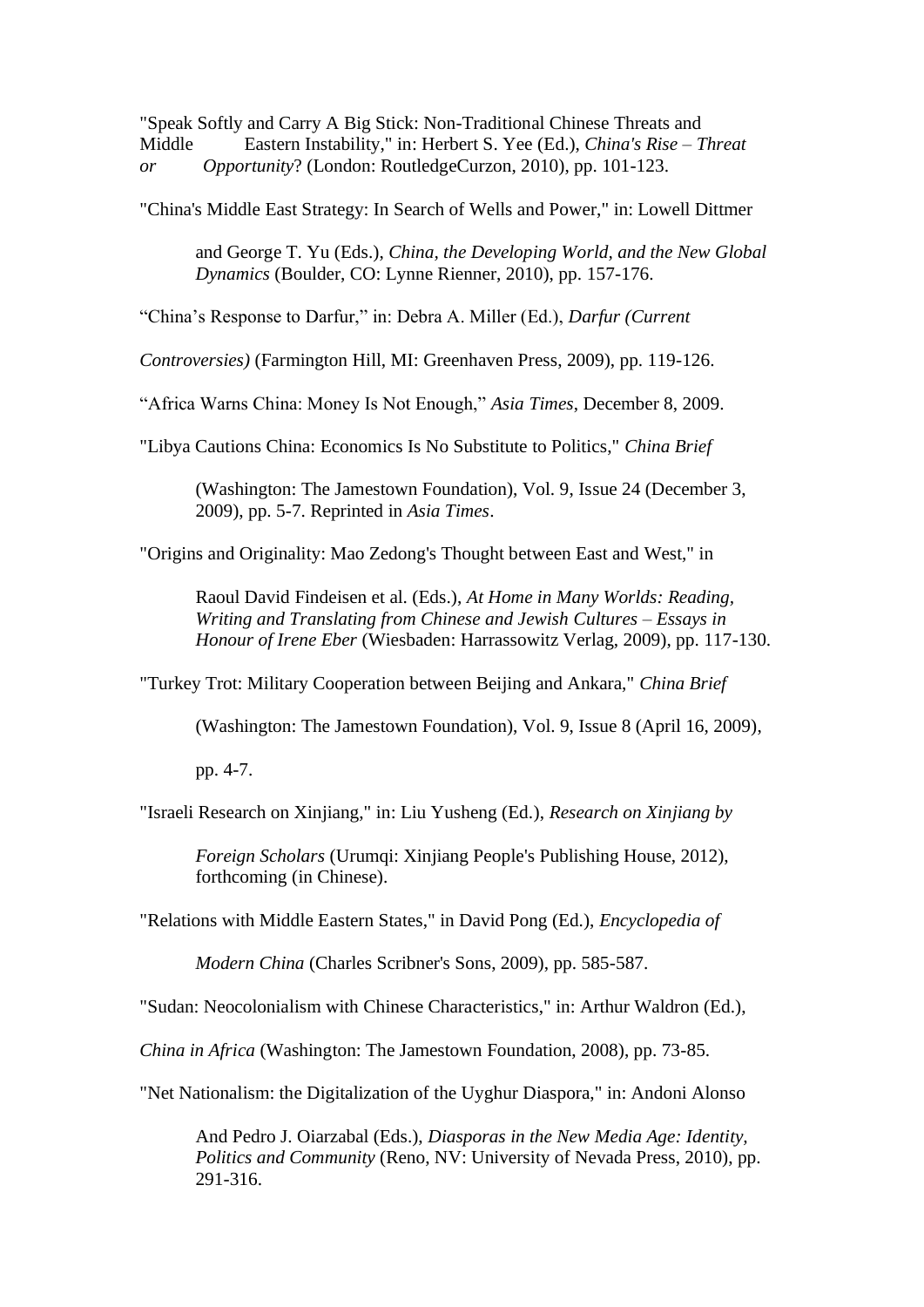"Retroactive War, Limited: Chinese Perspectives on the Confrontation with Japan

in 1937," *Zmanim* (Times), No. 105 (Winter 2009), pp. 54-65, in Hebrew.

"Iran Keeps China in a Chokehold," *Asia Times*, September 26, 2008.

"Blocking the Hormuz Strait: China's Energy Dilemma," *China Brief*  (Washington: The Jamestown Foundation), Vol. 8, Issue 18 (September 23,

2008), pp. 7-10. Reprinted in *Asia Times*.

"China's Central Asian Strategy and the Xinjiang Connection: Predicaments and

Medicaments in a Contemporary Perspective," *China and Eurasia Forum Quarterly*, Vol. 6, No. 2 (May 2008), pp. 55-73.

"China between Israel and the Arabs," in: Benyamin Neuberger and Aryeh Gronik

(Eds.), *Foreign Policy between Confrontation and Settlements: Israel, 1948- 2008* (Ra'anana: The Open University, 2008), pp. 964-995, in Hebrew.

"China and West Asia," in: *The Future of the Middle East*, BESA Colloquia on

Strategy and Diplomacy, No. 23 (January 2008), pp. 13-16, in Hebrew.

"Limping on Two Legs: Uyghur Diaspora Organizations and the Prospects for

Eastern Turkestan Independence," *Central Asia and the Caucasus*, No. 6 (48) (2007), pp. 117-125.

"Introduction," "Conclusion," in: Yitzhak Shichor (Ed.), *"All under Heaven":*

*History of the Chinese Empire*, Vol. I, *Origins of the Chinese Empire*, (Ra'anana: the Open University, 2011), pp. 1-8, 365-378, in Hebrew.

"Mao's Thought: Origins and Originality," *Zmanim* [Times], No. 101 (Winter

2008), pp. 94-103, in Hebrew.

"Evil from the North: The DPRK-Syria Axis and its Strategic Dimensions," *The*

*Korean Journal of Defense Analysis*, Vol. XIX, No. 4 (Winter 2007), pp. 71- 92.

"China Means Business in Iraq," *China Brief* (Washington: The Jamestown

Foundation), Vol. 7, Issue 21 (November 14, 2007), pp. 8-11.

"China's Darfur Policy," *China Brief* (Washington: The Jamestown Foundation),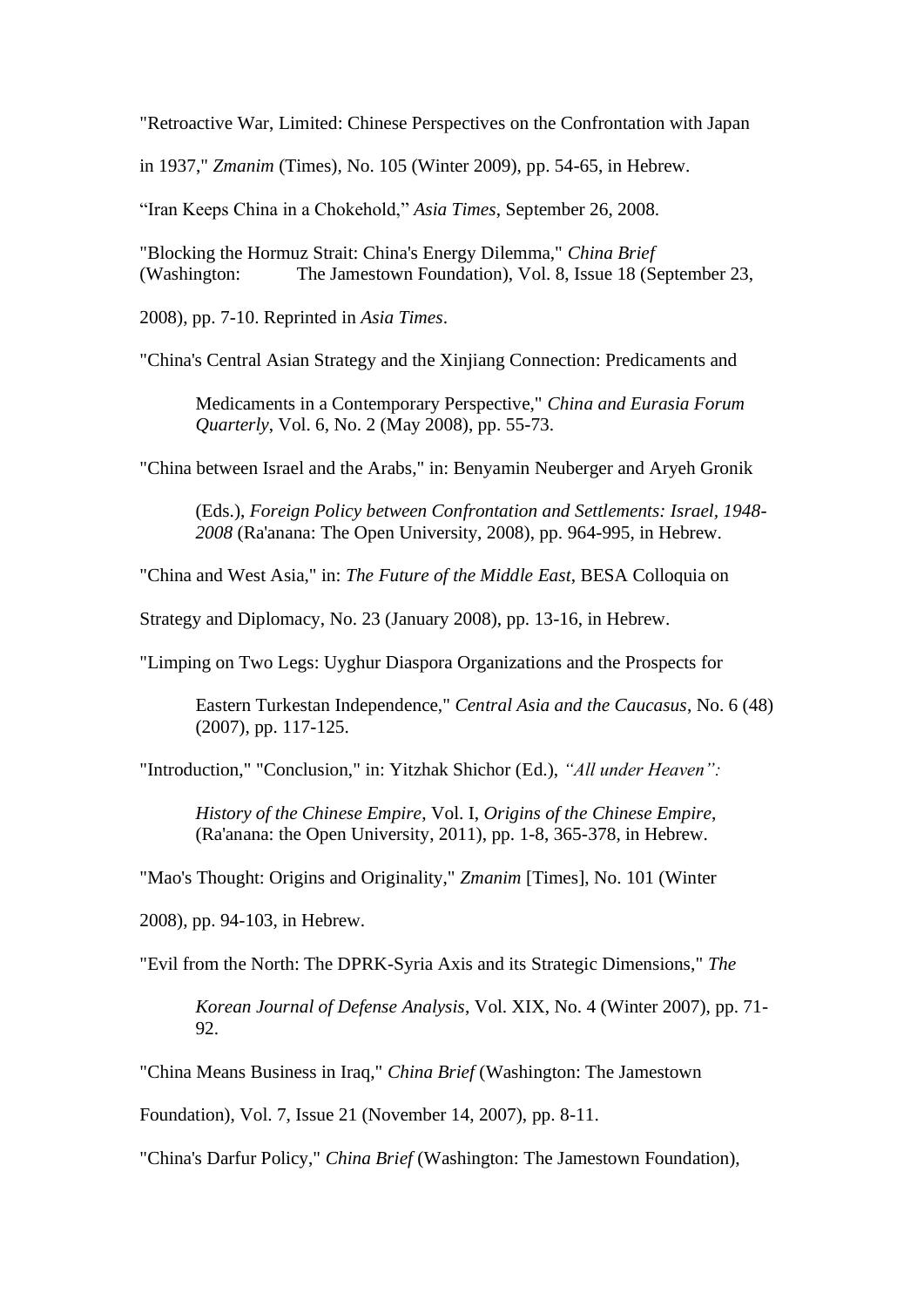Vol. 7, Issue 7 (April 5, 2007), pp. 5-8.

"Reconciliation: Israel's Prime Minister in Beijing," *China Brief* (Washington: The

Jamestown Foundation), Vol. 7, Issue 2 (January 24, 2007), pp. 12-14.

"Competence and Incompetence: The Political Economy of China's Relations with

the Middle East," *Asian Perspective*, Vol. 30, No. 4 (2006), pp. 39-67.

"A New Beginning: Changing the Guards at the World Uyghur Congress," *China*

*Brief* (Washington: The Jamestown Foundation), Vol. 6, Issue 25 (December 19, 2006), pp. 12-14.

"Uygur Diasporası: Bir Araştirma Projesinin Preliminer Neticeleri," [The Uyghur

Diaspora: Preliminary Conclusions of a Research Project], *Gökbayrak* [Heavenly Flag], Vol. 13, No. 74 (November-December 2006), pp. 26-27 (in Turkish).

"China's Upsurge: Implications for the Middle East," *Israel Affairs*, Vol. 12, No. 4

(September 2006), pp. 665-683.

"China's Voting Behavior in the UN Security Council," *China Brief* (Washington:

The Jamestown Foundation), Vol. 6, Issue 18 (September 6, 2006),

pp. 4-6.

"Silent Partner: China and the Lebanon Crisis," *China Brief* (Washington: The

Jamestown Foundation), Vol. 6, Issue 17 (August 16, 2006), pp. 2-4.

"Zhongdong anquan ping sheng zhong de Zhongguo yinsu: Yisilie de shijiao"

[The Chinese Factor in the Middle East Security Equilibrium: an Israeli Perspective], in: Jonathan Goldstein (Ed.), *Zhongguo yu yutai–Yisilie guanxi 100 nian* [China's Jewish-Israeli Relations: a Hundred Year Retrospective (1903-2003)], (Beijing: Zhongguo shehui kexue chubanshe [the Chinese Academy of Social Sciences Publishing House], 2006), pp. 189-222.

"Disillusionment: China and Iran's Nuclear Gamble," *Freeman Report*, July- August 2006 (Washington: Center for Strategic and International Studies,

Georgetown University: July-August 2006).

"Fact and Fiction: A Chinese Documentary on 'Eastern Turkestan Terrorism',"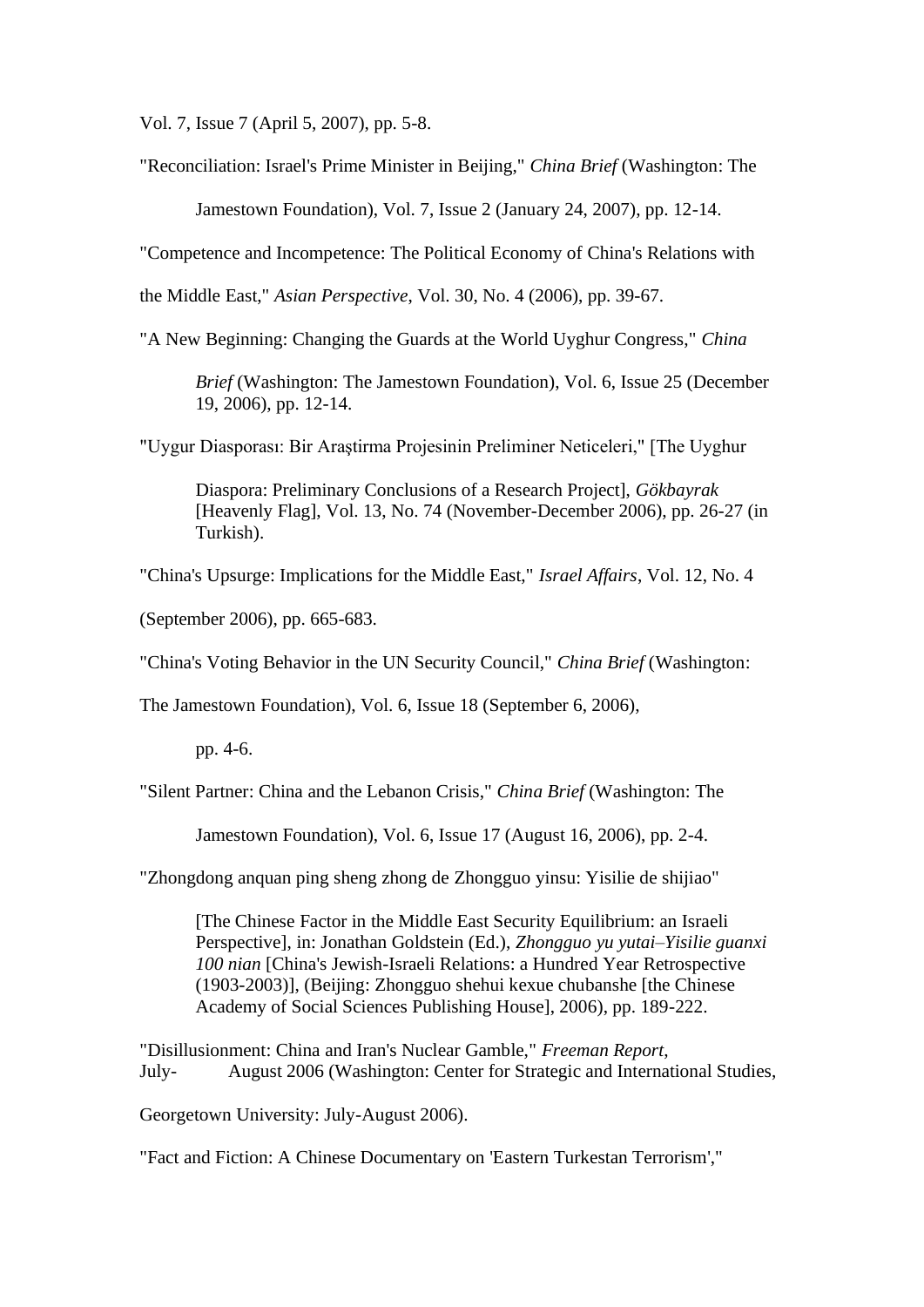*China and Eurasia Forum Quarterly*, Vol. 4, No. 2 (May 2006), pp. 89-

108.

"China's Revolution in Higher Education," *China Brief* (Washington: The

Jamestown Foundation), Vol. 6, Issue 5 (March 2, 2006), pp. 6-8.

"China's Kurdish Policy," *China Brief* (Washington: The Jamestown Foundation),

Vol. 6, Issue 1 (January 3, 2006), pp.3-6.

"China," in Cheryl A. Rubenberg (Ed.), *Encyclopedia of the Israeli-Palestinian*

*Conflict*, Vol. I (Boulder, CO: Lynne Rienner, 2010), pp. 249-254.

"Sudan: China's Outpost in Africa," *China Brief* (Washington: The Jamestown

Foundation), Vol. 5, Issue 21 (October 13, 2005), pp. 9-11.

"Blow Up: Internal and External Challenges of Uyghur Separatism and Islamic

Radicalism to Chinese Rule in Xinjiang," *Asian Affairs*, Vol. 32, No. 2

(Summer 2005), pp. 119-135.

"The U.S. Factor in Israel's Military Relations with China," *China Brief*  (Washington: The Jamestown Foundation), Vol. V, Issue 12 (May 24, 2005), pp. 7-9.

"Ironies of History: The Russia-Japan War and the Origins of East Asian Radicalism," in: Rotem Kowner (Ed.), *The Impact of the Russo-Japanese War*  (London: RoutledgeCurzon, 2006), pp.199-218.

"Decisionmaking in Triplicate: China and the Three Iraqi Wars," in: Andrew Scobell and Larry Wortzel (Eds.), *Chinese National Security Decision-Making under Stress* (Carlisle PA: Strategic Studies Institute, September 2005), pp. 191- 228.

"Company Province: Civil-Military Relations in Xinjiang," in: Nan Li (Ed.),

*Chinese Civil-Military Relations: The Transformation of the People's Liberation Army* (London: Routledge, 2006), pp. 135-150.

"Forced Landing: Sino-Israeli Security Relations in the Early 2000s," in: K.

Santhanam and Srikanth Kondapalli (Eds.), *Asian Security and China 2000- 2010* (Delhi: Shipra, 2004), pp. 387-399.

"Reverse Globalization: China's International Energy Policy," *Politika* [Politics],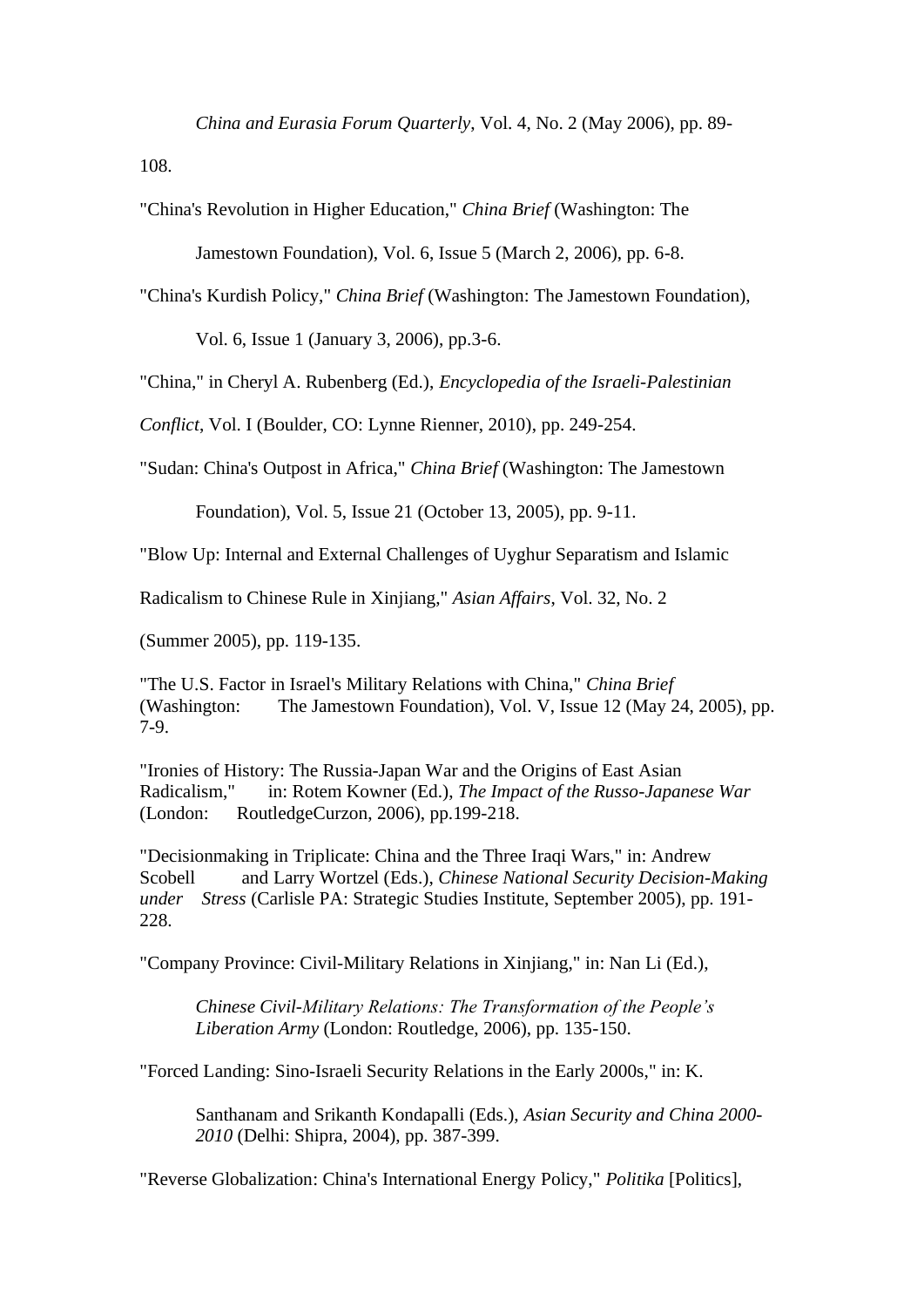Nos. 11-12 (Summer-Winter 2003-2004), pp. 121-139 (in Hebrew).

"Gangtie changcheng: Xinjiang de junshi zhanlue," [The Great Wall of Steel:

Military and Strategy in Xinjiang]" in: *Xinjiang: Zhongguo Musilin juju de bianchui* [Xinjiang: China's Muslim Borderland] (Urumqi: Xinjiang Academy of Social Sciences, 2004), pp. 129-180. (A Chinese translation of the next item).

"The Great Wall of Steel: Military and Strategy in Xinjiang," in: Frederick A. Starr (Ed.), *Xinjiang: China's Muslim Borderland* (Armonk, NY: M.E. Sharpe, 2004), pp. 120-160, 408-415.

"Pacifying the West: Confidence-Building Measures between China and Central

Asia," in: George Cristian Maior and Larry Watts (Eds.), *Globalization of* 

*Civil-Military Relations: Democratization, Reform and Security* (Bucharest: Editura Enciclopedică, 2002), pp. 239-258.

"Ironies of History: The Russia-Japan War and the Origins of East Asian

Radicalism," in: Rotem Kowner (Ed.), *The Forgotten Campaign: The Russo-*

*Japanese War and Its Legacy* (Tel Aviv: Maarachot, 2005), pp. 363-383, in

Hebrew.

"Military-Civilian Integration in China: Legacy and Policy," in: Constantine

P. Danopoulos, Dhirendra Vajpeyi, and Amir Bar-Or (Eds.), *Civil-Military Relations, Nation Building and National Identity: Comparative Perspectives* (Westport, CT: Praeger, 2004), pp. 83-105.

"Virtual Transnationalism: Uyghur Communities in Europe and the Quest for

Eastern Turkestan Independence," in: Jørgen S. Nielsen and Stefano Allievi (Eds.), *Muslim Networks and Transnational Communities in and Across Europe* (Leiden: Brill, 2003), pp. 281-311.

"The Role of Defence Industry in China's Quest of Power and Security Problems, Processes, and Prospects," in: Jasjit Singh and Bjørn Møller (Eds.), *Defence Doctrines and Strategies in Asia* (London: Macmillan, 2009), forthcoming.

"Much Ado about Nothing: Middle East Perceptions of the 'China Threat'," in:

Herbert Yee (Ed.), *The China Threat – Perceptions, Myths and Reality*, (Richmond, Surrey: Curzon, 2002), pp. 312-331.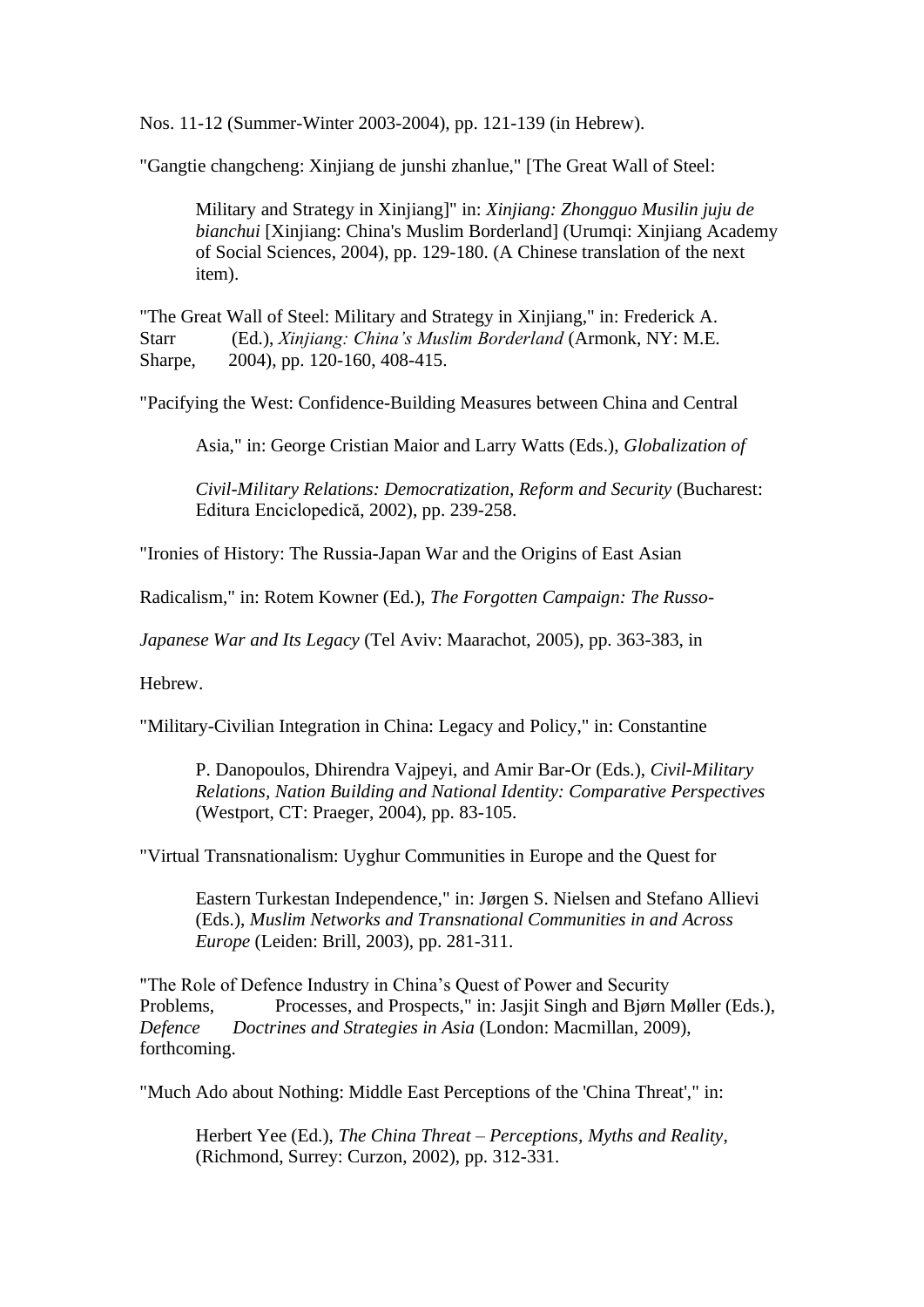"From Horse to Horsepower: Energy in China's Relations with Central Asia,"

*Pacifica Review*, Vol. 13, Nos. 1&2 (February-June, 2001), pp. 91-105.

"Domestic Dimensions of Disarmament: The Case of China," in: Jozef Goldblat (Ed.), *Nuclear Disarmament: Obstacles to Banishing the Bomb* (London: I.B.

Tauris, 2000), pp. 217-226.

"Mountains Out of Molehills: Arms Transfers in Sino-Middle Eastern Relations,"

*Middle East Review of International Affairs* (*MERIA*), Vol. IV, No. 3 (Fall 2000), pp. 68-79.

"Civil Society and the Public Sphere in China," in: S.N. Eisenstadt, Luis Roniger

and Ilana F. Silber (Eds.), *Collective Identities, Citizenship and Public Sphere*

(Jerusalem, The Van Leer Jerusalem Institute, 1999), pp. 41-45, in Hebrew.

"China's Economic Relations with the Middle East: New Dimensions," in: P. R. Kumaraswamy (Ed.), *China and the Middle East: The Quest for Influence* (New Delhi and London: Sage Publication, 1999), pp. 178-199.

"The Chinese Factor in the Middle East Security Equation: An Israeli Perspective," in: Jonathan Goldstein (Ed.), *China and Israel, 1948-1998: A*

*Fifty Year Retrospective* (Westport, CT: Praeger, 1999), pp. 153-178.

With Reuven Merhav, "The Hong Kong Connection in Sino-Israeli Relations,"

in: Jonathan Goldstein (Ed.), *China and Israel, 1948-1998: A Fifty Year* 

*Retrospective* (Westport, CT: Praeger, 1999), pp. 95-106.

"China's Economic Relations with the Middle East: New Dimensions," *China Report*, Vol. 34, Nos. 3&4 (1998), pp. 419-439.

"Yingkan pinggu Yisilie dui liangan wuqi zhuangbei he junshi jishu zhuanrang,"

[English Publication Evaluates Israel's Arms Equipment and Military Technology Transfers to the two Sides of the Straits], *Cankao Ziliao* [Reference Materials], No. 26138 (March 31, 1998), pp. 3-8 (A Chinese version of the next item).

"Israel's Military Transfers to China and Taiwan," *Survival*, Vol. 40, No. 1 (Spring

1998), pp. 68-91.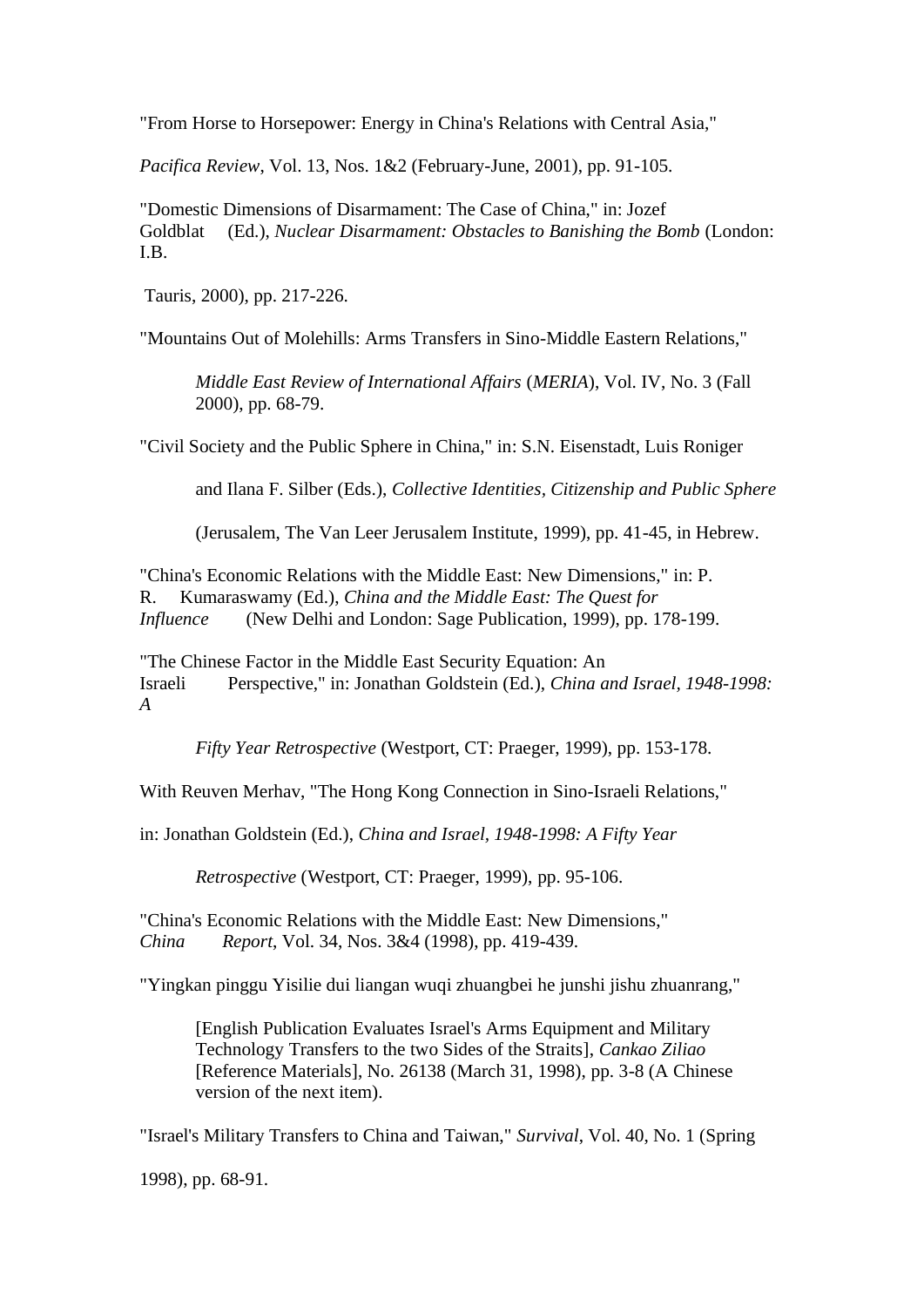"Defence Conversion and Conservation: China's Ambivalent Military Reform,"

in: Bjørn Møller (Ed.), *Security, Arms Control and Defence Restructuring in East Asia* (Dartmouth Publishing Co., 1998), pp. 145-165.

"Demobilisation: The Dialectics of PLA Troop Reduction," in: David Shambaugh and Richard H. Yang (Eds.), *China's Military in Transition*

(Oxford: Oxford University Press, 1997), pp. 72-95.

"Conversion and Diversion: the Politics of China's Military Industry after Mao," in:

Efraim Inbar and Ben-Zion Zilberfarb (Eds.), *Politics and Economics of Defence Industries* (London: Frank Cass, 1998), pp. 135-163.

"Converting the Military Aviation Industry to Civilian Use," in: Jörn Brömmelhörster and John Frankenstein (Eds.), *Mixed Motives, Uncertain Outcomes: Defense Conversion in China* (Boulder, Col.: Lynne Rienner, 1997), pp. 101-133.

"Demobilisation: the Dialectics of PLA Troop Reduction," *The China Quarterly,*

No. 146 (June 1996), pp. 336-359.

"Stability and Development: China's Dilemmas in Its Central Asian Edge", Centro Studi di Politica Internazionale [Center for the Study of International Politics]

(Rome, 1995).

"Separatism: Sino-Muslim Conflict in Xinjiang," *Pacifica Review,* Vol. 6, No. 2 (1994), pp. 71-82.

"Hide-and-Seek: Sino-Israeli Relations in Perspective," *ֹIsrael Affairs,* Vol. 1, No. 2 (Winter 1994), pp. 16-35.

"The Chinese Perspective," in: *Israel and the Far East: Evolving Strategic Relationships,* Discussions on National Security, No. 7 (BESA Center for Strategic Studies, Bar-Ilan University, September 1994), pp. 8-14, in Hebrew.

"Military-to-Civilian Conversion in China," *Peace and the Sciences,* Vol. XXIV (December 1993), pp. 36-45.

"Two Steps Forwards, One Step Backwards: Sino-Israeli Relations in the 1980s," in:

Benyamin Neuberger (Ed.), *War and Peacemaking: Selected Issues in Israel's Foreign Relations* (Tel Aviv: The Open University, 1992), pp. 417-439, in Hebrew.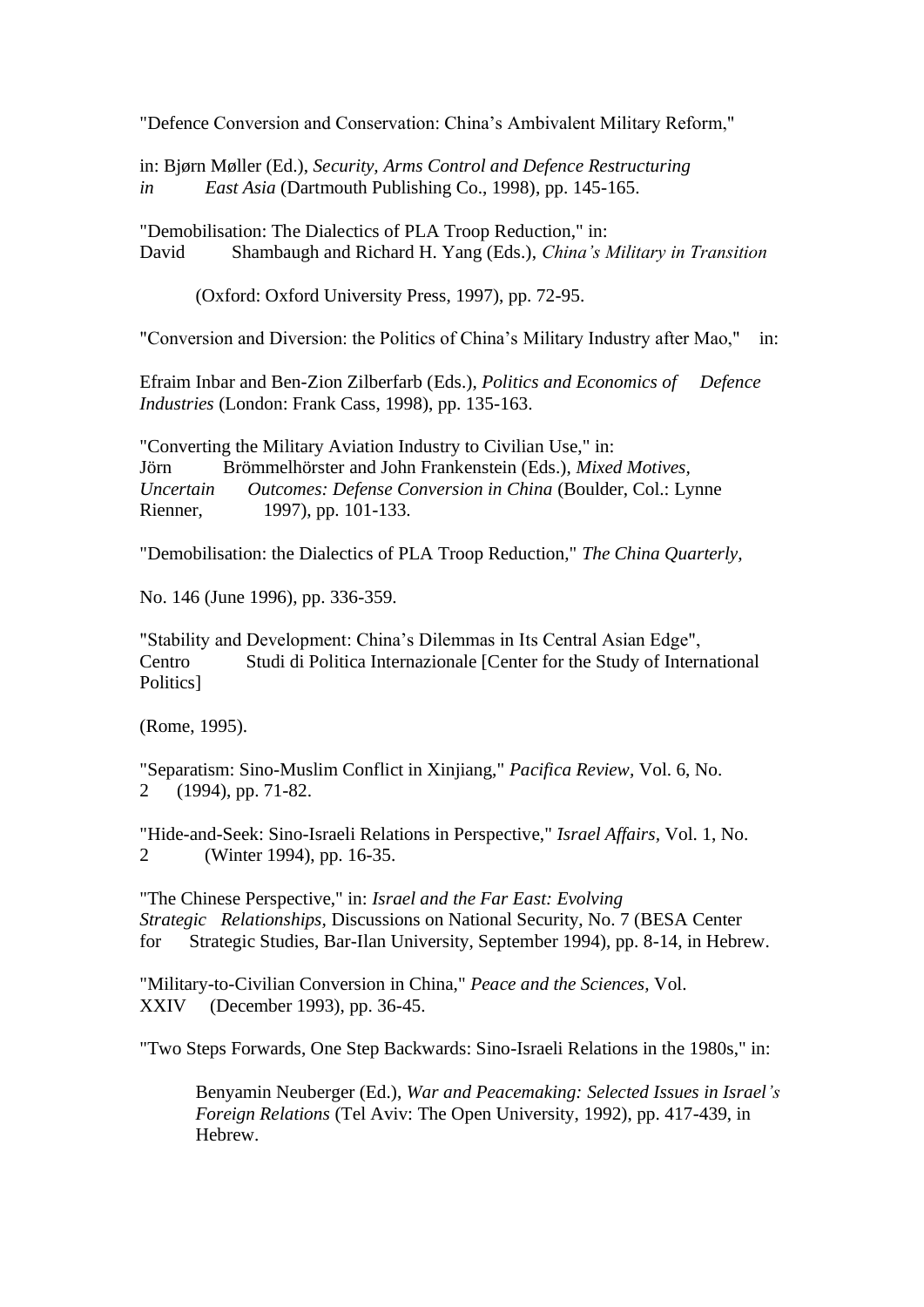"China's Defence in a Changing World," in: Kevin P. Clements (Ed.), *Peace and Security in the Asia Pacific Region: Post Cold War Problems and Prospects* (Dunmore & United Nations University, 1992), pp. 183-203.

"China's Defence in a Changing World," *China Report,* Vol. 28, No. 2 (1992), pp.

125-139.

"Confucianism in One Country: Some Reflections on Universalistic and Particularistic Collective Identity in China," in: S.N. Eisenstadt (Ed.), *Axial Age Civilizations II: Their Institutional and Cultural Dynamics,* Vol. 1, *China, Japan* (Frankfurt: Suhrkamp, 1992), pp. 91-107, in German.

"Mass Leadership in Chinese Communism," in: Irad Malkin and Zeev Tsahor (Eds.), *Leaders and Leadership in Jewish and World History* (Jerusalem: The Historical Society of Israel and The Zalman Shazar Center for Jewish History, 1992), pp. 297-313, in Hebrew.

"Early Chinese Attitudes towards the Arab-Israeli Conflict," *Points East*, Vol. 7, No. 2 (July, 1992), pp. 1, 9-14 (reprinted).

"China and the Middle East since Tiananmen," in: Allen S. Whiting (Special Editor),

"China's Foreign Relations," *ֹThe Annals of the American Academy of Political and Social Science,* Vol. 519 (January 1992), pp. 86-100.

"China and the Gulf Crisis: Escape from Predicaments," *Problems of Communism,* Vol. XL, No. 6 (November-December 1991), pp. 80-90.

"China and the Role of the United Nations in the Middle East: Revised Policy," *Asian Survey,* Vol. XXXI, No. 3 (March 1991), pp. 255-269.

"Defence Policy Reform," in: Gerald Segal (Ed.), *Chinese Politics and Foreign Policy Reform* (London: Kegan Paul International, 1990), pp. 77-99.

"China after the Students Demonstrations: Continuity and Change," *Notebooks*

*of Socialist Thought,* No. 14 (1990), pp. 95-108, in Hebrew.

"Chinese Reform in the Post-Mao Era," (12.1.88) in: *China after Mao* (Tel Aviv: Lavon Institute for the Study of the Labor Movement, n.d.), pp. 14-33, in Hebrew.

"China after the Students Riots," (5.9.89), in: *China after Mao* (Tel Aviv: Lavon Institute for the Study of the Labor Movement, n.d.), pp. 34-51, in Hebrew.

"Post-Mao China's Military Reforms: Some International Implications," in:

Gerald Segal and Akihito Tanaka (Eds.) *China's Reform in Crisis* (London: 60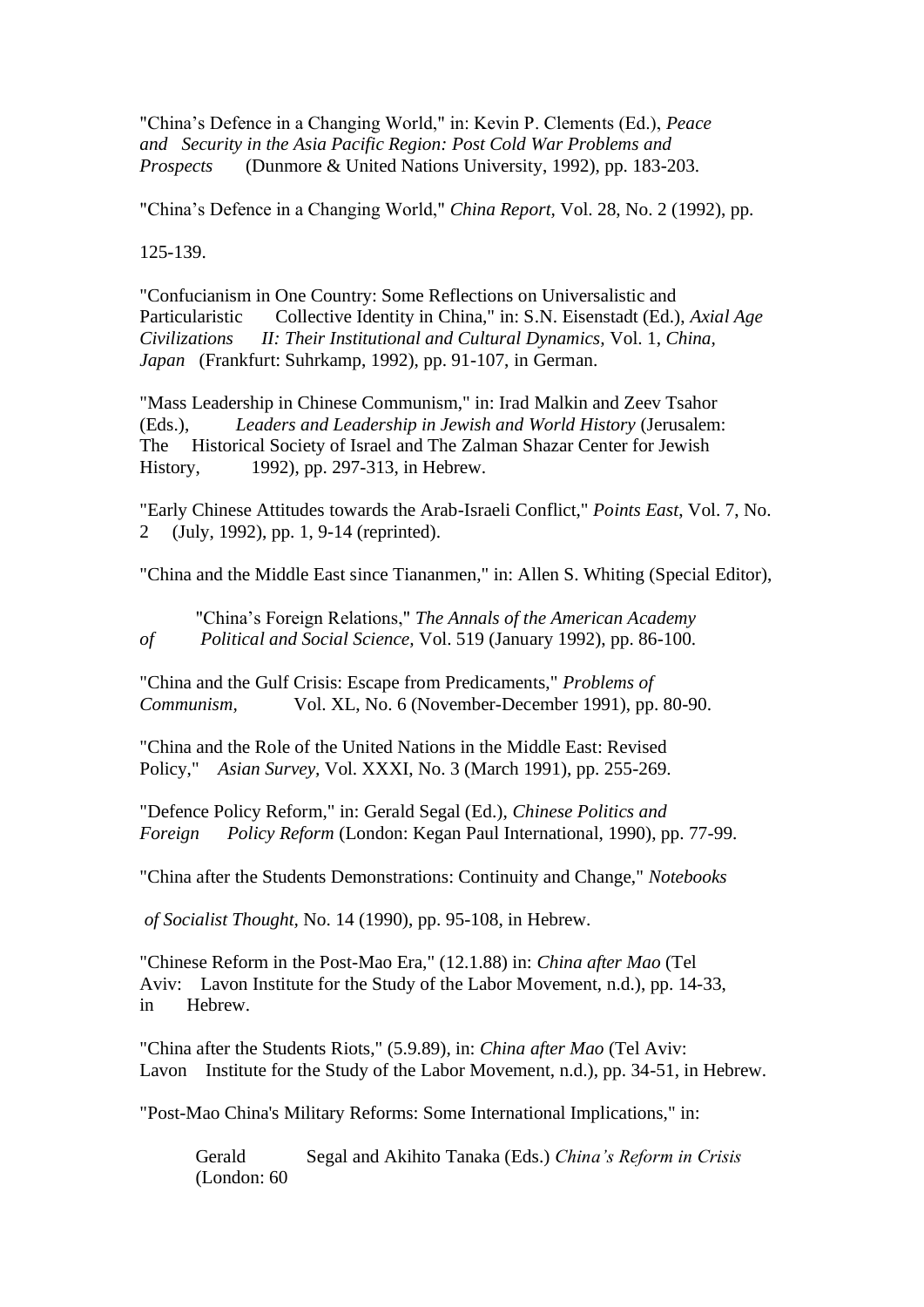"Ten Years of Grace: China after Mao," *Masa Acher* [A Different Trip], No. 8 (1989), pp. 25-27, in Hebrew.

"China as an Upcoming Superpower," *Skira Hodshit* [Monthly Survey], Vol. 36, No.

5 (June 1989), pp. 3-11, in Hebrew.

"Unfolded Arms: Beijing's Recent Military Sales Offensive," *The Pacific Review,*  Vol. I, No. 3 (October 1988), pp. 320-330.

"The Year of the Silkworms: China's Arms Transactions, 1987," in: Richard H. Yang (Ed.), *SCPS Yearbook on PLA Affairs 1987* (Kaohsiung: Sun Yat-sen Center for Policy Studies, National Sun Yat-sen University, 1988), pp. 153-168.

"The Judicial System in Traditional China," in: Michael Atlan (Ed.), *Lectures and Sources in Comparative Sociology of the Judiciary in Historical Civilizations*

(Jerusalem: Academon, 1987), pp. 9-25, in Hebrew.

"Long, Delicate Process" (A survey of Sino-Israeli relations), *Spectrum* (October 1987), pp. 4-5.

"Israel-China: Splits in the Bamboo Curtain," *Politica,* No. 12 (January 1987), pp. 42- 45, in Hebrew.

"China and the Middle East after Mao: New Roles in an Old Game," *Skira Hodshit* [Monthly Survey] No. 5 (July 1986), pp. 43-50, in Hebrew.

"Geopolitical Developments, Sectorial Economic Policy and Order of Priorities in China," in: *The People's Republic of China: New Horizons for Trade* (Tel Aviv: the Israel Management Center, 1985), pp. 14-26, in Hebrew.

"A Management Revolution in China," *Nihul* [Management] (January 1985), pp. 13-

14, in Hebrew.

"The Role of Islam in China's Middle Eastern Policy," in: R. Israeli and A.H. Johns (Eds.), *Islam in Asia,* Vol. II, *Southeast and East Asia* (Jerusalem: The Magnes Press, 1984), pp. 305-317.

"China between Israel and the Arabs," in: Benyamin Neuberger (Ed.), *Diplomacy and Confrontation: Selected Issues in Israel's Foreign Relations, 1948- 1978* (Tel Aviv: Open University, 1984), pp. 496-527, in Hebrew.

"The Middle East," in: Gerald Segal and William T. Tow (Eds.), *Chinese Defence Policy* (London: Macmillan, 1984), pp. 263-278.

"Military Modernization and China's Defence Capability: A Middle Eastern Perspective," *Skira Hodshit* [Monthly Survey], No. 6 (June 1984), pp. 29-36, in Hebrew.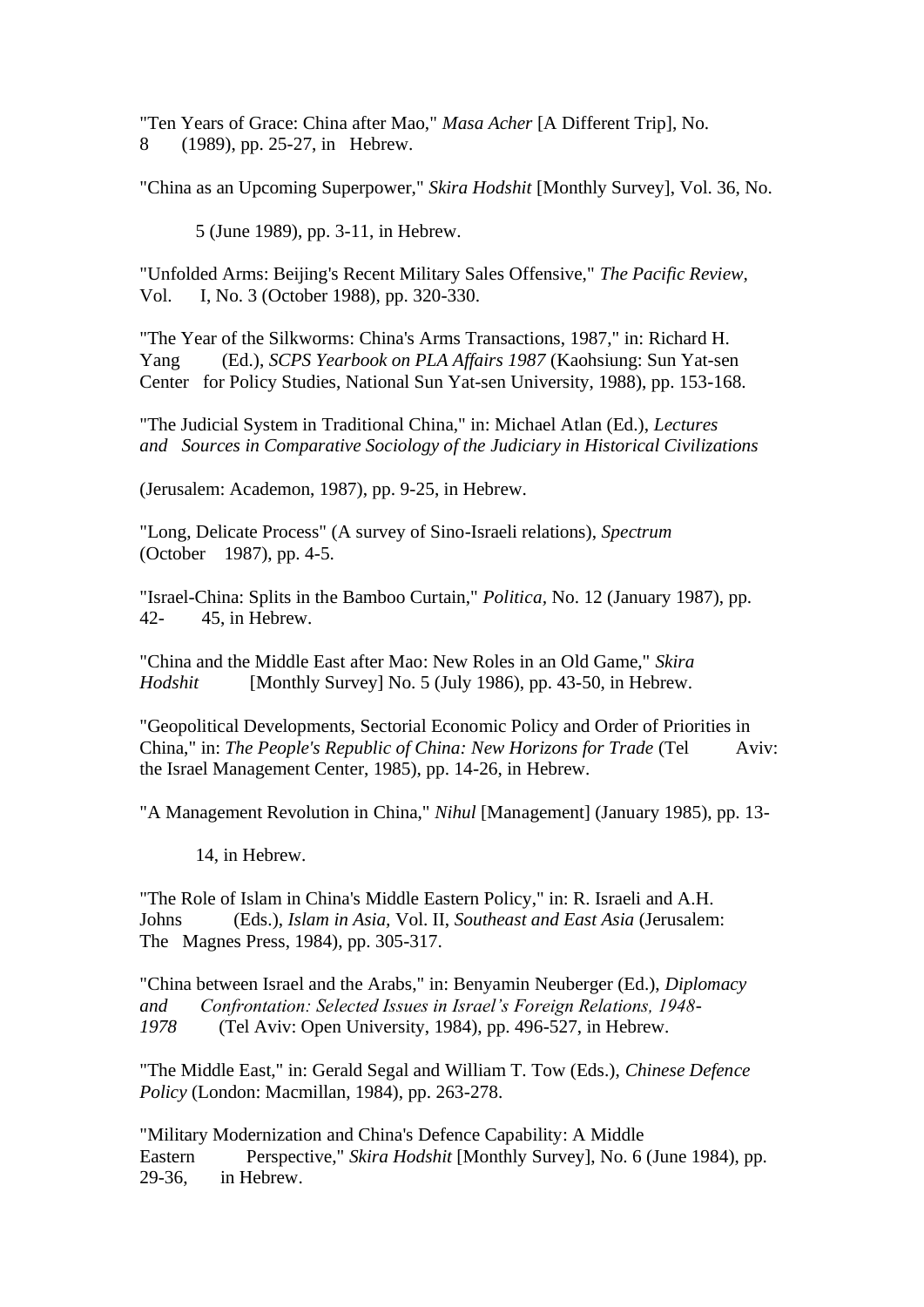"China," "Zhao Ziyang," "Deng Xiaoping," "Hua Guofeng," "Hu Yaobbang," *Encyclopaedia Hebraïca,* Supplementary Vol. II (1983), pp. 323, 399-400, 423, 424, 875-883, in Hebrew.

"In Search of Alternatives: China's Middle East Policy after Sadat," *The Australian* 

*Journal of Chinese Affairs,* No. 8 (July 1982), pp. 101-110.

"Early Chinese Attitudes towards the Arab-Israeli Conflict," *Asian and African Studies,* Vol. 15, No. 3 (November 1981), pp. 343-361.

"China's Political Developments - Origins and Significance," *Skira Hodshit* [Monthly Survey], No. 1 (January 1981), pp. 20-28, in Hebrew.

"'Just Stand' and 'Just Struggle': China and the Peace Process in the Middle East," *The Australian Journal of Chinese Affairs,* No. 5 (January 1981), pp. 39-52.

"China-Israel: Past Strains and Future Prospects," *ֹMigvan* [Diversity], No. 45 (April 1980), pp. 25-28, in Hebrew.

"People's China," *Encyclopedia of Social Sciences,* Supplementary Vol. (1980), in Hebrew.

"China and the Middle East," *Migvan* [Diversity], No. 34 (March 1979), pp. 13-17, in Hebrew.

"China Unfolds," *Skira Hodshit* [Monthly Survey], No. 11 (November 1978), pp. 11- 21, in Hebrew.

"The Palestinians in China's Foreign Policy," in: Chün-tu Hsüeh (Ed.), *Dimensions of China's Foreign Relations* (New York: Praeger, 1977), pp. 156- 190. Reprinted 1979.

"The Basic Assumptions and Sources of Maoism," *Digest of Socialist Thought*, No. 91 (June 1977), pp. 18-31, in Hebrew.

"The Basic Assumptions and Sources of Maoism," in: S.N. Eisenstadt and Yael Azmon (Eds.), *Socialism and Tradition* (Atlantic Highlands, New Jersey: Humanities Press, 1975), pp. 77-103. Also in a German Edition.

"China since 1949: History; Political and Legal System; Armed Forces; Science and Education," *Encyclopedia Hebraïca,* Vol. 25 (Tel Aviv, 1973), pp. 836- 844, 889-898, 932-935, in Hebrew.

"China in the UN General Assembly Session: A First Balance Sheet," *Molad* [Nativity], No. 24 (March 1972), pp. 607-616, in Hebrew.

"China's National Solidarity and Its International Mission," *Keshet* [Rainbow], No. 5 (1972), pp. 72-81, in Hebrew.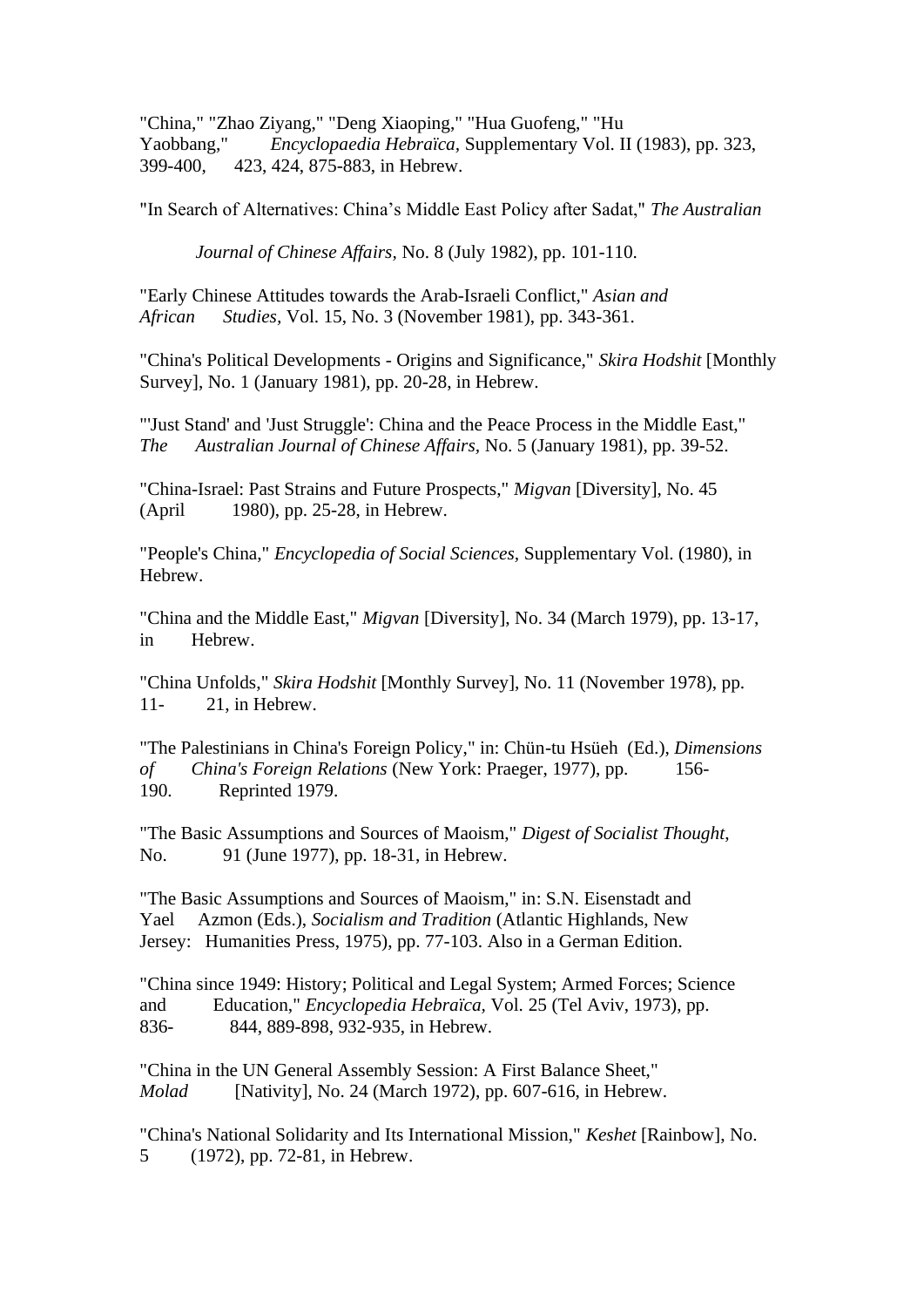"The Long March to Membership in the United Nations," *Ot* [Letter], No. 28 (November 1971), pp. 7-9, in Hebrew.

"China's 'Ping-Pong Diplomacy' – Its Causes, Directions and Implications," *Skira Hodshit* [Monthly Survey], No. 7 (July 1971), pp. 22-31, in Hebrew.

"The Role of the Middle East in China's Policy," *Skira Hodshit* [Monthly Survey], No. 4 (April 1969), pp. 15-29, in Hebrew.

#### **Book Reviews**

Bruce Cumings, *The Origins of the Korean War, Liberation and the Emergence of*

*Separate Regimes 1945-1947* (Princeton: Princeton University Press, 1981),

in: *The Jerusalem Journal of International Relations,* Vol. 6, No. 4 (1982-

1983), pp. 104-108.

E. Zev Suffot, *A China Diary: Towards the Establishment of China-Israel Diplomatic*

*Relations* (London: frank Cass, 1997), in: *The China Quarterly*, No, 158 (June 1999), pp. 192-193.

Yuri Pines, *Envisioning Eternal Empire: Chinese Political Thought of the Warring*

*States Era* (Honolulu: Hawai'i University Press, 2009), in: *Historia* [History],

No. 25 (October 2010), pp. 89-95 (in Hebrew).

Rana Mitter, *Forgotten Ally: China's World War II*, *1937-1945* (Boston: Houghton

Mifflin Harcourt, 2013), in: *Israel Journal of Foreign Affairs*, Vol. VIII, No. 1 (2014), pp. 49-52.

Naser M. Al-Tamimi, *China-Saudi Arabia Relations, 1990-2012: Marriage of* 

*Convenience or Strategic Alliance?* (London: Routledge, 2014), in: *The Middle East Journal*, Vol. 68, No. 4 (Autumn 4014), pp. 649-651.

**Selected Papers and Public Lectures**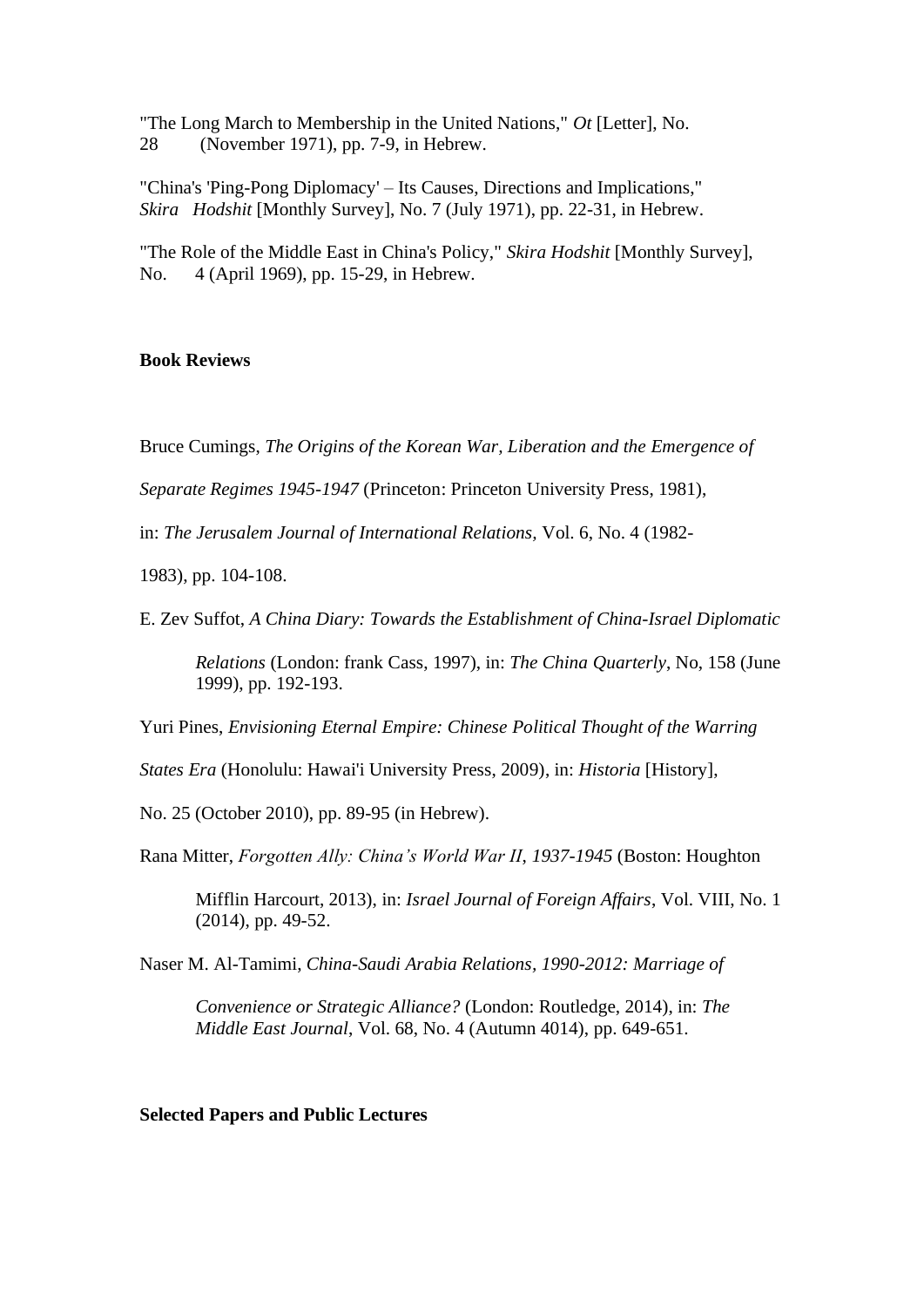"Gains and Losses: Historical Lessons of China's Middle East Policy for Its OBOR

Initiative," in: SYSU International Workshop on Middle East Studies, Sun

Yat-sen University, Zhuhai and Guangzhou, 2-4 January, 2017.

"Middle Classes and the Quest of Democracy in East Asia: Variations on a Theme,"

in: Middle Classes in East Asia's Global Cities: Spaces, Communities, and Lifestyles, The Hebrew University of Jerusalem, June 21-23, 2016.

"Reserves and Reservations: the Politics of China's OBOR and AIIB Offensives and

Their Implications for the Middle East," in: One Belt, One Road, and AIIB Vision: Implications for the Middle East, an international conference, The University of Nottingham, May 5, 2016.

"Asia Reincarnated: The Future Is What It (Once) Used to Be (More or Less)",

Inauguration Conference: The Making of the Asian Sphere: Trans-Cultural Flows Past, Present, and Future, The University of Haifa, April 5-7, 2016.

"The Origins of China-Israeli Diplomatic Relations," The Development of China-

Israel Relations: Infrastructures, Innovation and Finance, one day conference held at the Institute for National Security Studies, Tel Aviv, March 3, 2016 (in Hebrew).

"China, the Syrian Crisis and China-Middle East Relations," Asia Center, Paris,

November 23, 2015.

"Suppressing Uyghur Unrest in Xinjiang: the Role of Military, Para-Military and Non-

Military Forces," Second International Conference on Uyghur Studies:

History, Culture, and Society, organized by the Université Libre de Bruxelles

and Central Asia Program at the George Washington University, Brussels

November 17-18, and Paris November 19-20, 2015.

**"**Middle Eastern and Islamic Responses to China's Uyghur Crackdown**,"** international

conference entitled **In Defense of Religious Freedom: The Uyghur Struggle For Human Rights," organized by the** Unrepresented Nations and Peoples Organization (UNPO) and the World Uyghur Congress (WUC), the European Parliament, Brussels, October 22-24, 2015.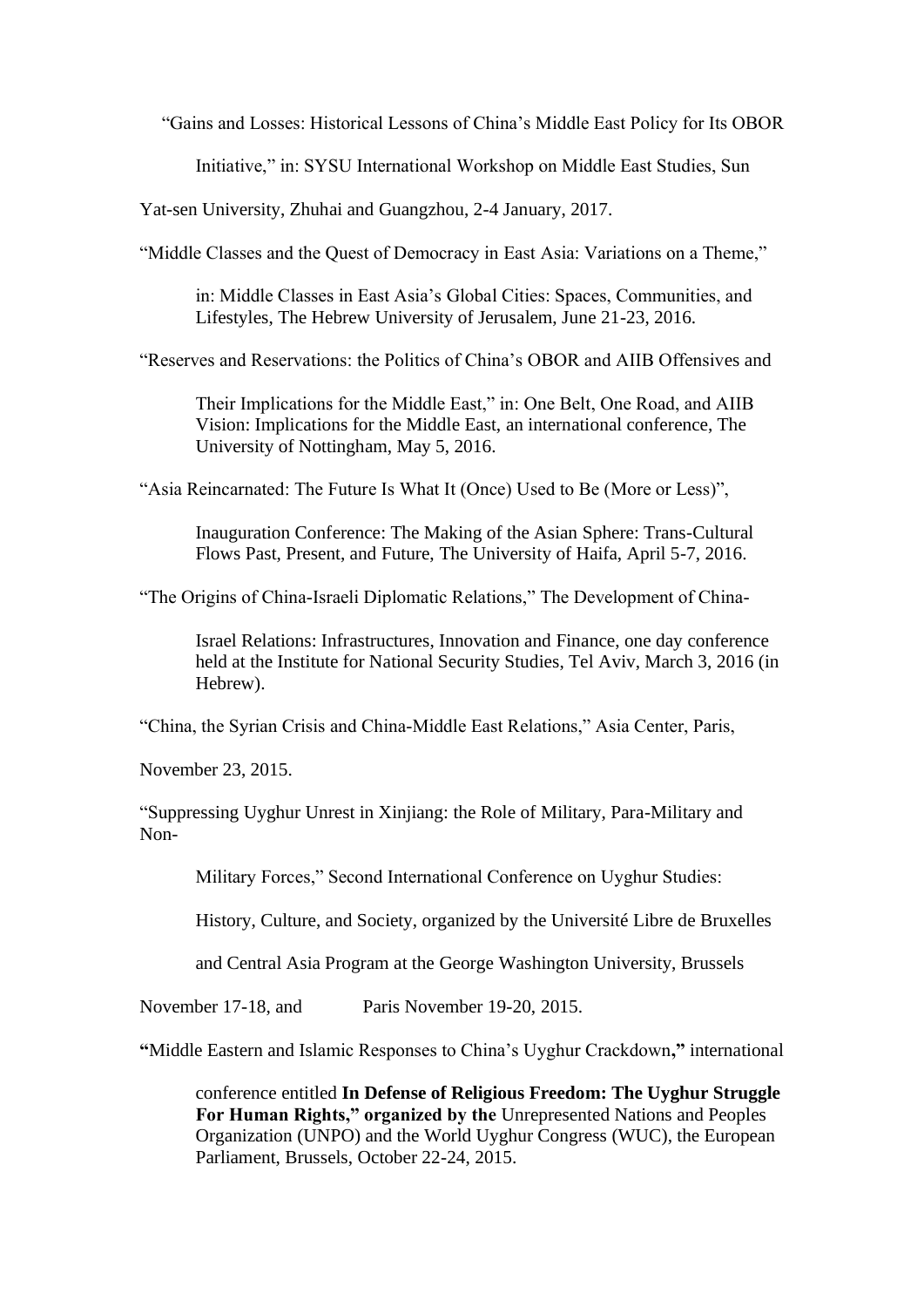"World War II and the Western retreat from Asia: Then and Now," Seventy Years to

the End of the Second World War, the 38th Annual History Conference of the Zalman Shazar Center, Jerusalem, June 23-24, 2015.

"The Jewel in the Crown: Beitar and Trumpeldor's Legacy among China's Jewish

Communities," From Port Arthur to Tel Hai: Joseph Trumpeldor and Japan, Tel Hai Academic College, May 26-27.

"Artificial Resuscitation: Beijing's Response to Pan-Turkism," The Silk Road

Heritage in Asia's Imagined Futures, University of Nottingham, May 14-15,

2015, jointly organized by Durham University's School of Government and

International Affairs and Nottingham University's School of Contemporary Chinese Studies

"Connected Vessels: West Asia and East Asia in China's Geopolitics," Lecture at the

Asia Studies Center, Boğazici University, Istanbul, April 15, 2015.

"Conventional Wisdom and Historic Reality: the Implications of World War I on the

Adoption of Communism in China," Asia and World War I: Echoes and Repercussions beyond the Killing Fields, The University of Haifa, December 1, 2014.

"Beijing's Xinjiang Policy and Its Impact on China's Engagement with West Asia and

Northern Africa," TWAI, TOChina Summer School, Torino, June 30, 2014.

"China-Israel Relations in a Middle Eastern Context: Retrospect and Prospects,"

Stormy Waters, Bright Horizons? China and Europe's Changing Roles in the Mediterranean Region, International Conference organized by the Torino World Affairs Institute (TWAI) and Torino University, June 26-27, 2014.

"The Implications of the Versailles Peace Conference for East Asia: Three

Narratives," the 37<sup>th</sup> Annual History Conference, "One Hundred Years to World War One: Global and Local Aspects of 'the Great War', Jerusalem, June 24-25, 2014.

"Sino-American Crosscurrents in the Middle East: Perceptions and Realities,"

International Workshop on China-Middle East Relations, School of Contemporary Chinese Studies, the University of Nottingham, June 6-7, 2014.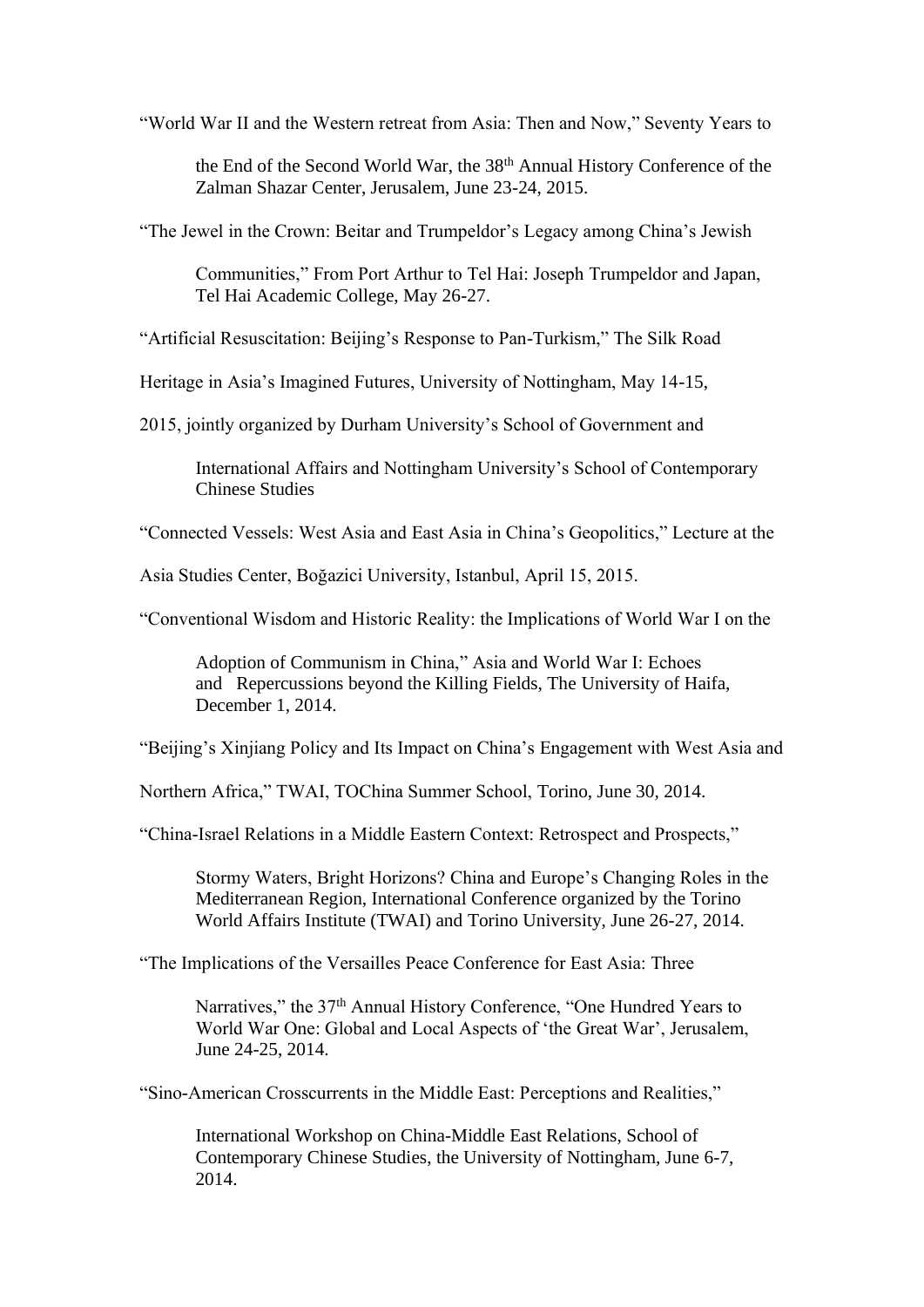"Last Man Standing: Asia and the Western Withdrawal from the Continent," the 12<sup>th</sup>

Biennial Conference of Asian Studies in Israel, the University of Haifa, May 25-26, 2014.

"China's Urban Elite: Middle Class with Chinese Characteristics," the 12<sup>th</sup> Biennial

Conference of Asian Studies in Israel, the University of Haifa, May 25-26, 2014.

"China's Rise: A Hundred Years of Transformation," one day conference on China,

Israeli Air Force Center, March 13, 2014.

"China and India: the Competition over Oil resources," one day conference on China

and India; Comparative Aspects of Asian Thought and Politics, the Frieberg Center for East Asian Studies, the Hebrew University of Jerusalem, March 12, 2014.

"China New Leadership and Its Challenges: Between East Asia and the Middle East,"

Council for the Promotion of Israel-China Relations, Herzliya, February 27, 2014.

"Historical Origins of the Post-Maoist Revolution in China: a Comparative

Perspective," East Asia Studies Conference, Tel-Hai Academic College, February 24, 2014.

"*Quid pro Quo*: US-China Middle East Relations in an East Asian Perspective," U.S.-

China-Israel Trilateral Conference: Challenges and Opportunities in the Middle East, The Brookings Institute, February 12-13, 2014.

"Maximizing Output while Minimizing Input: Change and Continuity in China's

Middle East Policy," international workshop titled "China's Regional Policy in Asia: an Omnidirectional Assessment", S. Rajaratnam School of International Studies, Nanyang Technological University, Singapore, December 8-10, 2013.

"China's Policy in the Middle East," keynote speech in a one-day workshop: Sino-

Israeli Relations: Challenges and Opportunities, The Institute of National Security Studies, Tel Aviv, June 13, 2013.

"China and the Middle East", Testimony before the Congress U.S.-China

Economic and Security Review Commission, Washington, June 6, 2013, pp.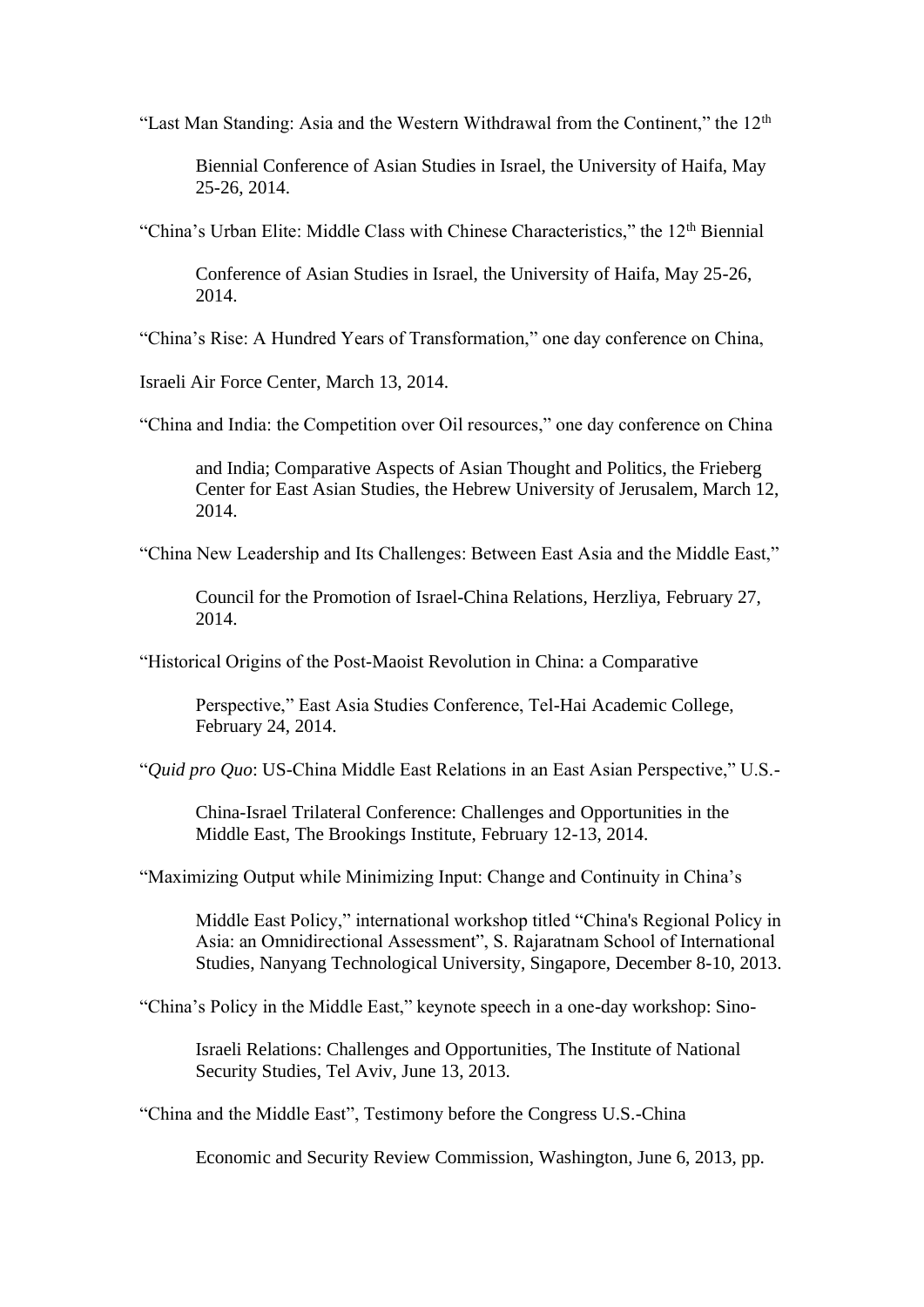1-12.

"Nuisance Value: Uyghur Activism in Germany and Beijing-Berlin Relations," 18th

Annual Convention of the Association for the Study of Nationalities (ASN), Columbia University, New York, April 18-20, 2013.

"Feeding Growth: Sino-Indian Competition for Crude Oil," India in Global Affairs, an

international conference, Bar Ilan University, Ramat Gan, April 3, 2013.

"China's Internal and External Predicaments and Its Political Future," International

Conference on China's New Leadership: Challenges for Human Rights, Democracy and freedom in East Turkestan, Tibet and Southern Mongolia," International Conference Center, Geneva, March 11-13, 2013.

"Conformism and the 'Middle of the Way' Ideal in Chinese Tradition and the

Challenge of Innovation and Creativity in Contemporary China," International Symposium on The Rise of Contemporary China: Domestic and Foreign Challenges in Historical Perspective, University of Haifa (December 25, 2012), the Hebrew University of Jerusalem (December 26, 2012).

"China and the Middle East: Dilemmas and Contradictions," Department of East

Asian Studies, Lecture Series on "China Today", December 11, 2012.

"China and the Middle East: Rising Power and a Region in Turmoil," Middle East

Institute, Johns Hopkins University (Washington), December 4, 2012.

"Worst Case Scenario: the Paradox of PLA Response to Major Ethnic Unrest," 2012

CAPS-RAND-CEIP-NDU PLA conference on Contingency Planning, PLA Style, Arlington, VA, November 30-December 1, 2012.

"From Super-Empire to Superpower: the Traditional Foundations of Contemporary

China," one-day conference on: A New Outlook on China's History: "All under Heaven," Ra'anana, the Open University, June 17, 2012.

"Olympic Games and the Promotion of Democracy and Human Rights: China 2008,"

Sport, Society and Politics in Asia, the University of Haifa, January 9, 2012.

"China's Reform: Myths and Realities," Israel Business Conference, *Globes*, Tel Aviv,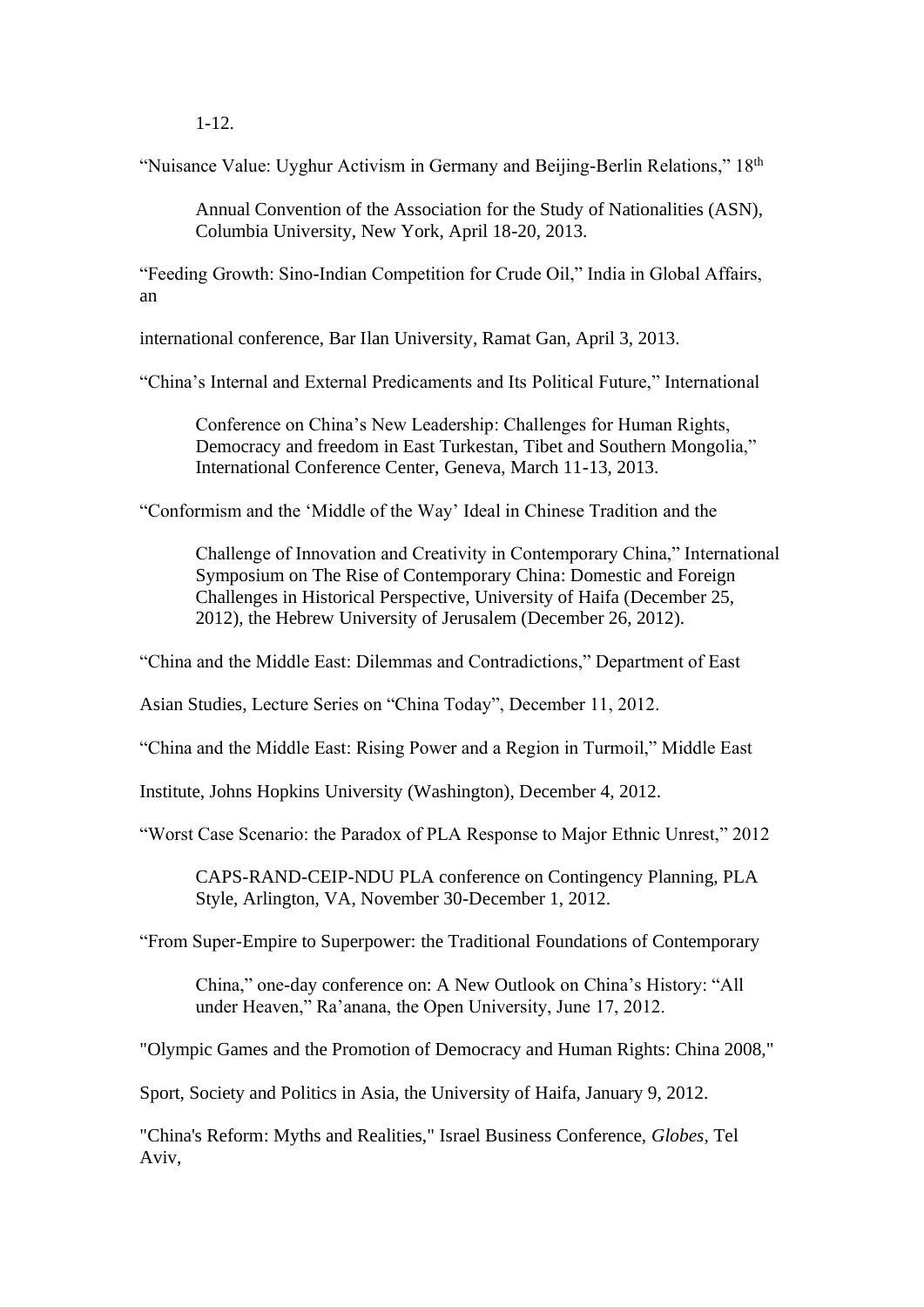December 11-12, 2011.

"China at Home and Abroad," Shalom Hartman Institute, Jerusalem, December 5, 2011.

"Pawns in Central Asia's Playground: Uyghurs between Moscow and Beijing,"

Aleksanteri Conference, The Dragon and the Bear: Strategic Choices of China and Russia, Helsinki, November 9-11, 2011.

"Big Brother: the US Role in Sino-Israeli Relations," SIGNAL-GLORIA China-Israel

Strategy and Security Symposium, September 7-8, 2011.

"Strait Strategy: Change and Continuity in Washington's Commitment to Taiwan's

Defense," 2011 Defense Forum on Regional Security, Taipei, August 30-31, 2011.

"China's Domestic Situation and international Stand," National Defense College,

June 23, 2011.

"Storm in a (Jasmine) Teacup: China's Response to the Middle East Upheavals,"

Ninth Biannual Stockholm China Forum, The German Marshall Fund, Stockholm, June 10-11, 2011.

"Recognition as a Crucial Element in Great Power Identity: China," the 10<sup>th</sup> Annual

Conference of Asian Studies in Israel, the Hebrew University, May 24-26, 2011.

"Bypass Surgery: China's Pursuit of Oil Supply Short-Cuts," one-day workshop on

East Asia's Energy Security: Strategies, Policies and the Middle East, Tel Aviv University, May 5, 2011.

"Dead End: The Rise and Fall of Taiwan's Military Nuclear Program and Its

Implications in a Contemporary Perspective," one-day conference on "Military

Developments in Asia at the Beginning of the 21<sup>st</sup> Century", University of Haifa, March 14, 2011.

"Origins of the Asian Age: Preliminary Reflections on the 1911 Revolution in a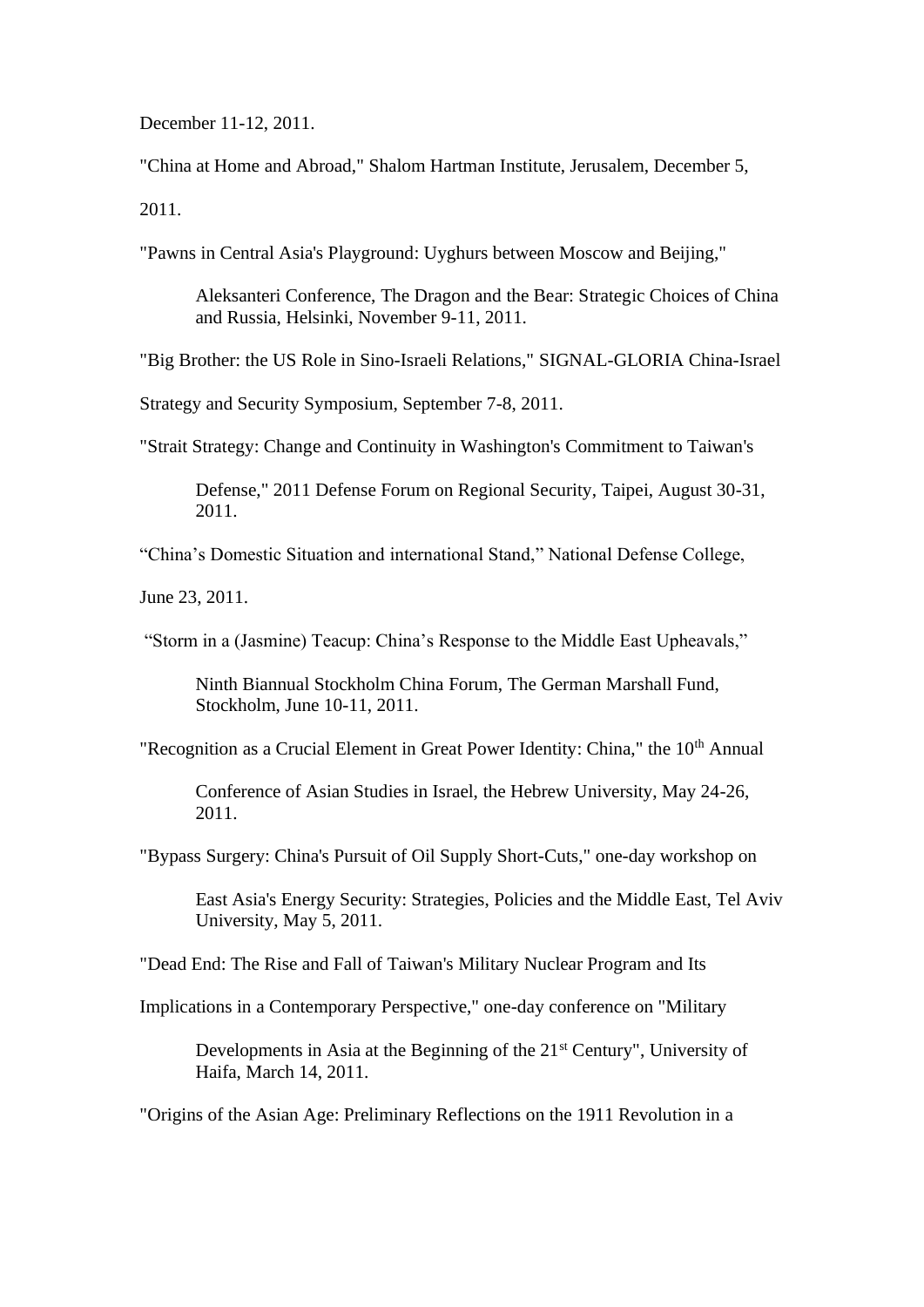Contemporary and Comparative Perspectives," symposium on "100 Years of China's Republican Revolution: Preliminary Summary", the Hebrew University of Jerusalem, March 9, 2011.

"Sweet and Sour: Sino-Saudi Crude Collaboration and US Crippled Hegemony,"

International Conference on Resource Diplomacy under Hegemony, Hong Kong University of Science and Technology, Hong Kong, January 19-23, 2011.

"China and Central Asia," Conference on The Politics of Central Asia, Begin-Sadat

Center for Strategic Studies, Bar-Ilan University, December 21, 2010.

"Regulation or Strangulation: Beijing, Delhi and Washington in Pursuit of Energy,"

Chinese Council of Advanced Policy Studies, Taipei, September 24, 2010.

"Missing Missiles: China's Threat to Taiwan in an Israeli and Historical Perspective,"

Office of International Cooperation, National Chengchi University, Taipei, September 24, 2010.

"Missing Missiles: China's Threat to Taiwan in an Israeli and Historical Perspective,"

Keynote Speaker, the 3<sup>rd</sup> Quarter International Academic Lecture Series, National Defense University, Taiwan, September 21, 2010.

"Size Doesn't Matter: Israel's Experience in Asymmetrical Warfare and Its

Implications for Taiwan," Keynote Speaker, the 3rd Quarter International Academic Lecture Series, National Defense University, Taiwan, September 20, 2010.

"China and the Korean War," 60 Years to the Korean War, one-day conference, Tel

Aviv University, June 21, 2010.

"External and Internal Origins of Communism and Democracy in Mongolia," Oneday

conference on Mongolia, the Hebrew University of Jerusalem, June 17, 2010.

"My Heart Is in the West and I Am at the End of the East: Changing Israeli

Perceptions of Asia," *The World Facing Israel – Israel Facing the World: Images and Politics*, Gutenberg University, Mainz (Germany), May 25-27, 2010.

"Dialogue of the Deaf: The Role of Uyghur Diaspora Organizations versus Beijing,"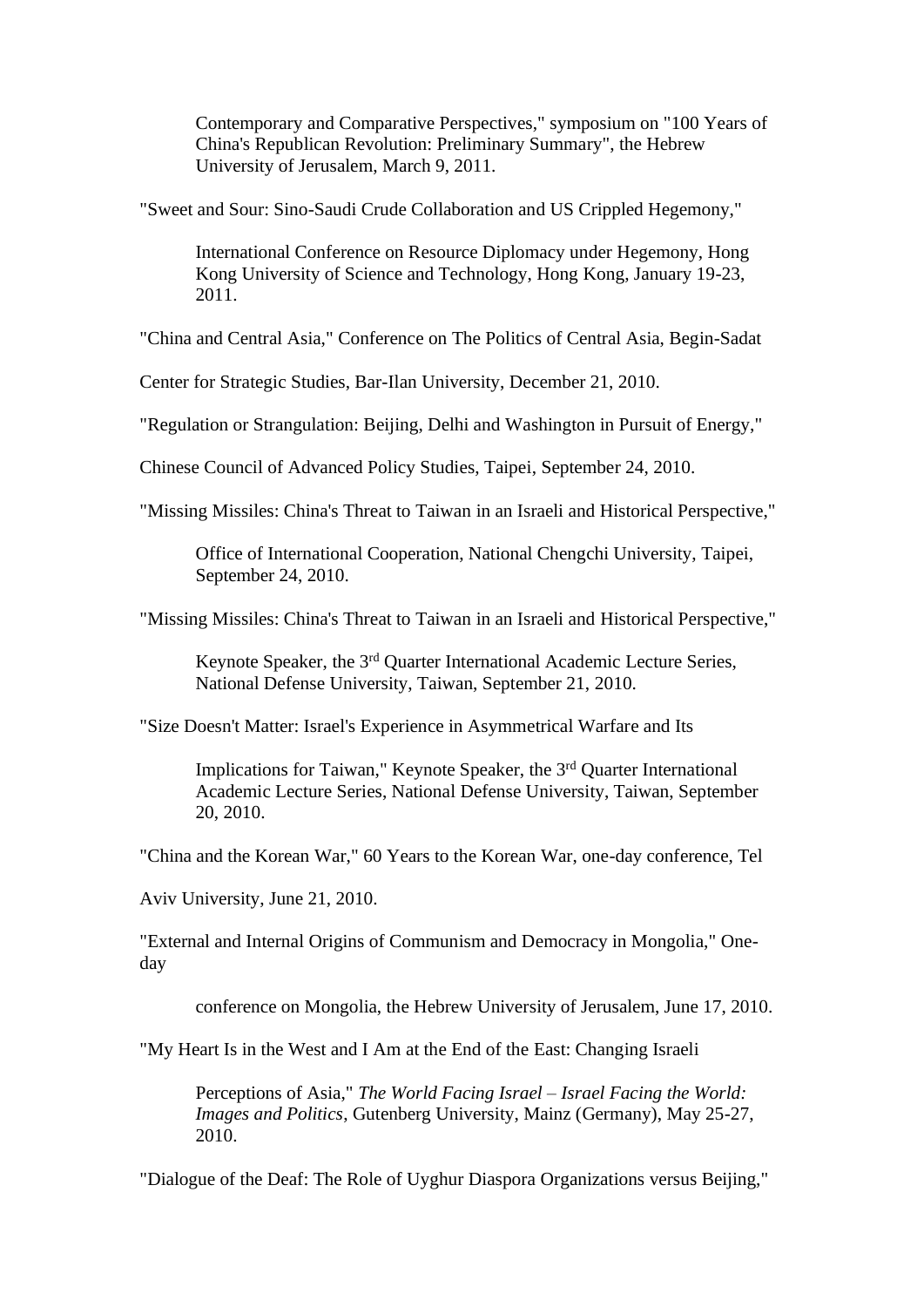*Uyghurs Call for Dialogue with China – Implementation of the Chinese Constitution to Safeguard and Protect the Rights of the Uyghur People*, The European Parliament (Brussels), April 29-30, 2010.

"Missing Missiles: China's Threat to Taiwan in Historical Perspective and Its

Implications," *9 th Annual Convention of Asian Studies in Israel*, University of Haifa, April 26-27, 2010.

"Military and Non-Military Considerations: Taiwan's Defense between the United

States and China," *Whither Beijing-Washington? US-China Relations in View of Iran's Nuclearization, the Google Affair and Arms Sales to Taiwan*, ActuAsia Forum, University of Haifa, March 2, 2010.

"The Two Forgotten Decades: Perspectives on the People's Republic of China,"

China Aged 60: An Interim Summary, The Louis Frieberg Center for East Asian Studies, the Hebrew University, Jerusalem, December 2, 2009.

"The Uyghur Problem in China's Relations with Central Asia," Seminar on *Central*

*Asia: The Uyghur Diaspora and Its Regional and Global Significance*, Tel Aviv University, November 20, 2009.

"Watching the Tigers Fight: Chinese Views of Regional War (and Peace),"

Conference on the book by Prof. Benjamin Miller *State, Nations and the Great Powers*, Held at the University of Haifa, June 16, 2009.

"One Step Forward, Two Steps Backward: Democratization and Civil Society in the

Tiananmen Events," *Tiananmen; Twenty Years to the Events That Shook the World*, Conference held at Haifa University, June 8, 2009.

"The year 1919 as the Beginning of the 20th Century," *The "May Fourth" – Ninety*

*Years to 1919*, Conference held at Haifa University, May 5, 2009.

"Servants of God and Servants of Society: Ideal and Reality in China's Monotheistic

Religions," *Monotheism in Asia: Inter-Religious Issues*, Conference held at Bar-Ilan University. March 17-18, 2009.

"Ethno-Diplomacy: The Uyghur Predicament in Sino-Turkish Relations," British

Inter-University China Centre, Centre for Chinese Studies, University of Manchester, February 18, 2009.

"The Third Factor: Trilateral Dimensions of Sino-Israeli Bilateral Relations (and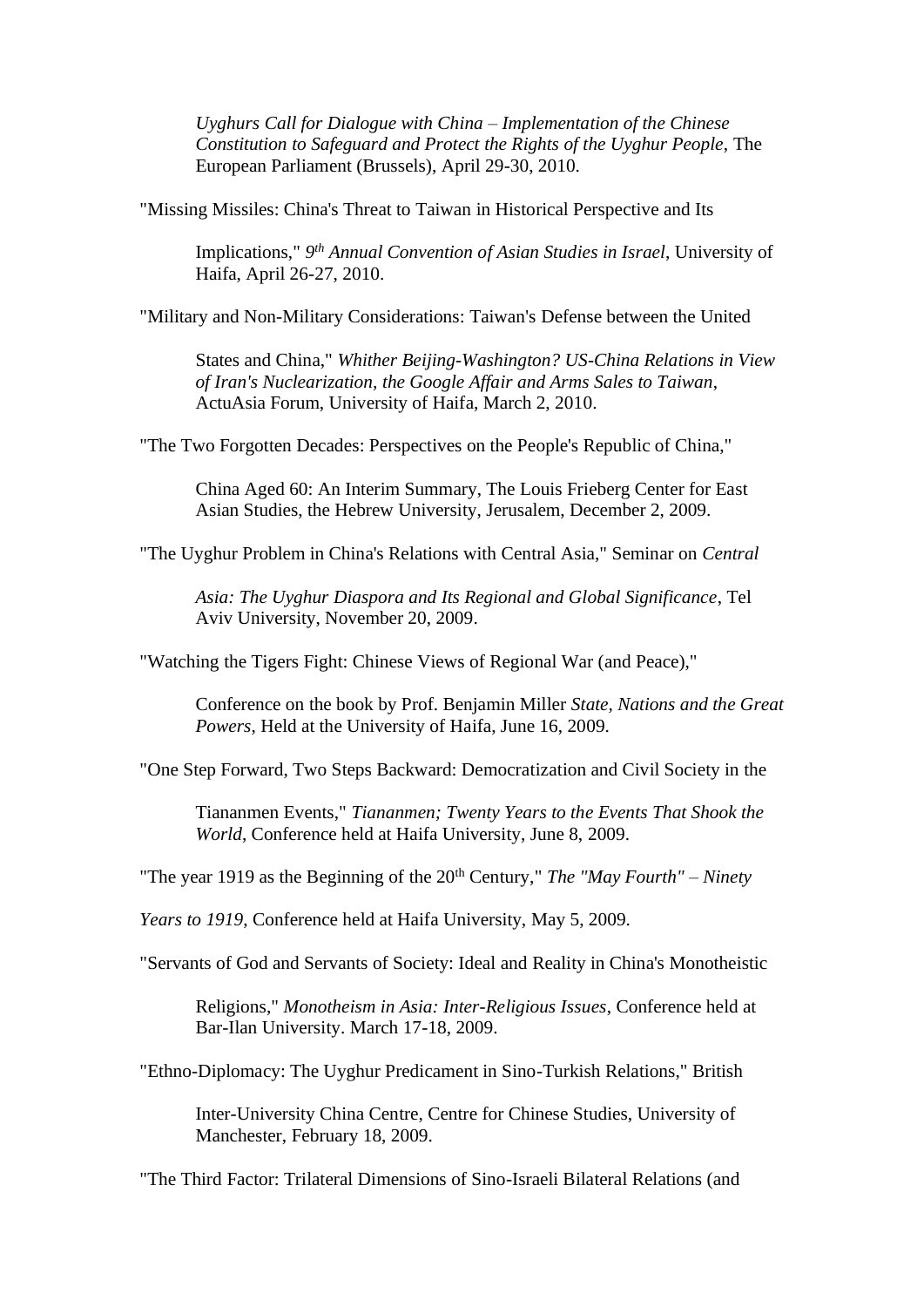Alienation)", Zentralrat der Juden in Deutschland (Central Council of Jews in Germany), Berlin, January 28, 2009.

"Costs and Benefits in China's International Energy Policy: Sudan, Iran and Other

Cases," Conference on *Energy in East Asia's Foreign Policy: Means or End?* The Truman Institute for the Advancement of Peace and the Louis Frieberg Center for East Asian Studies, the Hebrew University of Jerusalem, January 20, 2009.

"Over and Above Expectations: the Economic Reforms," *Thirty Years of Reform in*

*China, 1978-2008*, conference held at the University of Haifa, December 23, 2008.

"Cooperation or Confrontation: the US, PRC and India's Competition over Energy

Resources," *Asian Studies Departmental Seminar*, the University of Haifa, December 11, 2008, in Hebrew.

"The Shanghai Cooperation Organization and the Russia-Georgia War," *The War in*

*Georgia: Global Implications*, one-day conference, the University of Haifa,

November 26, 2008, in Hebrew.

"In Search of Wells and Power: the Dialectics of China's Middle East Strategy," *The*

*Second Global International Studies Conference*, University of Ljubljana, Slovenia, July 23-26, 2008.

"Piracy and Maritime Security in Southeast Asia: A Chinese Perspective," Conference

on *Southeast Asia: Selected Issues*, the Truman Institute for the Advancement of Peace, the Hebrew University of Jerusalem, June 23, 2008.

"China and Iran: Alliance Ltd.," *The Seventh Annual Convention of Asian Studies in*

*Israel*, May 21-22, 2008, The Hebrew University of Jerusalem.

"Cooperation or Confrontation: the Competition between the United States, China and

India over Energy Resources," the Truman Institute for the Advancement of Peace, the Hebrew University of Jerusalem, April 2, 2008.

"The Paradox of Mediocrity in Chinese Culture," Seminar held on the occasion of the

Hebrew publication of Qian Mu (Gad Isay, Trans.) *Quiet Thoughts at the Lake* (Jerusalem: The Magnes Press, 2008), The University of Haifa, March 27, 2008.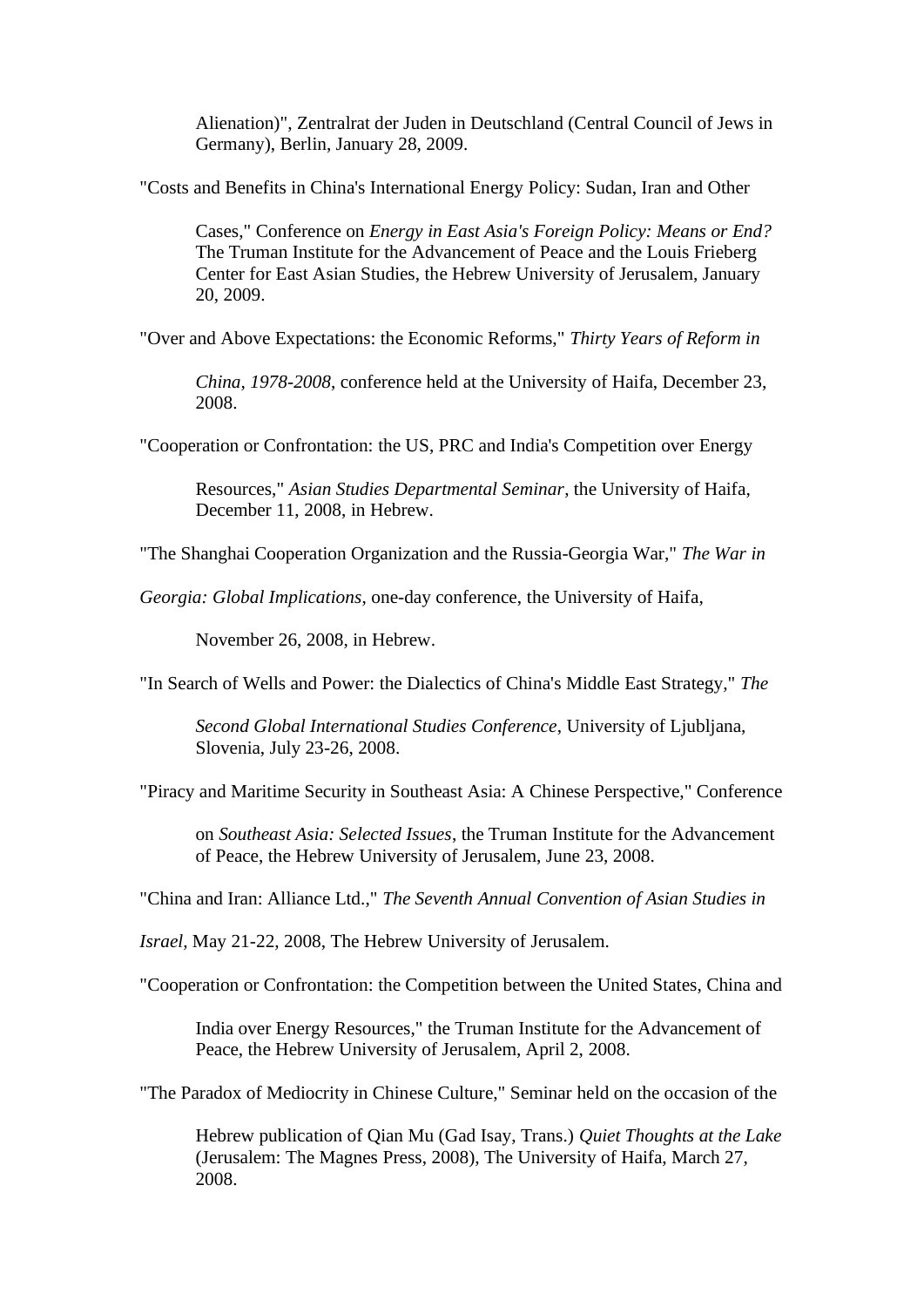"Israel and China: Great Power. Ltd.," conference on *Israel and the Great Powers*

*1948-2008*, London, School of Oriental and African Studies, March 5, 2008.

"Chinese Workers in Israel," Seminar on *Israel Relations with Asia: The Role of*

*Foreign Workers*, University of Haifa, February 7, 2008.

"Regulation or Strangulation: Beijing, Delhi and Washington in Pursuit of Energy,"

*International Conference on India-China-US triangle*, organized by the Centre for National Renaissance, New Delhi in association with the John Fairbank Center, Harvard and the Institute for International Studies, the Center for China in World Economy, Tsinghua University, Cochin, January 21-23, 2008.

"The Road to War: Chinese Perspectives," *The Conflict That Changed the Face of*

*East Asia: Seventy Years to the Break Out of the Sino-Japanese War (1937- 1945)*, conference held at the University of Haifa, November 12-13, 2007 (in Hebrew).

"Missed Opportunity: Ethnic Nationalism in the Periphery and Aspirations for

Independence during the War," *The Conflict That Changed the Face of*

*East Asia: Seventy Years to the Break Out of the Sino-Japanese War (1937- 1945)*, conference held at the University of Haifa, November 12-13, 2007 (in Hebrew).

"Evil from the North: The DPRK-Syria Axis and Its Strategic Dimensions," *Bilateral*

*Conference between the Institute of National Security Studies* (Tel Aviv University) and the Institute of Foreign Affairs and National Security (Seoul), held in Tel Aviv, September 4, 2007).

"China and the Middle East," *Forum on China's Strategic Policies: Goals, Means and*

*Consequences*, Asia Center, Paris, June 14, 2007.

"China and West Asia," *The Future of the Middle East*, conference organized by the

Begin-Sadat Center for Strategic Studies, Bar-Ilan University, June 12, 2007.

"China and East Asian Democratization Processes," *Democracy and Human Rights:*

*Leadership Training Seminar for Uyghurs*, organized by UNPO, The Hague, May 6-11, 2007.

"China's Economic Growth: Its Origins and Future," one-day conference on *China's*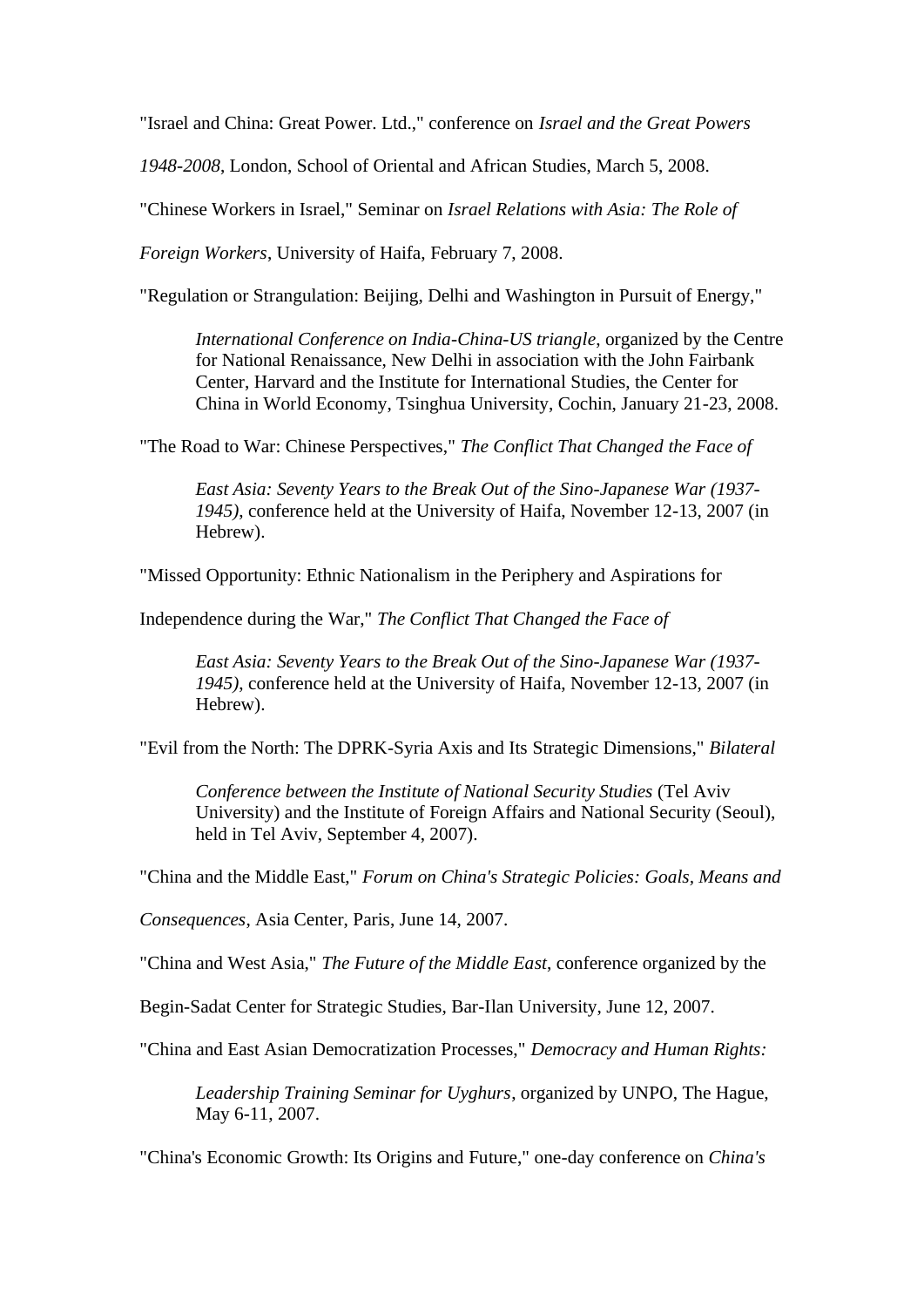*Economic Potential*, Ruppin Academic Center, February 28, 2007.

"China and Iran: Marriage of Convenience, Not Love," *In the Eye of the Storm: Iran*

*in Global Perspectives*, one-day conference organized by the Truman Institute,

the Hebrew University and the Israel Project for Security, Freedom and Peace, January 9, 2007 (in English).

"Transformations: the Dialectics of Sino-Japanese Relation," *Celebrating the 50th*

*Anniversary of Japan's Admission to the UN: Japan's Present International Standing in Historical Perspective*, University of Haifa, November 28, 2006 (in Hebrew and English).

"The Uyghur Diaspora: Preliminary Conclusions of a Research Project," *Second*

*Session of the World Uyghur Congress*, Munich, November 24-27, 2006.

"Mao's Thought: Origins and Originality," *A Leader under Fire: Thirty Years to Mao*

*Zedong's Death*, University of Haifa, 6 November, 2006 (in Hebrew).

"Bypass Surgery: China in Search of Oil Supply Short-Cuts," *Inauguration*

*Conference of the Center for Advanced Energy Studies on Transit: Global Energy and Political Trends*, University of Haifa, 31 October-1 November, 2006.

"Thorn in the Flesh: Uyghurs in Sino-Turkish Relations," International Conference on

*China and the Middle East: Central Asian Connections*, the University of Haifa, 16-17 May, 2006.

"Potency and Impotence: The Political Economy of China's Relations with the Middle

East," *The 58th meeting of the Association of Asian Studies (AAS)*, San Francisco, 6-9 April 2006.

"Sino-Tibetan Relations: Historical Background," *Literature and Ethnicity in Tibet*,

University of Haifa, 3 January 2006 (in Hebrew)

"The Gulf Wars and China's Military Modernization", *The Persian Gulf after*

*Saddam's Downfall*, a conference organized by the Center of Gulf Studies,

University of Haifa, 8 December 2005 (in Hebrew).

"The American Factor in Sino-Israeli Relations: A Historical Perspective," *The*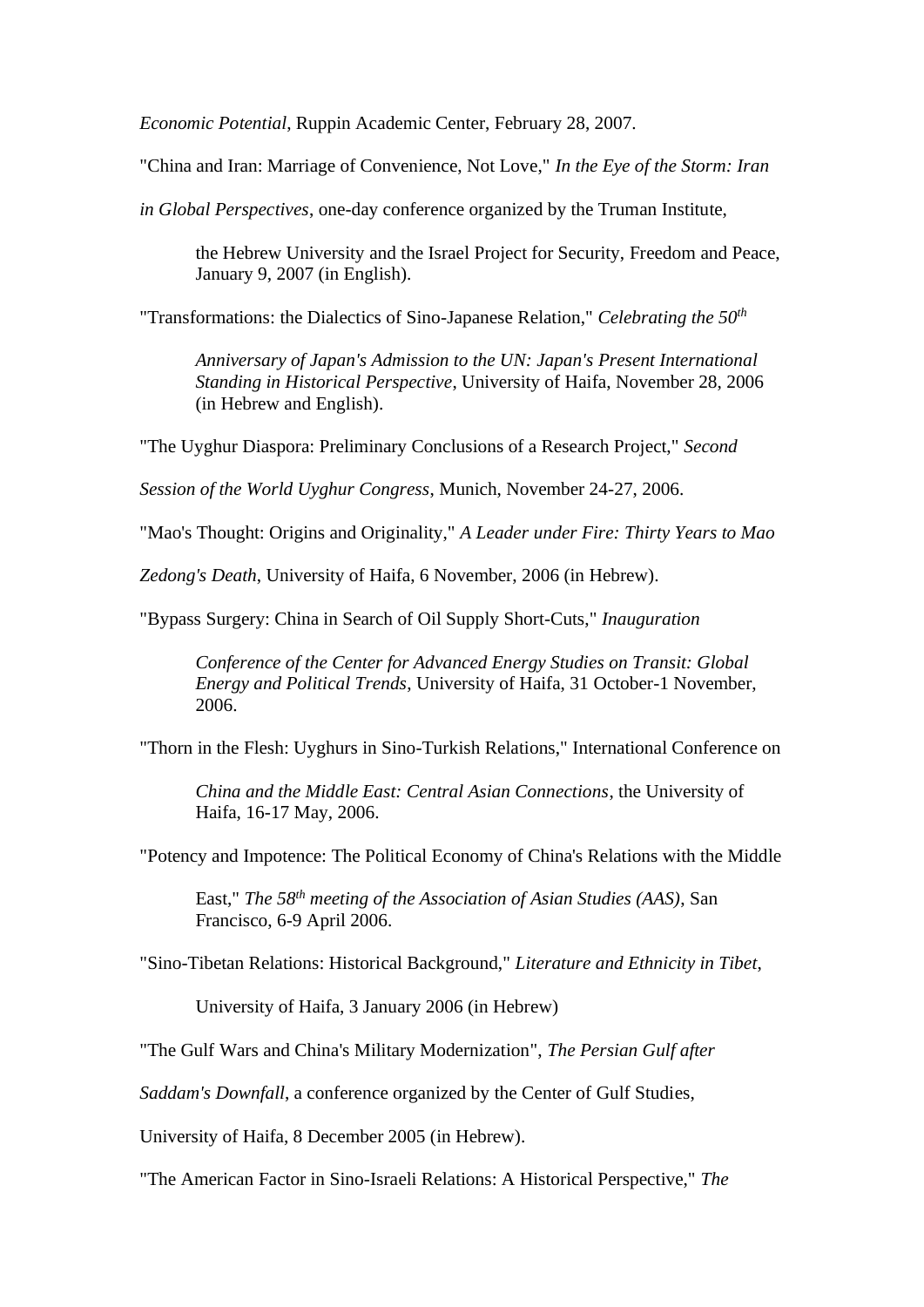*Council for the Promotion of Israel-China Relations*, Herzliyya, 1

December 2005 (in Hebrew).

"China's Upsurge: Implications for the Middle East," *Israel Strategic Agenda*, an

international conference organized by The Begin-Sadat Center for Strategic Studies, Bar-Ilan University, 4-5 July 2005 (in Hebrew).

"Islamic Radicalism in Xinjiang: Perceptions and Realities," *Islam in Central Asia*, an

international workshop organized by the Nehemia Levtzion Center for Islamic Studies, at the Institute of Advanced Studies, the Hebrew University of Jerusalem, 16-17 June 2005.

"Walking on Two Legs: Uyghur Diaspora Organizations and the Prospects of Eastern

Turkestan Independence," University of Toronto, 15 May 2005.

"The Uyghur Diaspora and Eastern Turkestan Independence: Vision and Reality,"

*Ethnic Identities and National Aspirations in Asia*, Conference on the State of Research, Department of East Asian Studies, University of Haifa, 3 May 2005 (in Hebrew).

"Historiography and Graphomania: Sources of Chinese History in a Retrospective

View," *Faculty Seminar*, School of History, University of Haifa, 2 March 2005 (in Hebrew).

"Diplomatic Constraints: the American Consideration in Israel's Relations with

China," *Israel's Diplomacy in Asia*, University of Haifa, 2 December 2004 (in

Hebrew).

"Company Province: Civil-Military Relations in Xinjiang," Conference on *The*

*Evolving Chinese Civil-Military Relations*," Institute of Defence and Strategic Studies, Nanyang Technological University, Singapore, 19-20 November 2004.

"Blow Up: Internal and External Challenges of Uyghur Separatism and Islamic

Radicalism to Chinese Rule in Xinjiang," Conference on *Ethnic Minorities and Great Power strategies in Asia*, The Asia-Pacific Center for Security Studies, Honolulu, 12-14 October 2004.

"Crisis Management in Triplicate: China and the Iraqi Wars," *2004 PLA Conference*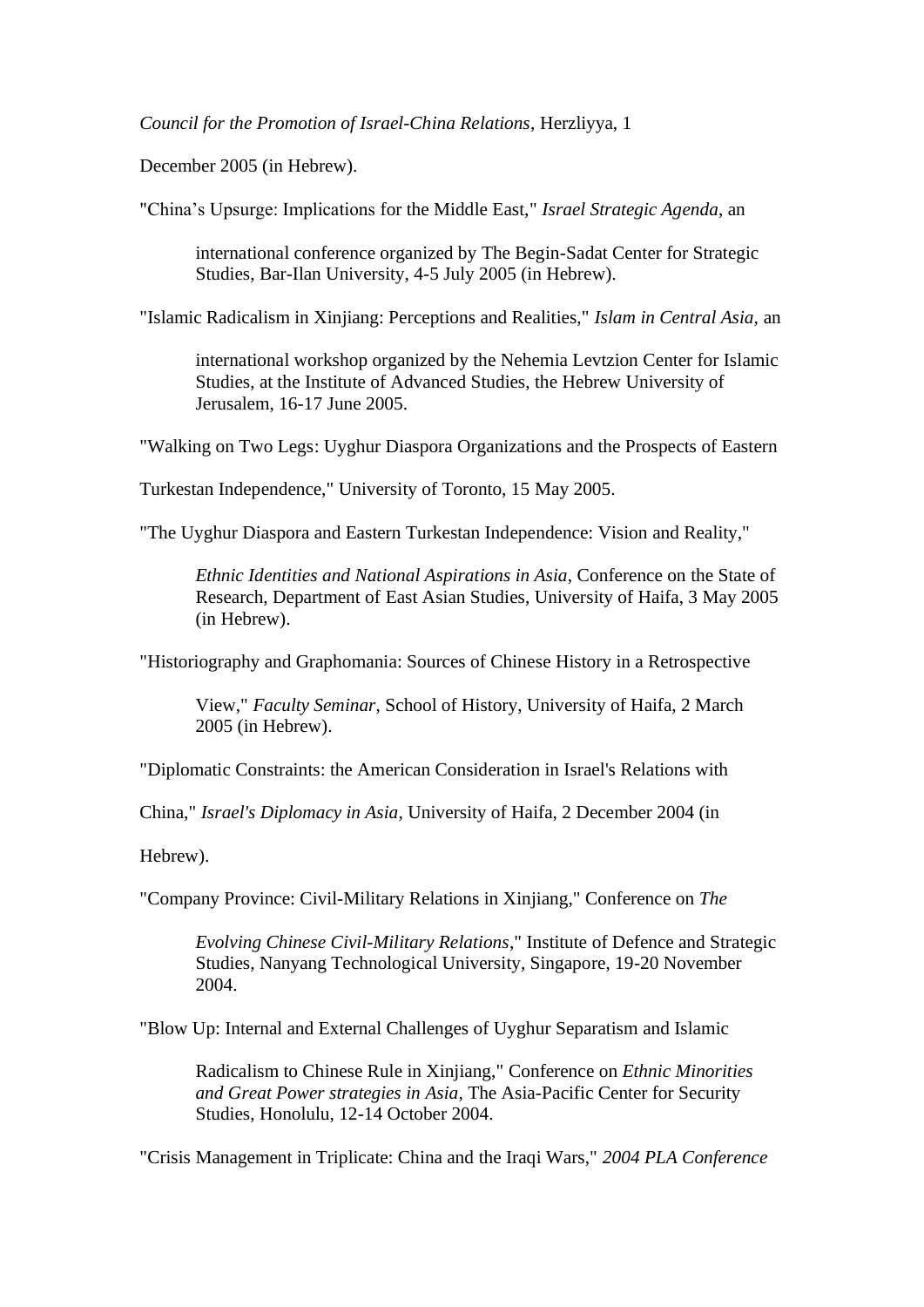*on Chinese Crisis Management*, Carlisle Barracks, 1-3 October 2004.

"The Implications of the Iraq War on China's Energy Market," Conference on *The*

*Asian Energy Market after the War in Iraq*, University of Haifa, 16 June 2004

(in Hebrew).

"Human Foreign Trade: Labor Export in China's International Economic Policy," *The* 

*Third Annual Convention of the Israeli Association for International Studies*, University of Haifa, 2 May 2004 (in Hebrew).

"The Crimes of East Turkestan Terrorist Power," PRC video presentation, *Ninth* 

*Annual Convention of the Association for the Study of Nationalities (ASN)*, Columbia University, New York, 15-17 April 2004.

"The Rising East: the Emergence of China and India in the International System,"

National Defense College, 10 March 2004 (in Hebrew).

"The Role of the United States in Europe's Relations with Israel," workshop on *Israel*

*and Europe: Bestandsaufnahme einer Entfremdung*, University of Bremen, 21-22 February 2004.

"Virtual Jihad: the Islamic Dimension in Uyghur Nationalist Separatism in Xinjiang,"

*The Third Annual Convention of the Israel Association of East Asian Studies,* The University of Haifa, 2 February 2004 (in Hebrew).

"Between Capitalism and Democracy: the Chinese Bourgeoisie in an East Asian and

West European Perspective," *Researchers Workshop on Socio-Economic* 

*History*, the School of History, University of Haifa, 17 December 2003 (in

Hebrew).

"Suspended Death: The Absence of Political Assassinations in Chinese

Communism," *Political Assassinations in the Modern Era*, one-day seminar organized by the Center for United States Studies and the History Department, the University of Haifa, 23 November 2003 (in Hebrew).

"Oil and Troubled Waters: The Economics and Politics of China's Pipeline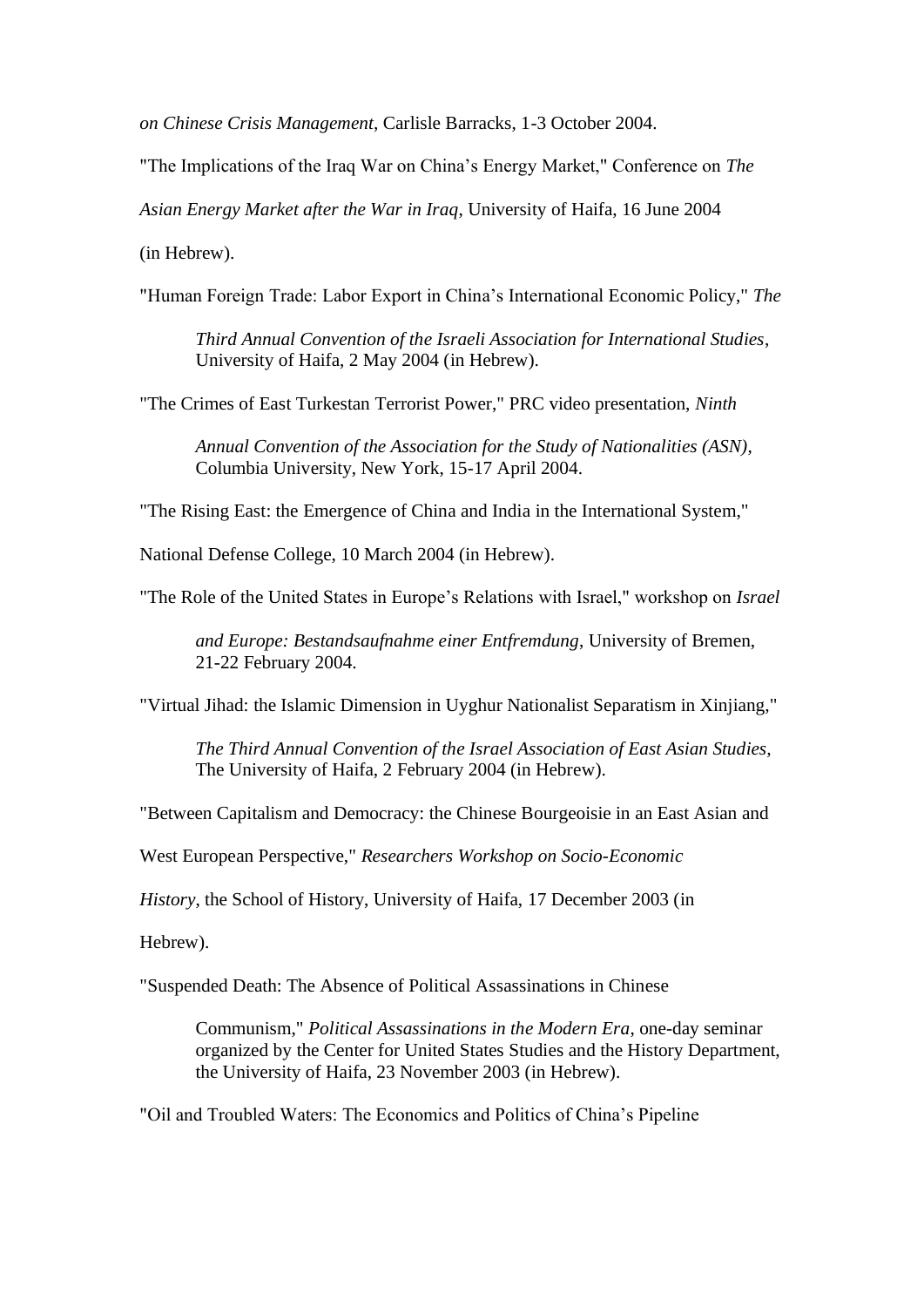Diplomacy," *Pipelines and Fault Lines: the Geopolitics of Energy Security in Asia*, organized by the Asia-Pacific Center for Security Studies, Honolulu, 21- 23 October 2003.

"Recent Developments in China and Sino-Israeli Economic Relations," the Israel

Foreign Trade Risk Insurance Company, Tel Aviv, 29 June 2003.

"The Far East and the Middle East: Mutual Effects," *The Day After: The Middle East*

*after the War in Iraq*, BESA Center for Strategic Studies, Bar-Ilan University, 9 June 2003.

"Moving the Mountain: Tiananmen's Reflection in Cinema," *Cinema as a Historical*

*Court*, the University of Haifa, 1 June 2003.

"Maoist and Counter-Maoist Insurgencies," *Regulars vs. Irregulars: the Lessons of* 

*Uprisings in Asia*, one-day conference organized by the Department of East Asian Studies, the University of Haifa, 19 May 2003.

"China," *In the Aftermath of the War in Iraq: Asian Perspectives*, one-day conference

organized by the Department of East Asian Studies, the University of Haifa, 12 May 2003.

"From Revolt to Revolution: the May  $4<sup>th</sup>$  Movement as a Turning Point in Chinese

and East Asian History," inaugural lecture on the *Foundations of Modern Asia*, Israel Foreign Ministry, Jerusalem, 4 May 2003.

"Forced Landing: Sino-Israeli Security Relations in the Early 2000s," *5 th Asian*

*Security Conference, ASC 2003, on Asian Security and China in the Period* 

*2000-2010*, organized by the Institute of Defence Studies and Analyses, New Delhi, 27-29 January 2003.

"Chinese Perceptions of Terrorism: Uyghur Separatism in Xinjiang," International

Conference on *Counter-Terrorism in Democracies: Political and Psychological Perspectives*, organized by the National Security Studies Center, the University of Haifa, 30 December 2002-2 January 2003.

"Separatism, Terrorism and Islam in Xinjiang: Research Perspectives and Impressions

of a Visit," Asia Research Unit, the Harry S Truman Research Institute for the Advancement of Peace, 15 December 2002.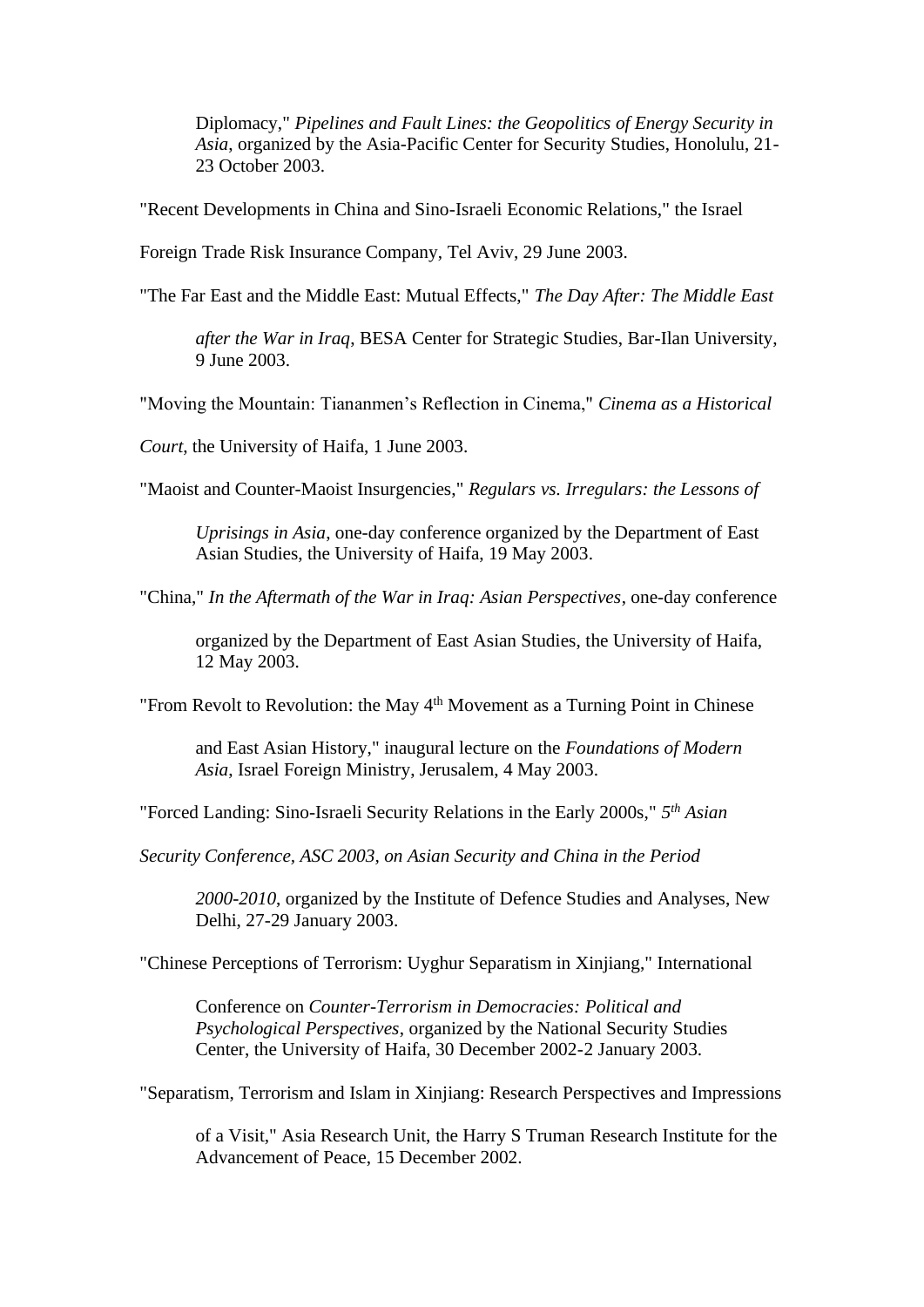"Pacifying the West: Confidence-Building Measures between China and Central

Asia," *International Conference of the Research Committee on Armed Forces and Society, the International Political Science Association*, Bucharest, 28 June-1 July 2002.

"Ethno-Diplomacy: the Uygur Predicament in Sino-Turkish Relations," *Nationalism,*

*Identity and Regional Cooperation: Compatibilities and Incompatibilities*, CECOB/ASN Special Convention, University of Bologna, Forli (Italy), 4-9 June 2002.

"The Military in Xinjiang," Xinjiang: Muslim and Turkic Unrest in China's New

Territory (The Xinjiang Project), Nitze School of Advanced International Studies, John Hopkins University, 26-27 March 2002.

"The Middle East and East Asia: The Energy Connection," *East Asia and the Middle* 

*East: Strategic Linkages in an American-Dominated World*, conference organized by BESA (Begin-Sadat Center for Strategic Studies), Bar-Ilan University, 5 March 2002.

"Reflexive Globalization: China's International Energy Policy," *The 1st Conference of* 

*the Israeli Association of International Studies*, Tel Aviv University, 20-21 February 2002.

"Sino-Israeli Relations: Twists and Turns," *Ten Years of Sino-Israeli Diplomatic*

*Relations: 1992-2002*, conference held at the University of Haifa, 23 January 2002.

"Forced Landing: Sino-Israeli Military Relations and Their Implications," *Ten Years* 

*of Sino-Israeli Diplomatic Relations: 1992-2002*, conference held at the University of Haifa, 23 January 2002.

"Sino-Israeli Relations at the Turn of the Century: A Turning Point?" *The Middle* 

*East Situation and China-Israel Relations*, Joint Seminar organized by the Shanghai Institute for International Studies and the Harry S Truman Research Institute for the Advancement of Peace, Shanghai, June 26-27, 2001.

"The Uyghur Threat: Myth and Reality," *The Middle East Situation and China-Israel*

*Relations*, Joint Seminar organized by the Shanghai Institute for International Studies and the Harry S Truman Research Institute for the Advancement of Peace, Shanghai, June 26-27, 2001.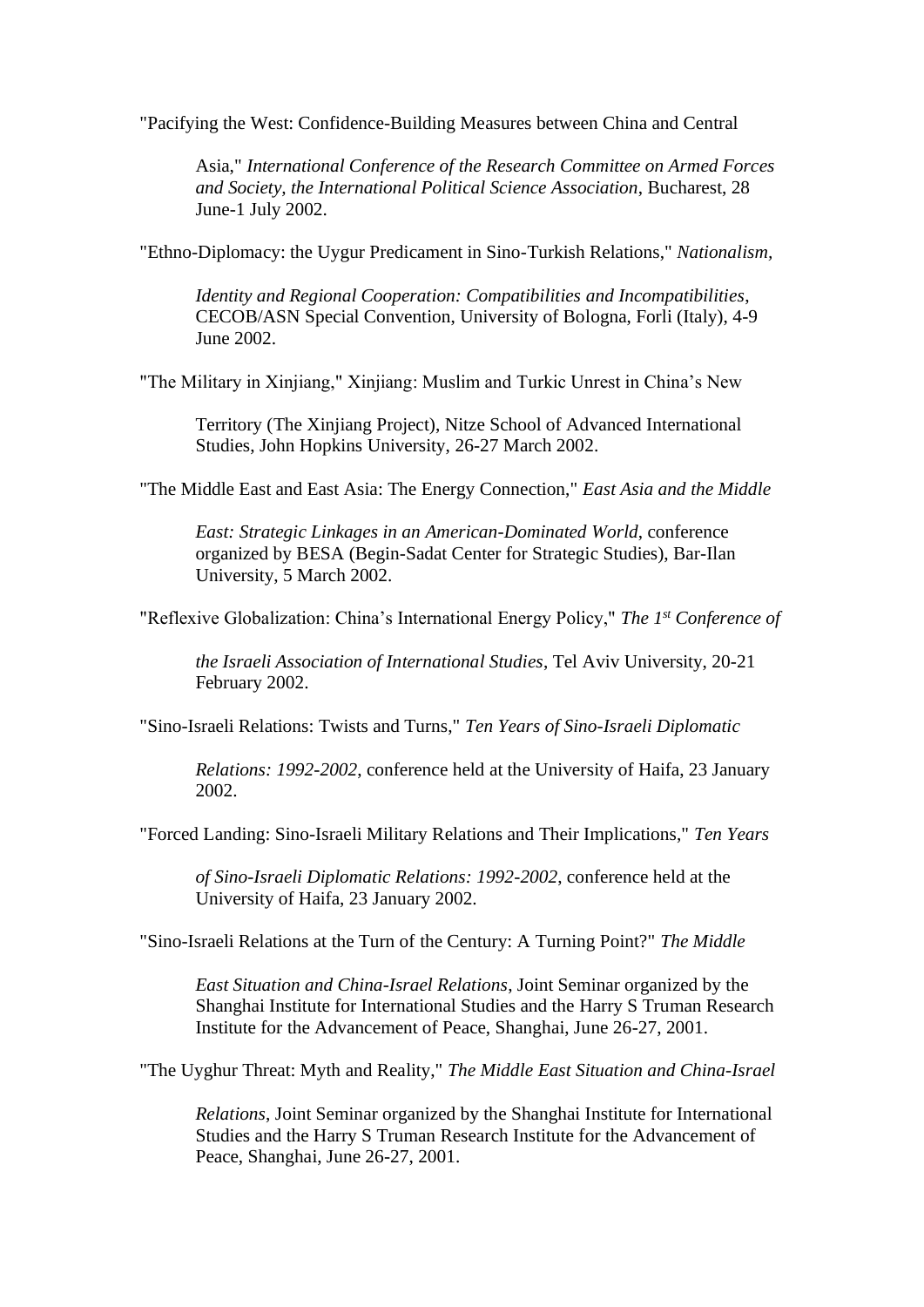"Cyber-Communities: Internet Interaction among Uighur Expatriates," *Uyghurs in* 

*21st Century*, organized by the Uyghur American Association, Washington, May 26, 2001.

"China and Central Asian Energy Resources," *The Caspian Basin and Asian Energy*

*Markets*, organized by the Brookings Institute, Washington, May 24, 2001.

"The Russo-Japanese War and the Origins of East Asian Radicalism," *Approaching a*

*Century to the Russo-Japanese War: Echoes and Repercussions in a Historical Perspective*, a Multi-Disciplinary Conference held at the University of Haifa, May 2-3, 2001.

"Virtual Transnationalism: Uygur Communities in Europe and the Quest for Eastern

Turkestan Independence," *Sixth Annual World Convention of the Association*

*for the Study of Nationalities on "Nation-Making, Past, and Present: Community, Economy, Security,"* Columbia University, New York, April 5-7, 2001.

"Virtual Transnationalism: Uygur Communities in Europe and the Quest for Eastern

Turkestan Independence," *Second Mediterranean Social and Political Research Meeting*, organized by the European University Institute and Robert Schuman Centre for Advanced Studies, Florence, March 21-25, 2001.

"Promotion of Educational and Cultural Exchange between Israel and Korea," *The 2nd*

*Korea-Israel Forum*, organized by the Korea Foundation and the Van Leer Jerusalem Institute, Seoul, March 16-17, 2001.

"Economic Reform and Democratization Processes in China," *Israel Sociological*

*Association Annual Meeting*, Jerusalem, February 4, 2001.

# **"Much Ado about Nothing: Middle Eastern Perceptions of the 'China Threat',"**

International Conference on *China Threat Perceptions from Different* 

*Continents*, organized by Hong Kong Baptist University in co-operation with

the International Institute of Macau, Hong Kong, January 11-12, 2001.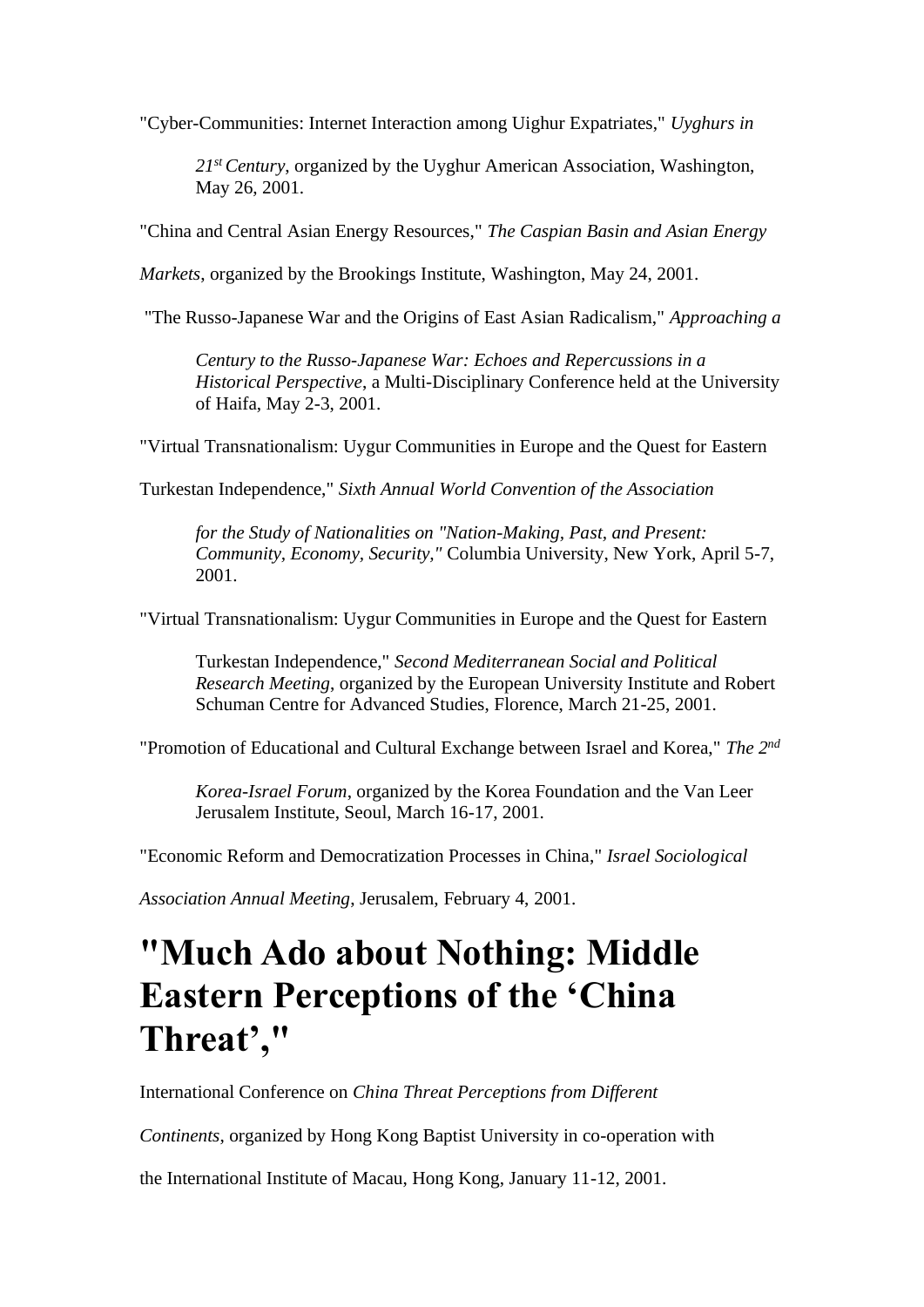"Military Business in China" (discussant), International Conference on *Soldiers in*

*Business: Military as an Economic Actor*, organized by the Bonn International

Center for Conversion and the Institute for Policy and Community

Development Studies, Jakarta, October 17-19, 2000.

"China and the Eastern Turkestan Independence Movement," *XXXVI International*

*Congress of Asian and North African Studies on Oriental and Asian Studies in the Era of Globalization: Heritage and Modernity – Opportunity and Challenges*, Montreal, August 27 – September 2, 2000.

"China and the Peace Process in the Middle East," Two-Day seminar organized by

the Truman Institute and the Shanghai Institute for International Studies, the Hebrew University, Jerusalem, June 18-19, 2000.

"East Asia and the Cold War: End or Continuity," Workshop organized by the Israeli

Association of International Studies, on *International Relations in the Post-Cold War Era: Theoretical and Practical Implications*, Bar-Ilan University, June 4, 2000.

"China and the Middle East: Military Transfers", The Asia Forum (China), Begin-

Sadat Center for Strategic Studies (BESA), Bar-Ilan University, May 3, 2000.

"Xinjiang's Muslims: Nationalities, Nationalism, and National Integration in China,"

Fifth Annual World Convention of the Association for the Study of Nationalities, on *Identity and the State: Nationalism and Sovereignty in a Changing World*, Columbia University, New York, April 13-15, 2000.

"*Wen-Wu*: China's Military-Civilian Interaction in Perspective," Sino-U.S. Military Development Workshop III, on *Technology and History: Applications and Lessons for the Revolution in Military Affairs*, Beijing, September 20-23,

1999.

"China-Israel Relations: Prospects for the 21st Century", Seminar at the Institute of Defence and Strategic Studies, Singapore, September 15, 1999.

"Military-Civilian Integration in China: Legacy and Policy," International Political Science Association, Research Committee on Armed Forces and Society, 1999 International Interdisciplinary Conference, Sede Boker, Ben-Gurion Research Center, July 14-16, 1999.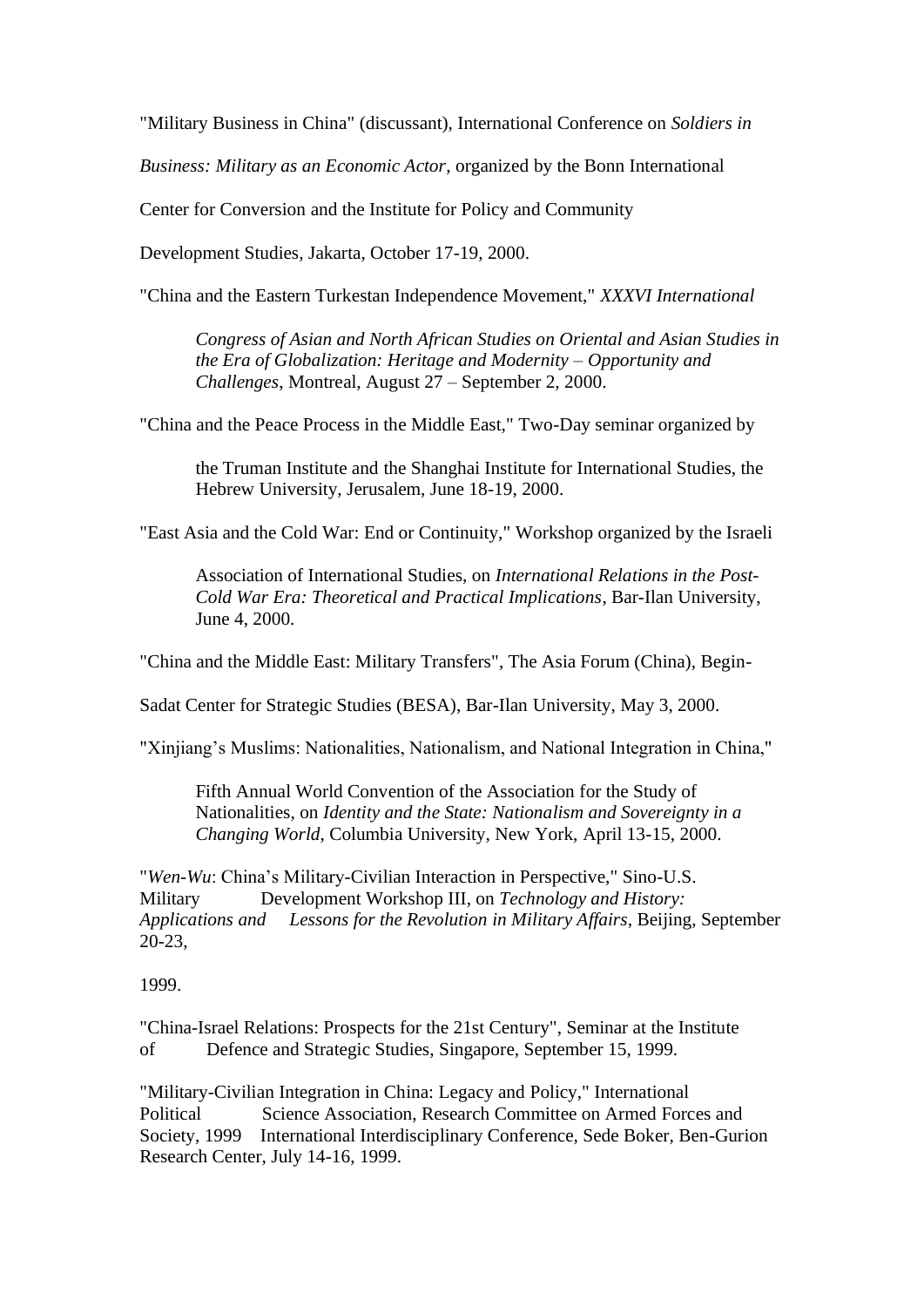"The Dialectics of Dogmatism and Pragmatism: Chinese Perspectives on Cross-

Cultural Relations," International Pragmatics Conference on *Pragmatics and* 

*Negotiation*, Tel-Aviv University and the Hebrew University of Jerusalem,

June 13-16, 1999.

"'Evil from the North': Korean and Israeli Security in a Comparative Perspective," two-day seminar on *Korea-Israel Dialogue Toward the 21st Century*, The Van Leer Jerusalem Institute, November 12-13, 1998.

"Civil Society and the Public Sphere in China: Early European Views in a Modern Perspective," two-day workshop on *Collective Identities, Citizenship and Public Spheres*, organized by the Van Leer Jerusalem Institute, May 10- 11, 1998.

"Self-Strengthening: the Role of Defence Industry in China's Quest of Power," international symposium on *Defence Doctrines and Strategies in Asia*, organized by the Global Non-Offensive Defence Network (Copenhagen Peace Research Institute), and the Institute of Defence Studies and Analysis (New Delhi), New Delhi, November 1997.

"The Domestic Dimensions of Chinese Disarmament: Nuclear and Non-Nuclear Conversion," international conference on *Human Security and Global Governance: Non-Nuclear Prerequisites for Nuclear Disarmament*, co- sponsored by The Toda Institute for Global Peace and Policy Research (Hawaii) and the Norwegian Institute of International Affairs (Oslo), Maidenhead (Britain), September 1997.

"Double Dealing: Calculations and Miscalculations in Israel's Military Transfers to

the PRC and the ROC," Joint Conference on *Foreign Military Assistance to the PRC and Taiwan, ROC*, organized by RAND's Center for Asia-Pacific Policy and the Chinese Council of Advanced Policy Studies, Oxford, June 1997.

"Defence Conversion and Defence Conservation: the Regional and International Implications of China's Military Reform," International Seminar on *Security, Arms Control and Disarmament in East Asia*, organized by the Chinese People's Association for Peace and Disarmament, the United Nations Institute for Disarmament Research, and the Copenhagen Peace Research Institute, Beijing, December 1996.

"Overkill: the Chinese Factor in the Middle East Security Equation," Joint

Convention of the International Studies Association and the Japan Association of International Affairs, on *Globalism, Regionalism and nationalism: Asia in Search of Its Role in the 21st Century*, Makuhari, Japan, September 1996.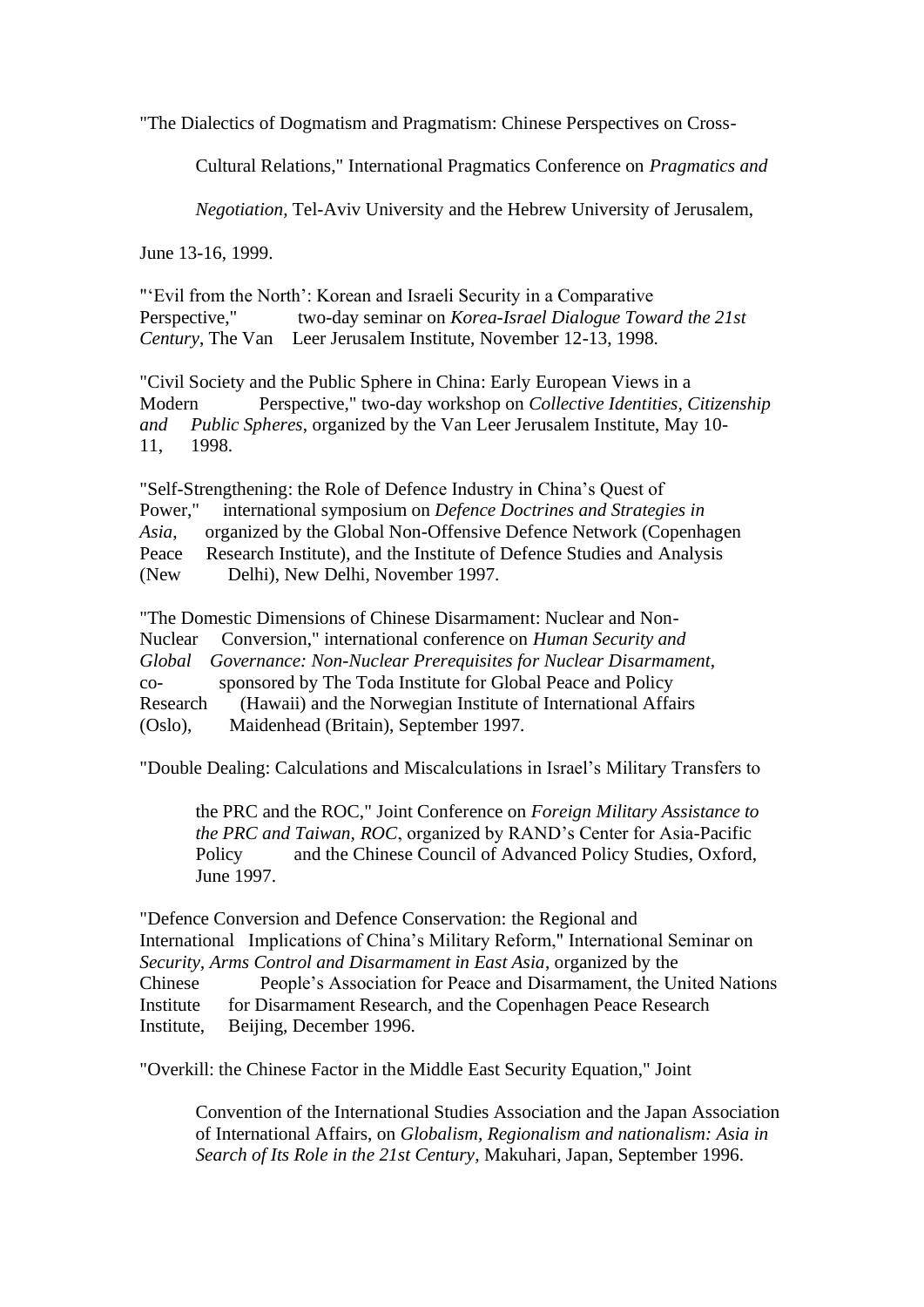"The China Threat," Center for International Relations and Security, Ebenhausen (Germany), July 1996.

"The Domestic Politics of the Chinese Military Industries," international conference on *Politics and Economics of Defense Industries in a Changing World*,

organized by the Begin-Sadat Center for Strategic Studies and the Center for Defense and Peace Economics, Bar-Ilan University, January 1996.

"The Dialectics of China's Military-to-Civilian Conversion: Some Research

Problems," Universities Service Centre, The Chinese University of Hong Kong, April 1995.

"Risks and Prospects: China's Foreign and Security Policy in a World of Change,"

The Morris E. Curiel Center for International Studies, Tel Aviv University, January 1995.

"China's Defence Capability: The Implications of Military-to-Civilian Conversion," prepared for an international conference on *Chinese Economic Reform: The Impact on Security Policy*," organized by the International Institute for Strategic Studies (IISS, London) and the Chinese Council of Advanced Policy Studies (CAPS, Taipei), Hong Kong, July 1994.

"Separatism: Sino-Muslim Conflict in Xinjiang," prepared for an international conference on *Conflict Resolution in the Asia-Pacific Region: Culture, Problem-Solving and Peace-Making*, organized by the Asia-Pacific Peace Research Association and the Asia Foundation, Penang, Malaysia, May 1994.

"China's Policy towards Israel," Seminar on Israel and the Far East, BESA Center for Strategic Studies, Bar-Ilan University, Ramat Gan, December 1993. In Hebrew.

"Environment: An East Asian Perspective," Seminar on *The Global Environmental Quality: A Holistic-Humanistic Perspective*, Sdeh Boker College and the Van Leer Jerusalem Institute, October 1993. In Hebrew.

"Democratization Processes in Post-Confucian Societies," The Annual Conference of the Israel Political Science Association, Haifa, May 1993. In Hebrew.

"The Conversion of Military Technology to Civilian Use in China: from the 1980s to the 1990s," in *China's Science and Technology towards the Year 2000*, sponsored by the Center for Technology and International Affairs, the Fletcher School of Law and Diplomacy, China's State Science and Technology Commission, and China's National Research Center for Science and Technology for Development, Beijing, October 1992.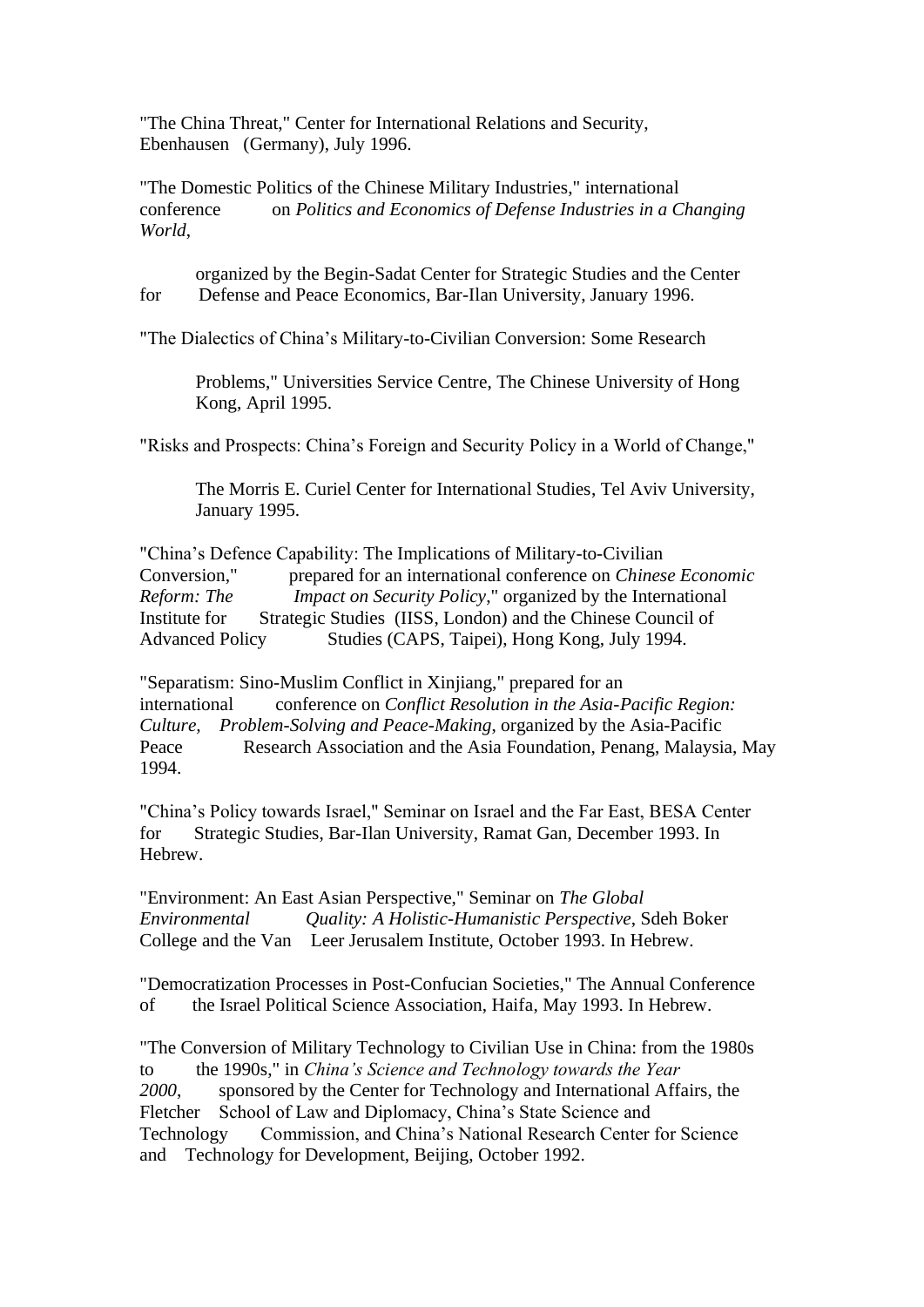"Chinese Defense in a Changing World," Asia Peace Research Association Conference, University of Canterbury, Christchurch, New Zealand, January- February 1992.

"Islam in Contemporary Chinese Politics," in *Islam in the International System*, the 16th Annual Congress of the Israel Oriental Society, Jerusalem, December 1991. In Hebrew.

"China and the Gulf War," China Institute of Contemporary International Relations, Beijing, September 1991.

"Post-Mao China's Military Reforms: Some International Implications," European- Japanese Symposium on *PRC's Reform: Internal and Foreign Policy Dimension*, convened by the Royal Institute of International Affairs (London), the Asian Pacific Association of Japan, and the Sasakawa Peace Foundation, Oiso, Japan, June 1989.

"China's Arms Sales and Their Implication for the Stability of the Stability of the Middle East," in *Missiles Madness: The Introduction of New Defense Technologies into the Middle East*, The Fletcher School of Law and Diplomacy, Tufts University, Medford, Mass., April 1989.

"The Year of the Silkworms: China's Arms Transactions, 1987," SCPS International Workshop on *PLA Affairs*, Sun Yat-sen Center for Policy Studies, National Sun Yat-sen University, Kaohsiung, March 1988.

"China and the Middle East after Mao," The Contemporary Chinese Studies Seminar Programme, Centre of Asian Studies, University of Hong Kong, November 1987.

"Mass Leadership in China," the 11th Meeting of the Historical Society of Israel, on *Leaders and Leadership*, Jerusalem, July 1987. In Hebrew.

"China and the Middle East after Mao," International Workshop on *China and Japan*

*in the Present-Day World*, The Hebrew University of Jerusalem, April 1986.

"Chinese Arms Sales: Some Domestic and International Implications," 20th European Conference, Peace Science Society (International), with the Conflict Research Society, University of Kent, Canterbury, England, September 1985.

"Confucianism in One Country: Some Reflections on Universalistic and

Particularistic Collective Identity in China," International Conference on *The Historical Experience of Change and Patterns of Reconstruction of Selected Axial Age Civilizations*, Jerusalem, December 1983.

"The Middle East in Chinese Defence Policy," International Conference on *Chinese Defence Issues*, Garmisch, West Germany, May 1983.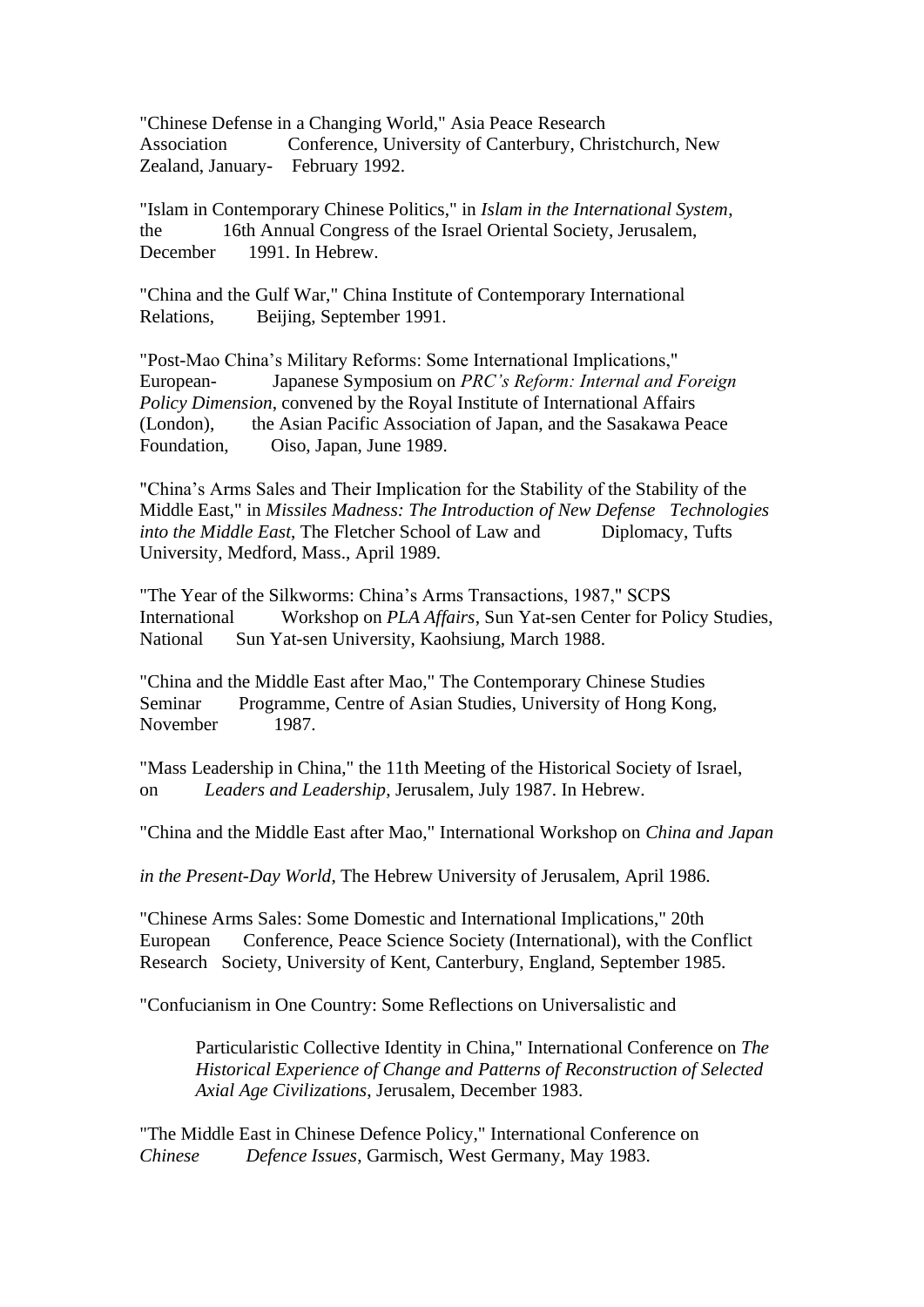"China, Israel and the Arabs," University of Southern California, Los Angeles,

October 1981.

"China and Recent Events in the Middle East," University of Maryland, October

1981.

"China and the Peace Process in the Middle East," George Washington University, October 1981.

"China's Role in the Middle East: Continuity and Change," U.S. Department of State, Foreign Service Institute, Washington, October 1981.

"China and the Middle East after the Cultural Revolution," Contemporary China Centre, Australian National University, September 1978.

"The Middle East in China's Strategic Outlook," Contemporary China Centre, Australian National University, September 1978.

"The American Recognition of China: Its Origins and Prospects," Conference on *Perspectives on East Asia*, The Truman Institute, Jerusalem, 1978. In Hebrew.

"China and Africa," Conference on *Superpower Conflicts in Africa and Their Impact on the Middle East*, The Truman Institute, 1978. In Hebrew.

"The Role of Islam in China's Middle Eastern Policy," International Conference on *Islam in South, Southeast and East Asia*, Jerusalem, 1977.

"China and the Arab-Israeli Conflict," The Truman Institute, 1976. In Hebrew.

"China's Stand on the Arab-Israeli Conflict and the Palestine Problem," China Discussion Group, The Royal Institute of International Affairs (Chatham House), London, 1975.

# **Visits, Research Grants, and Fellowships**

London – Lady Davis Fellowship and grant from the Leonard Davis Institute for International Relations (1973-1976)

Canberra – Contemporary China Centre, Research School for Pacific Studies, Australian National University (1978)

Tokyo – Department of International Relations, Tokyo University, and the Japanese Association for the Promotion of Science (1979)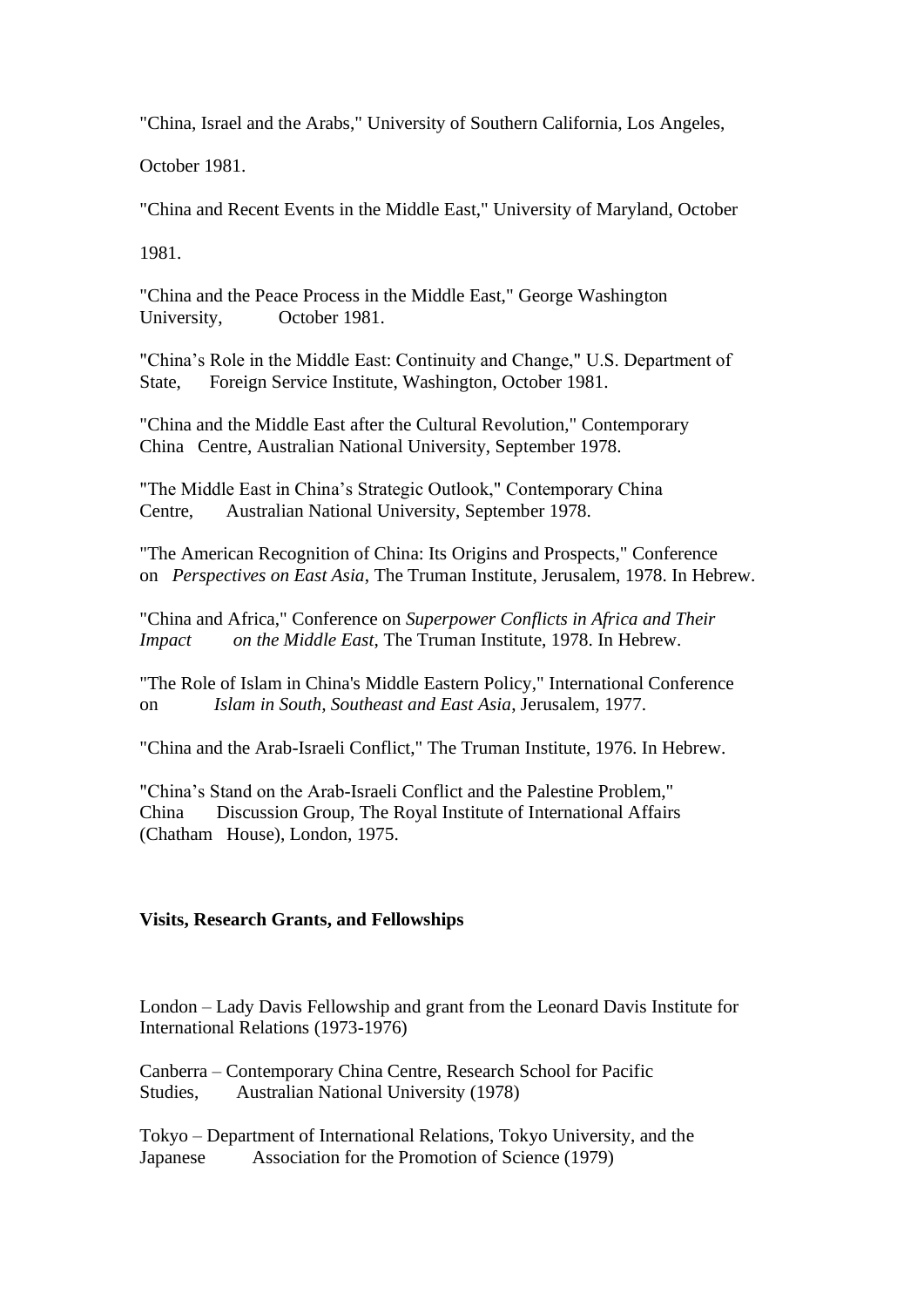USA – International Communication Agency (US Information Service) State Department, a tour of US universities and research centers (1981)

Salzburg – Session 256 of the Salzburg Seminar, "Impact of East-West Relations on the Third World" (1987)

Hong Kong – Universities Service Center, Hong Kong University, The Chinese University of Hong Kong (1987)

Kaohsiung – Sun Yat-sen Center for Policy Studies, National Sun Yat-sen University, Kaohsiung (1988)

Taipei – Institute of International Relations, National Chengchi University (1988)

Medford – The Fletcher School of Law and Diplomacy, Tufts University (1989)

Tokyo – The Institute of Developing Economies (1989)

Beijing – China Institute of Contemporary International Relations; Beijing University; Xinhua (1991)

Shanghai – The Chinese Institute of Peace and Development Studies; Shanghai Institute for International Studies; Institute of Asian and Pacific Studies, Shanghai Academy of Social Sciences (1992)

Christchurch (New Zealand) – University of Canterbury, Asia Peace Research Association Conference (1992)

USA – International Relations Program, East West Center, Honolulu, Hawaii; Department of History, University of Hawaii (1992)

Kyoto – Academeia Ritsumei, Ritsumeikan University, the XIVth General

Conference of the International Peace Research Association (1992)

Beijing – China's National Research Center for Science and Technology for Development, international conference on "China's Science and Technology towards the Year 2000" (1992).

Prague – Oriental Department, Faculty of Philosophy, Karl University; Institute of International Relations (1993).

Berlin – German Foundation for International Development, International Round

Table on "Disarmament and Development" (1993)

Stockholm – SIPRI, Stockholm International Peace Research Institute (1993)

Oslo – PRIO, Peace Research Institute Oslo (1993)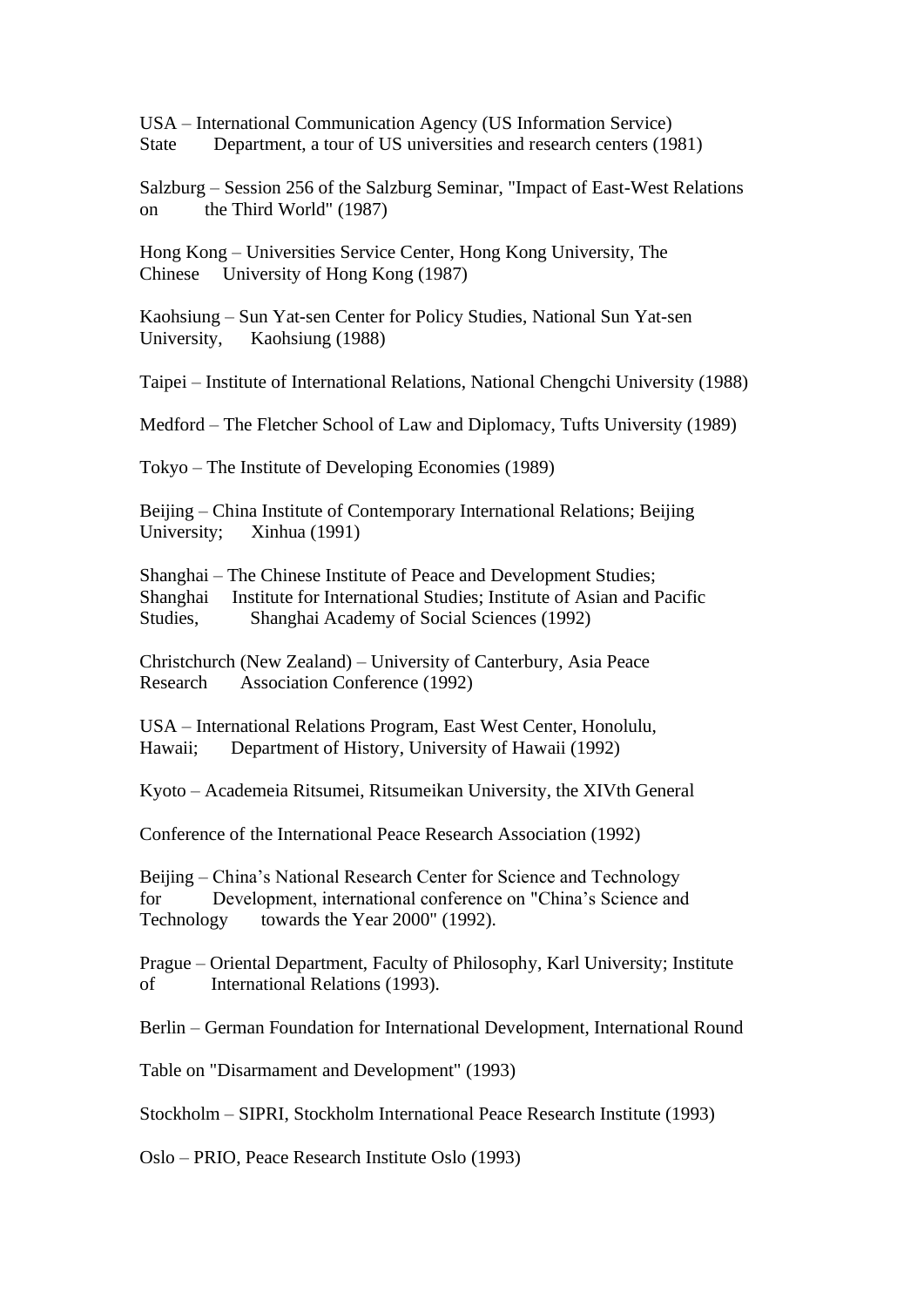Copenhagen – Centre for Peace and Conflict Research (1993)

Penang – Universiti Sains Malaysia (1994)

Hong Kong – Conference, "China's Economic Reform: The Impact on Security

Policy" (1994)

Beijing – Central Nationalities University, Center for International Studies, Beijing University, Institute of Nationalities, Institute of World Religions - Chinese Academy of Social Science (1994)

London – Public Record Office, School of Oriental and African Studies, the London School of Economics and Political Science (1995)

Bonn – Bonn International Center for Conversion (1995)

Hong Kong – Universities Service Center, Chinese University of Hong Kong (1995)

Beijing – International Conference on the Conversion of China's Military Industries, organized by the OECD Development Centre and the China Association for

the Peaceful Use of Military Industrial Technology (CAPUMIT), (1995)

Bellagio – Resident, the Rockefeller Foundation Bellagio Study and Conference

Center (1996)

Bonn – Visiting Fellow, The German Academic Exchange Service, Bonn

International Center for Conversion (1996)

Hamburg – Institute of Asian Affairs (1996)

Ebenhausen – Center for International Relations and Security (1996)

Beijing – Asia-Africa Development Research Institute, Development Center of the State Council; Institute of World Religions and Institute of West Asian and African Studies, the Chinese Academy of Social Sciences; the Beijing Center for Jewish Studies; Foreign Affairs College (1996)

Beijing – Chinese People's Association for Peace and Disarmament (1996)

Seoul – The Sejong Institute (1997)

Istanbul – The Eastern Turkestan Foundation (1998)

Singapore – Institute of Defence and Strategic Studies; Temasek Polytechnic; East Asian Institute, National University of Singapore (1999)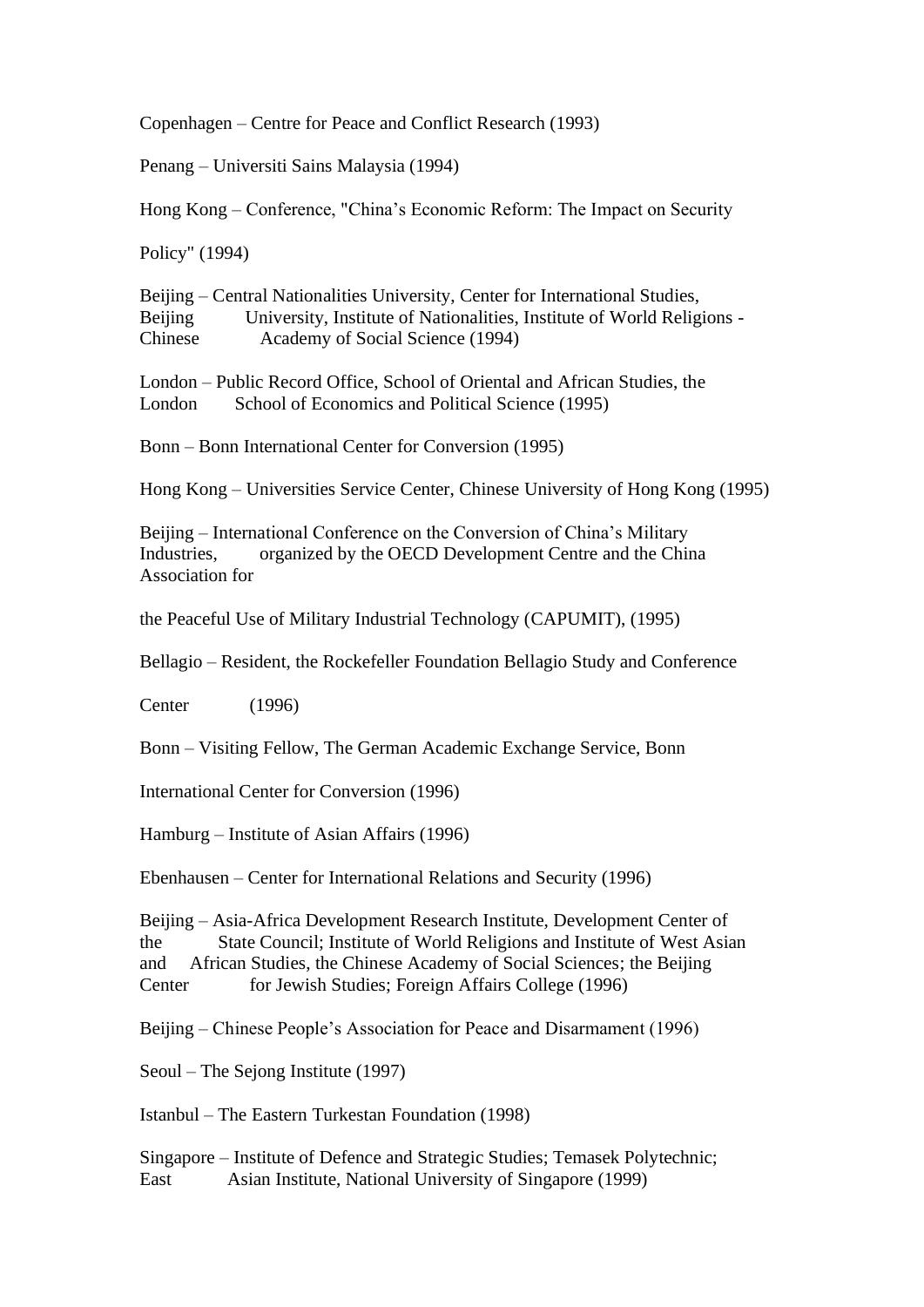Beijing – Chinese Academy of Social Sciences (1999)

Shanghai – Shanghai Institute for International Studies; Shanghai Academy of Social Sciences; Shanghai International Studies University (1999)

Hong Kong – Hong Kong University of Science and Technology; Hong Kong Jewish Community Centre (1999)

New York – Columbia University, ASN Fifth Annual Convention (2000)

Montreal – XXXVI International Congress of Asian and North African Studies (2000)

Bishkek and Djalalabad (Kirghizstan) – member of National Democratic Institute

(NDI) delegation to monitor the presidential election (2000)

Hong Kong – Universities Service Center, Chinese University of Hong Kong and

Hong Kong Baptist University (2001)

Seoul – The 2nd Korea-Israel Forum (2001)

Florence – The European University Institute and the Robert Schuman Centre for

Advanced Studies (2001)

New York – Columbia University, ASN Sixth Annual Convention (2001)

Washington – The Brookings Institute, World Bank, Johns Hopkins University (2001)

Shanghai – The Shanghai Institute for International Studies; The Institute of Eurasian

Studies, the Shanghai Academy of Social Sciences (2001)

Taipei – Cross-Strait Interflow Prospect Foundation; Taiwan Research Institute;

Institute of International Relations, National Chengchi University (2001)

Washington – Johns Hopkins University (2002)

Forli (Italy) – University of Bologna (2002)

Bucharest – Ministry of National Defense (2002)

Budapest – Radio Free Europe/Radio Liberty Research, Open Society Archives,

Central European University (2002)

Xinjiang (China) – China International Economic and Cultural Development Center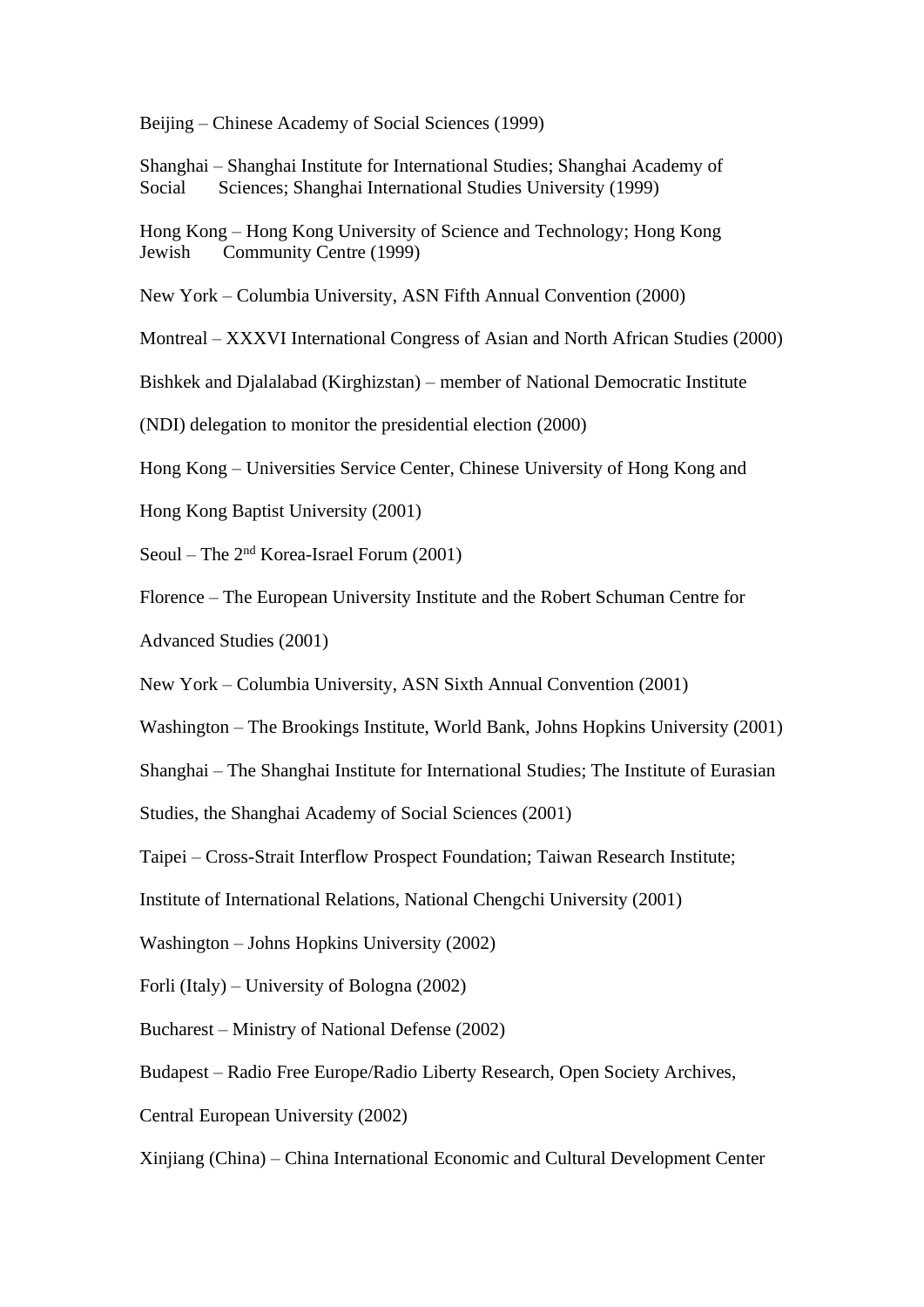## (2002)

- Beijing Chinese Academy of Social Sciences (2002)
- Washington East-West Center (2002)
- New Delhi IDSA and Jawaharlal Nehru University (2003)
- Morges (Switzerland) Interviews with Uyghur refugees (2003)
- Munich The Eastern Turkestan National Congress, the Eastern Turkestan Union in

Europe (2003)

- New York interviews with Uyghurs (2003)
- Philadelphia interviews with Uyghurs (2003)
- Toronto interviews with Uyghurs (2003)
- Honolulu Asia-Pacific Center for Security Studies (2003).
- Bremen Deutsch-Israelische Gesellschaft Arbeitsgmeinschaft Bremen (2004)
- Toronto The University of Toronto (2004)
- New York Columbia University (2004)
- Carlisle, PA US Army War College (2004)
- Cambridge, MA Harvard University
- Honolulu Asia-Pacific Center for Security Studies (2004).
- Singapore Institute of Defence and Strategic Studies (2004)
- Australia (Sydney, Adelaide, Melbourne) Uyghur communities (2005)
- Canada (Toronto, Montreal, Ottawa) Uyghur conference (2005)
- Xiamen (China) Xiamen University (2005)
- Boston Boston University, Harvard University (2005).
- Istanbul, Wurzburg, London, Washington, New York, (2006)
- San Francisco  $58<sup>th</sup> AAS$  convention (2006)
- Munich 2<sup>nd</sup> Plenum, World Uyghur Congress (2006)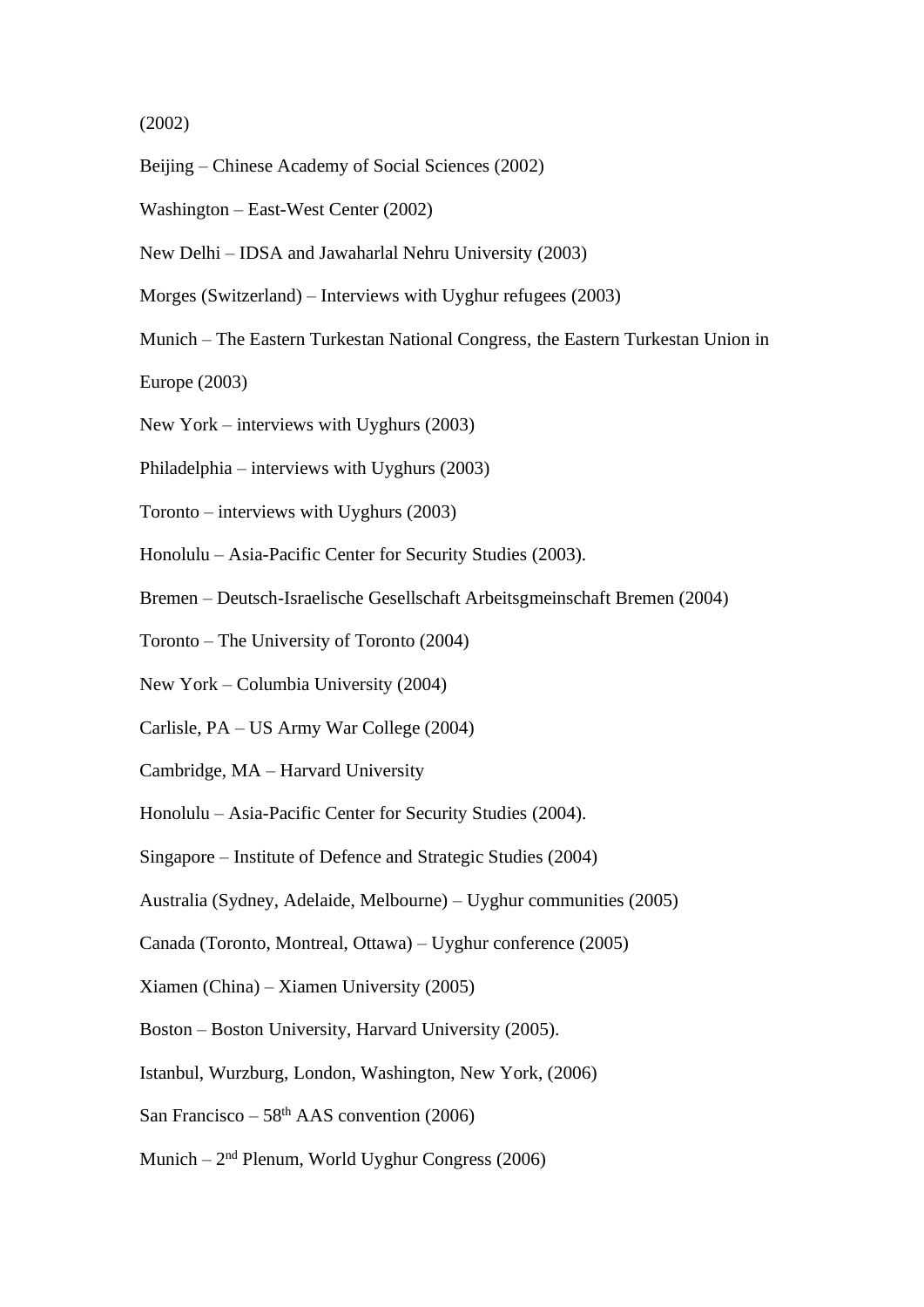The Hague – UNPO  $(2007)$ 

Paris – Asia Center (2007)

Cochin (India) – School of Communication and Management Studies (2008)

London – School of Oriental and African Studies (2008)

Berlin (2009)

London, Manchester (2009)

Munich, Würzburg (2009)

Cambridge, MA., Harvard University (2009)

Toronto (2009)

Cambridge, MA., Harvard University (2010)

Philadelphia – AAS Annual Convention (2010)

Cambridge, MA., Harvard University (2010)

Brussels – European Parliament (2010)

Mainz – Gutenberg University (2010)

Taipei – National Defense University; Office of International Cooperation, National

Chengchi University; Chinese Council of Advanced Policy Studies; Deputy Minister for Policy, Ministry of National Defense; Research and Planning Committee, Ministry of Foreign Affairs (2010)

Munich, Berlin – World Uyghur Congress; Bundestag; Ministry of Foreign Affairs

(2010)

Hong Kong – University of Science and Technology, University of Macao (2011).

London – The British Library, School of Oriental and African Studies (2011).

Taipei, CAPS, 2011 Defense Forum (2011).

Stockholm, the Ninth Stockholm China Forum, The German Marshall Fund, (2011).

Helsinki, University of Helsinki, Finland (2011)

Arlington, VA, RAND Corp (2012)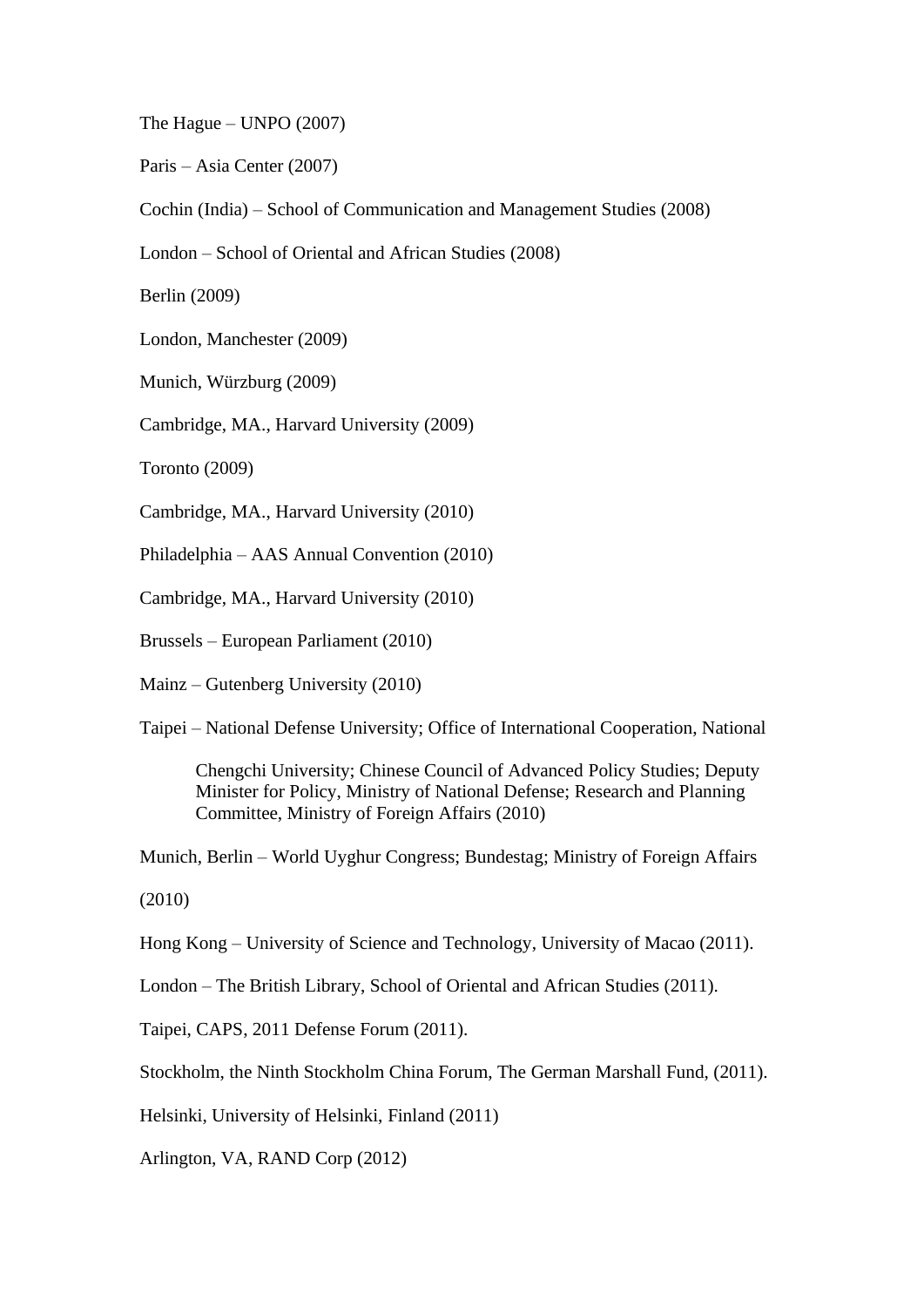Washington, Johns Hopkins University (2012)

Geneva, United Nations High Commissioner for Refugees, International Conference Center (2013)

Paris, Asia Center, Science PO (2013)

Washington DC, US Congress China Economic and Security Review Commission (2013)

Singapore, S. Rajaratnam School of International Studies, Nanyang Technological University (December 8-10, 2013).

Washington DC, The Brookings Institute (February 12-13, 2014).

Nottingham, School of Contemporary Chinese Studies, the University of Nottingham, (June 6-7, 2014).

Torino, Torino World Affairs Institute, China Summer School, Torino University (June 26-30, 2014).

Istanbul, Asia Studies Center, Boğazici University (April 12-17, 2015).

Washington DC, Georgetown University, Center of International and Regional Studies, Working Group on *China and the Middle East* (April 25-26, 2015).

## **Courses Taught**

Introduction to Pre-modern China Tradition and Change in Modern China Politics and Development in the PRC China in the International System China and the Middle East Asia in European Political Thought